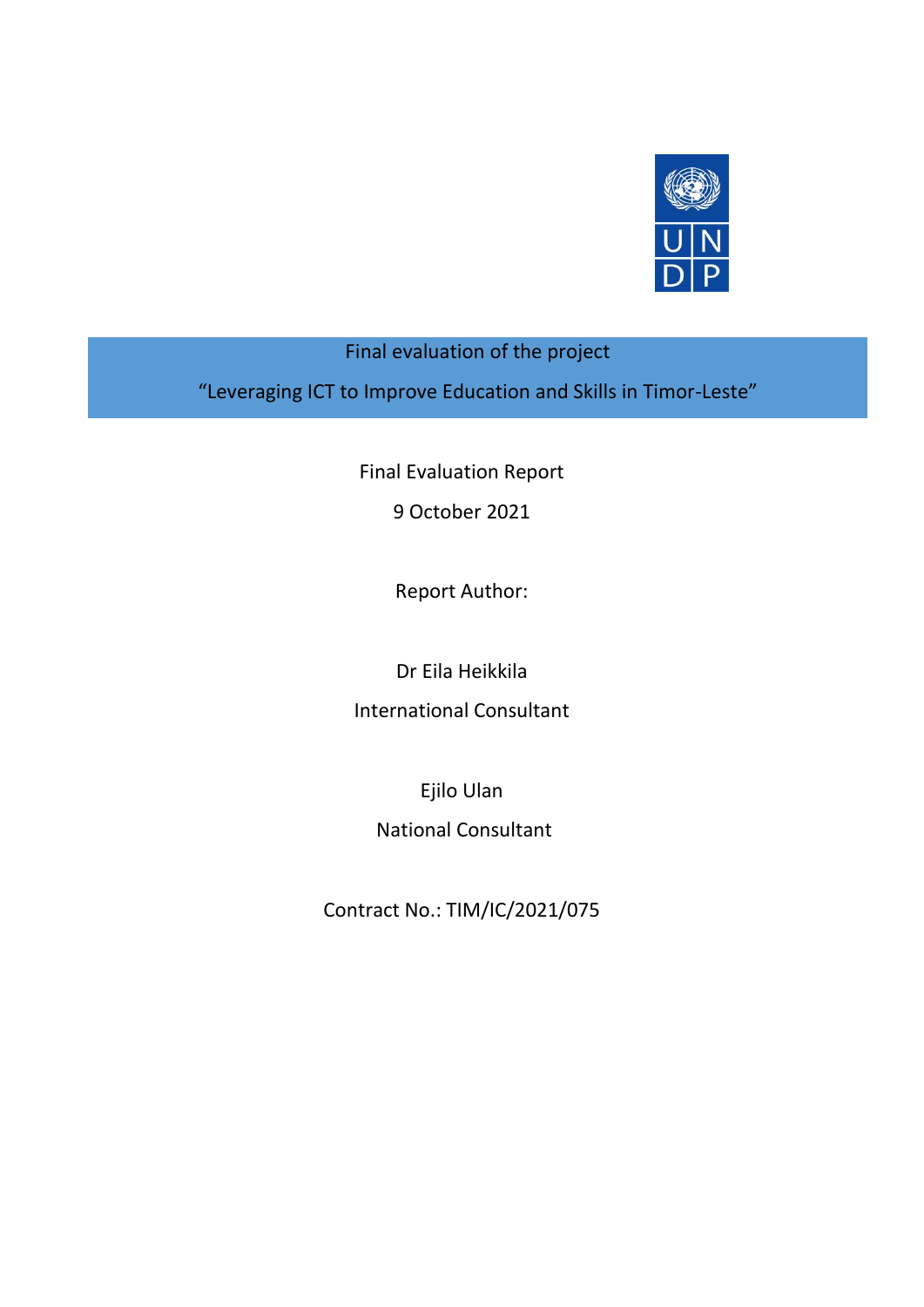| <b>Project Information</b>     |                                                                                                                                                                                                                                                               |  |
|--------------------------------|---------------------------------------------------------------------------------------------------------------------------------------------------------------------------------------------------------------------------------------------------------------|--|
| Project Title                  | Final evaluation of the project "Leveraging ICT to Improve Education<br>and Skills in Timor-Leste"                                                                                                                                                            |  |
| Atlas ID                       | Project #: 00082979                                                                                                                                                                                                                                           |  |
|                                | Output #: 00115456                                                                                                                                                                                                                                            |  |
| Corporate outcomes and outputs | <b>UNDAF/CPD Outcome:</b>                                                                                                                                                                                                                                     |  |
|                                | UNDAF Outcome 1: "People of Timor-Leste, especially the most<br>disadvantaged groups, benefit from inclusive and responsive<br>quality health, education and other social services and are more<br>resilient to disasters and the impacts of climate change". |  |
|                                | Sub-Outcome 1.2: Children, youth and adults benefit from inclusive<br>and quality education at all levels in an equitable manner. UNDAF                                                                                                                       |  |
|                                | Outcome 3: "Economic policies and programmes geared towards<br>inclusive, sustainable and equitable growth and decent jobs".                                                                                                                                  |  |
|                                | Sub-Outcome 3.4: Financial and technical capacity of relevant<br>institutions enhanced to deliver skills, productivity and employability<br>of the workforce.                                                                                                 |  |
|                                | CPD Output:                                                                                                                                                                                                                                                   |  |
|                                | Outcome 3: "State institutions are more responsive, inclusive,<br>accountable and decentralized for improved service delivery<br>and realization of rights, particularly of most excluded groups".                                                            |  |
|                                | Output 3.3: "Capacities and systems of substantial institutions<br>developed to provide more efficient, accountable and<br>accessible services to citizens, particularly for the poor and other<br>disadvantaged".                                            |  |
|                                | Indicative Output(s) with gender marker2: # of children and young<br>people (50% girls) developed new skills on the use of computers and<br>technology.                                                                                                       |  |
| Country                        | <b>Timor Leste</b>                                                                                                                                                                                                                                            |  |
| Region                         | Oé-Cusse                                                                                                                                                                                                                                                      |  |
| Date project document signed   | 6.5.2019                                                                                                                                                                                                                                                      |  |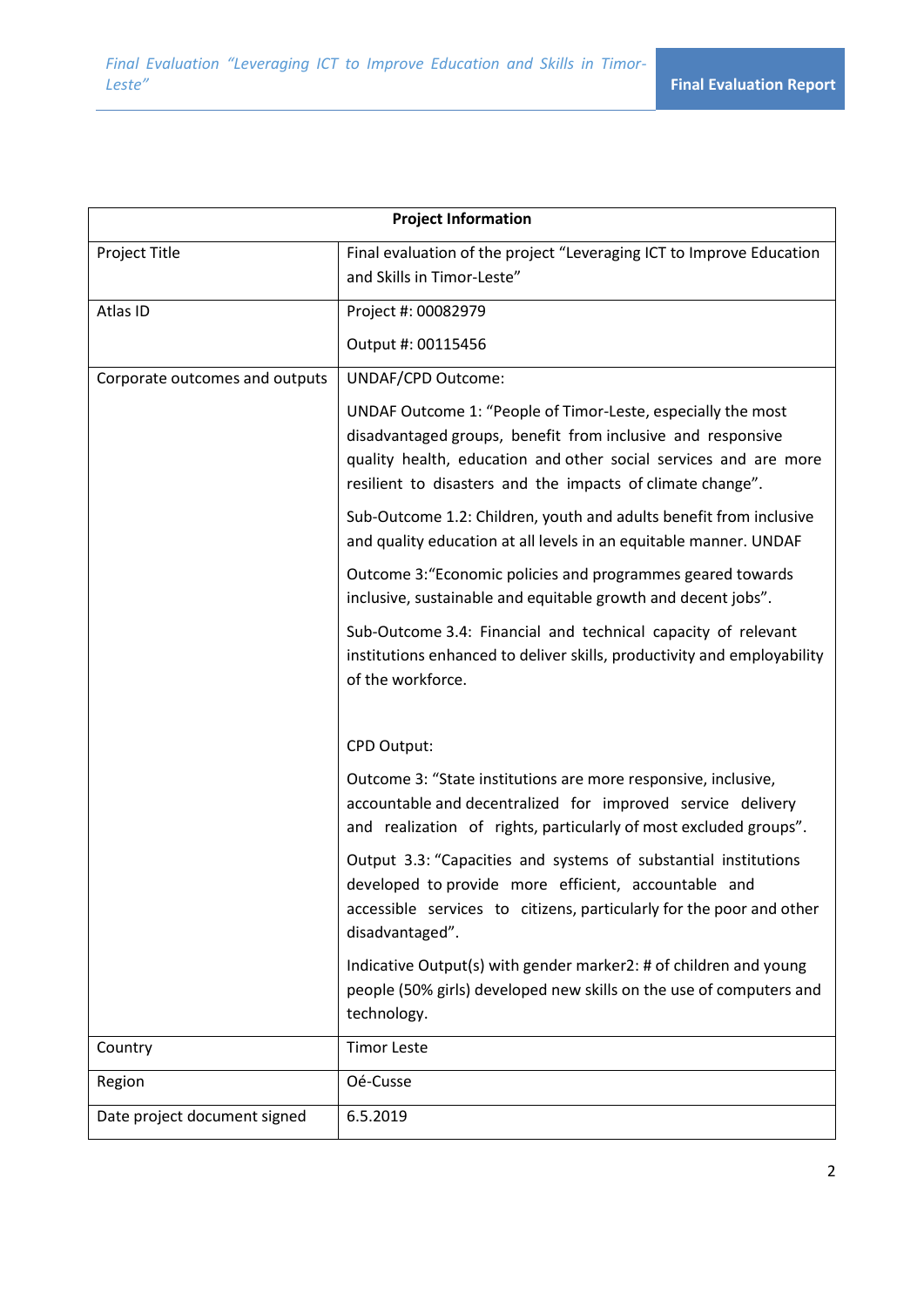| Project dates                                    | Start May 2019                                                                                     | End November 2020 |
|--------------------------------------------------|----------------------------------------------------------------------------------------------------|-------------------|
|                                                  |                                                                                                    |                   |
| Project budget                                   | USD 959,129.00                                                                                     |                   |
| Project expenditure at the time<br>of evaluation |                                                                                                    |                   |
| Funding source                                   | Donor India-UN Fund USD 881,193.20<br>Government USD 26,435.80<br>Government In-Kind USD 51,500.00 |                   |
| Implementing party                               |                                                                                                    |                   |

| <b>Evaluation information</b>     |                              |                             |
|-----------------------------------|------------------------------|-----------------------------|
| Evaluation type                   | Project                      |                             |
| (project/outcome/thematic/country |                              |                             |
| programme, etc.)                  |                              |                             |
| Final/midterm review/other        | Final                        |                             |
| Period under evaluation           | Start May 2019               | End June 2021               |
| Evaluator(s)                      | Dr Eila Heikkila, Ejilo Ulan |                             |
| Evaluator email address           | eilaheikkila@hotmail.com     |                             |
| <b>Evaluation dates</b>           | Start 30 September 2021      | Completion 15 November 2021 |

| UNDP SAR-ZEESM Project                                                | Final evaluation of the project "Leveraging ICT to<br>Improve Education and Skills in Timor-Leste"                                                                                                      |
|-----------------------------------------------------------------------|---------------------------------------------------------------------------------------------------------------------------------------------------------------------------------------------------------|
| UNDP PIMS# ID                                                         |                                                                                                                                                                                                         |
| Region included in the project, including South-<br>South cooperation | Oé-Cusse region in Timor Leste supported with<br>Government of India                                                                                                                                    |
| Executing Agency/Implementing Partner and other<br>project partners   | UNDP under the Direct Implementation modality in<br>partnership with Special Zones of Social Market<br>Economy (ZEESM TL) and the Special Administrative<br>Region of Oé-Cusse Abeno (RAEOA) and UNICEF |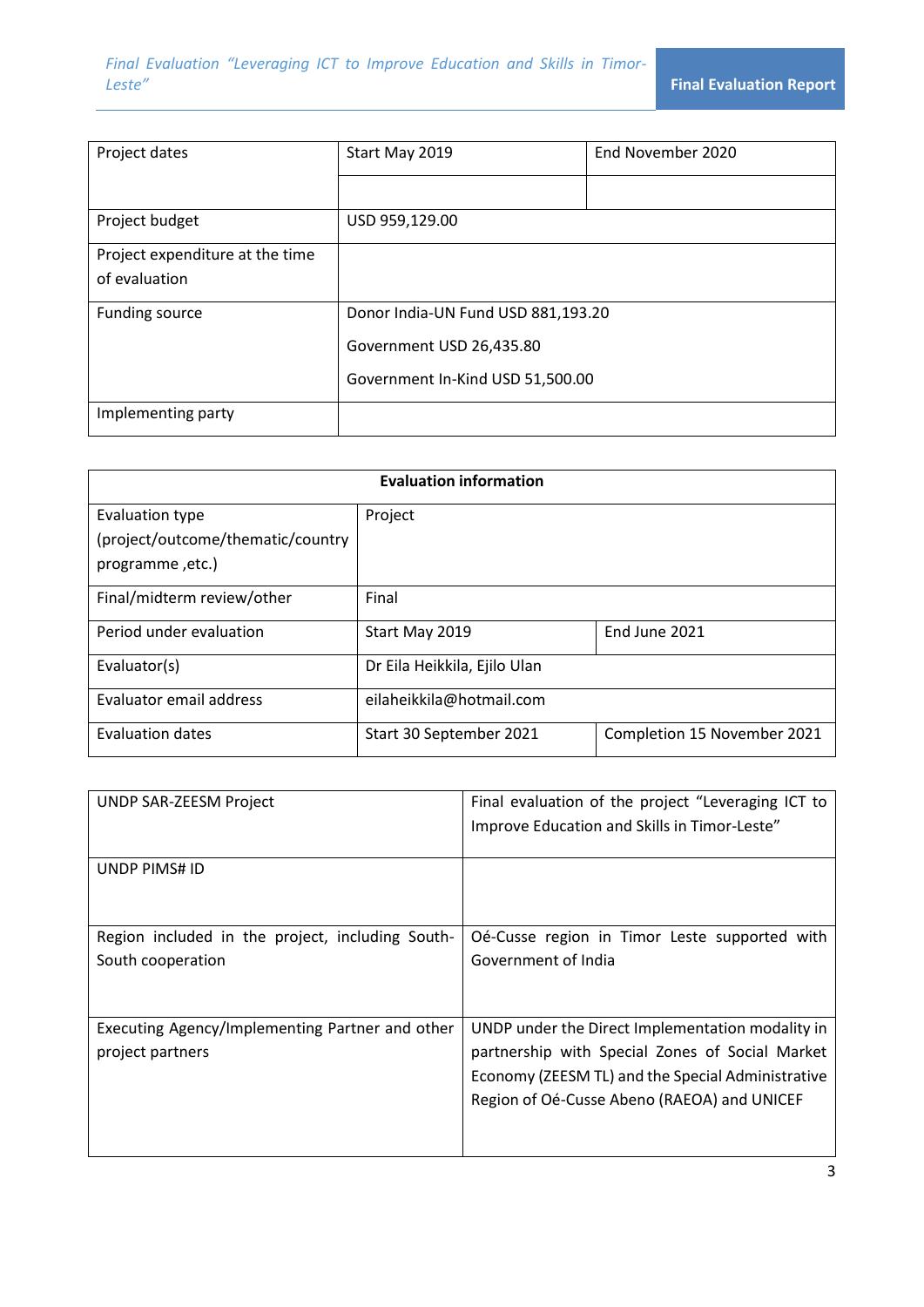### **TABLE OF CONTENTS**

| 1.  |  |
|-----|--|
| 2.  |  |
| 3.  |  |
| 4.  |  |
| 5.  |  |
| 6.  |  |
| 7.  |  |
| 8.  |  |
| 9.  |  |
| 10. |  |
| 11. |  |
| 12. |  |
| 13. |  |
| 14. |  |
| 15. |  |
| 16. |  |
| 17. |  |
| 18. |  |
| 19. |  |
| 20. |  |
| 21. |  |
| 22. |  |
| 23. |  |
| 24. |  |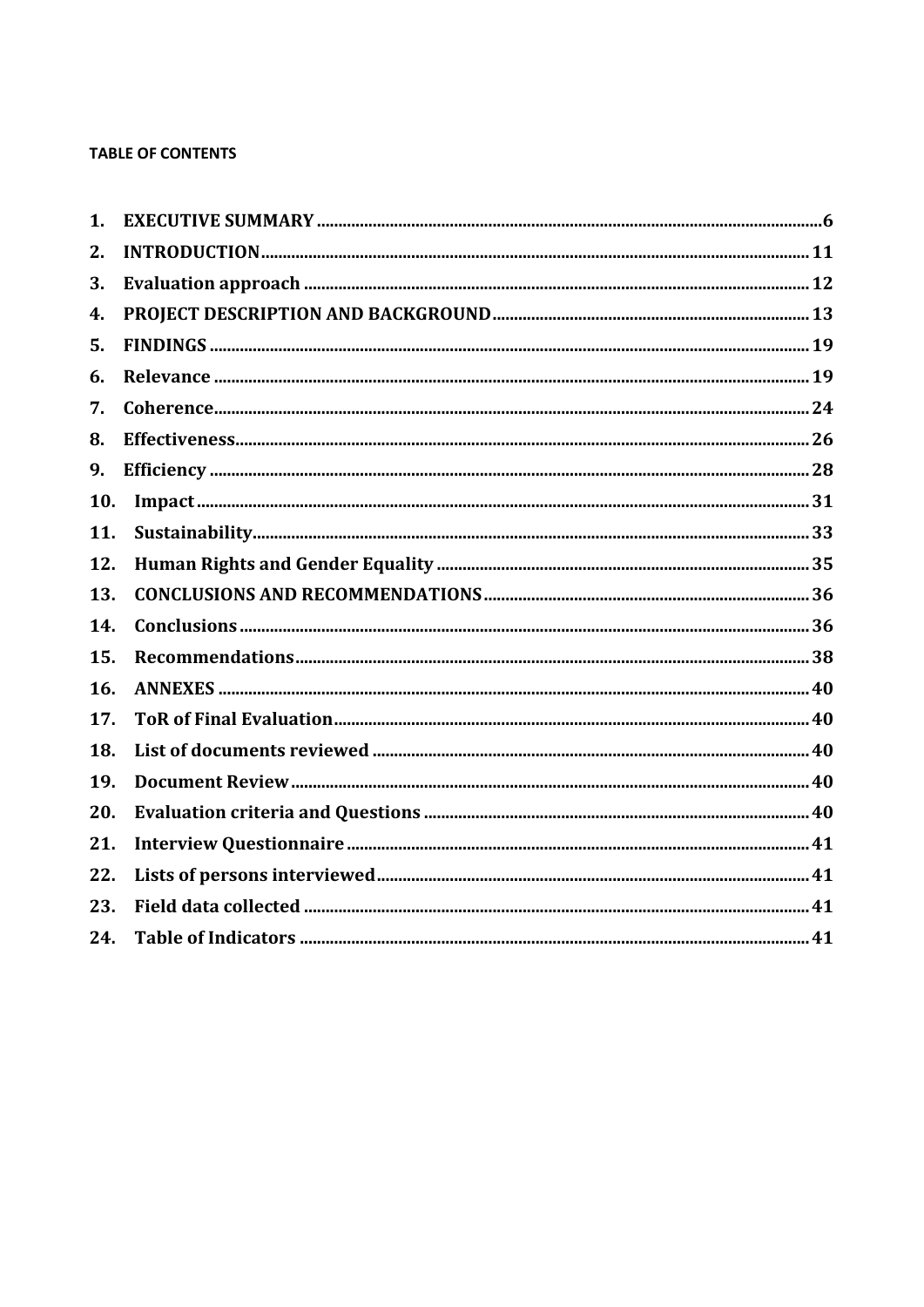## ABBREVIATIONS

| <b>CPAP</b>   | <b>Country Programme Action Plan</b>                         |
|---------------|--------------------------------------------------------------|
| <b>CPD</b>    | <b>Country Programme Document</b>                            |
| <b>CSO</b>    | <b>Civil Society Organisations</b>                           |
| <b>ICT</b>    | Information and Communication Technologies                   |
| <b>DIM</b>    | <b>Direct Implementation Modality</b>                        |
| <b>DoE</b>    | Department of Education                                      |
| <b>EQ</b>     | <b>Evaluation Question</b>                                   |
| <b>MRV</b>    | Measurement, Reporting and Verification                      |
| <b>NESP</b>   | National Education Strategic Plan                            |
| OBI           | Oé-Cusse Business Incubator                                  |
| <b>PMB</b>    | Project Management Board                                     |
| <b>PM</b>     | Project Manager                                              |
| <b>RAEOA</b>  | Special Administrative Region of Oé-Cusse Ambeno             |
| <b>SAR</b>    | Oé-Cusse Special Administrative Region                       |
| <b>SDGs</b>   | Sustainable Development Goals                                |
| <b>SME</b>    | <b>Small Medium Enterprise</b>                               |
| <sub>SO</sub> | <b>Specific Outputs</b>                                      |
| <b>SRESS</b>  | Regional Secretary of Education and Social Solidarity        |
| <b>ToR</b>    | <b>Terms of Reference</b>                                    |
| <b>TVET</b>   | <b>Technical Vocational Education and Training</b>           |
| <b>UNDAF</b>  | Untied Nations Development Assistance Framework              |
| <b>UNDP</b>   | United Nations Development Programme                         |
| <b>UNICEF</b> | United Nations International Children's Fund                 |
| <b>UNSDCF</b> | United Nations Sustainable Development Cooperation Framework |
| <b>UNOSSC</b> | United Nations Office South-South Cooperation                |
| <b>UNV</b>    | <b>United Nations Volunteers</b>                             |
| ZEESM         | Special Zones of Social Market Economy                       |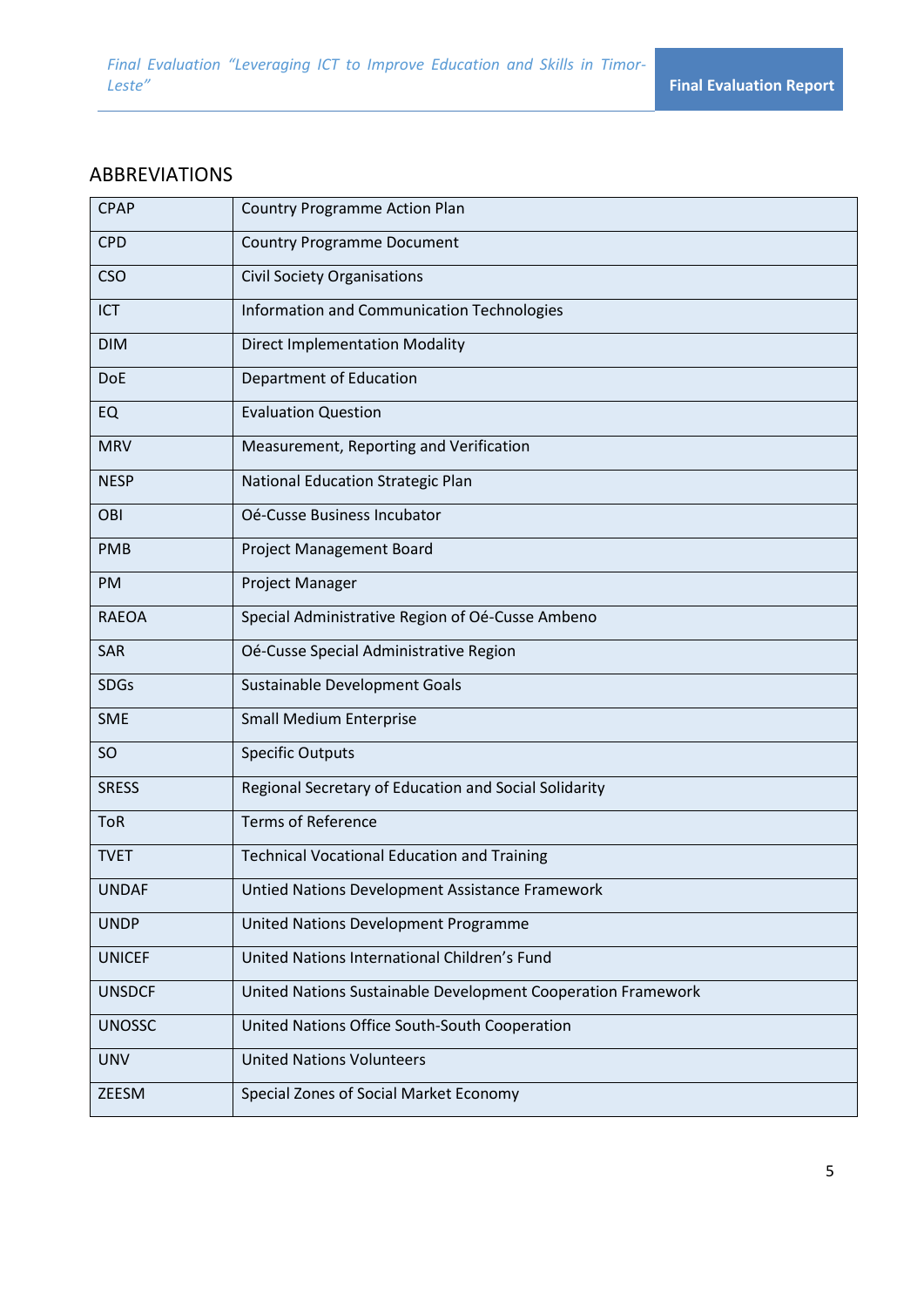# **1. EXECUTIVE SUMMARY**

This document presents the final evaluation of the Project "Leveraging ICT to Improve Education and Skills in Timor-Leste". The project aimed to improve primary and secondary education by providing children and young people in the Oé-Cusse region with Information and Communication Technology (ICT) skills and knowledge to prepare them to better address the challenges and opportunities of the economy, contributing to the realisation of their right to education and access to technology.

The project design included activities such as building in-house ICT and robotic labs and facilitating two mobile computer labs to provide ICT training and lessons. The location of the labs were geographically planned to provide equitable access to ICT infrastructure in urban as well as in rural areas. The project aimed to develop curriculum and learning material in Tetum, Portuguese, and English to train teachers and students. Educational games on environmental problems and solutions in Tetum, Portuguese, and English aimed to provide the necessary skills and knowledge to take educated decisions on finances and promoting entrepreneurship.

The Project had a total budget of US\$ 959,129.00 and was financed through the UN-India Development Partnership Fund (US\$ 881,193.20) and parallel co-financing from the government of Timor-Leste (US\$ 77,935.80). The Project was initially planned to implement from May 2019 to 30 November 2020.

### *The Project Progress Summary*

The project's progress, achievements, and results are presented below with final evaluation achievements and a table of indicators in Annex 8.

**Output 1:** Improved education quality in Oé-Cusse region by promoting computer skills to 2,000 children at primary school and 3,702 young students attending secondary school through the implementation of laboratories for IT innovation and experimentation.

### **Key achievements**

- 5,542 students, 168 school teachers, and 118 government staff benefited from the ICT training which includes matters in Innovation & Experimentation, Career Development Training (CDT), basic computer programming, robotics, and curriculum-vitae development.
- Infrastructure: 16 schools with improved ICT infrastructure: 4 in-house computer labs, 2 mobile computer labs, and 4 robotic labs in 8 different schools.
- 3 ICT manuals in Tetum, Portuguese, and English language for teachers on general ICT knowledge, basic computer applications, website design, internet browsing, and email (540 copies distributed).
- ICT curriculum development (in the Ministry of Education ongoing).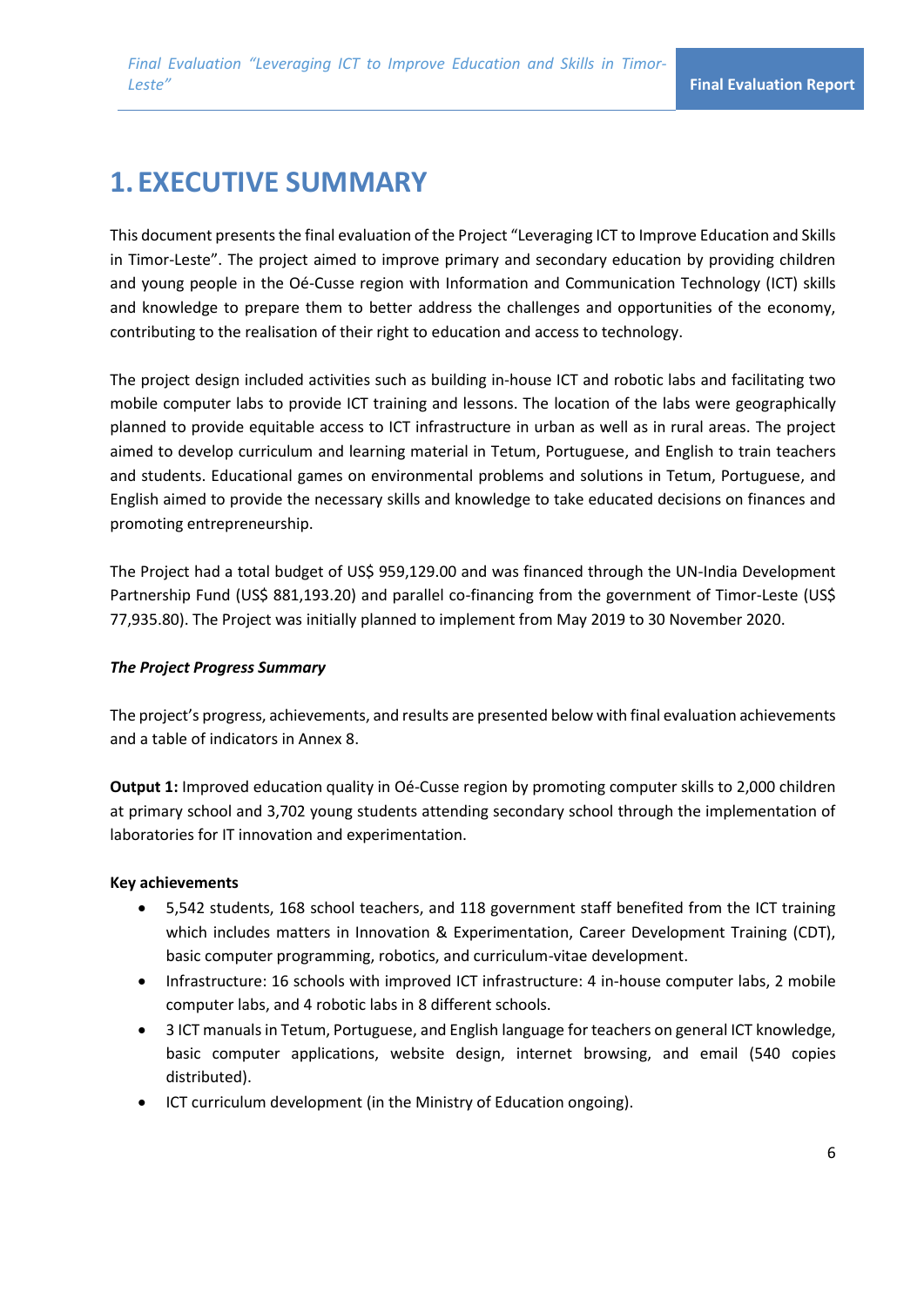*Final Evaluation "Leveraging ICT to Improve Education and Skills in Timor-Leste"* **Final Evaluation Report**

- 120 students from 27 primary, secondary, and vocational schools benefitted from the ICT boot camp and exhibition. The boot camp's overall aim was to educate students on becoming potential social entrepreneurs by using ICT to develop real-life solutions for existing problems and to transform their ideas into innovative business concepts
- COVID-19 response: 5,500 face masks distributed; 14 hand-wash stations for 14 schools; certificate course and online learning platform for 130 school representatives; and 130 teachers trained on school reopening guidelines. During 2020 and 2021, the project observed all COVID-19 protocols, while organizing the project events, including the ICT boot camp.

**New activities** requested by the Regional Secretary of Education and Social Solidarity - extension:

- a) training 100 government staff on basic computer applications, use of open-source software and data store management in computer (118 staff trained).
- b) assessment of needs of capacity building of government staff.

**Output 2:** Enhanced child and young people's knowledge on financial education and environmental awareness through the development and implementation of two computer-based educative interactive games in Tetum and Portuguese language.

### **Key achievements:**

- Two interactive games on "Environmental Awareness" and "Financial Literacy" have been developed to enhance people's knowledge of financial education and environmental awareness.
- 35 teachers and 3,370 students trained on how to play both interactive games.

Going beyond the outputs, a report on ICT curricula in secondary education for Timor-Leste has been prepared and handed over to the Ministry of Education, Youth and Sports. The report is expected to inform the revision of secondary education curricula to introduce ICT in education.

### *Concise summary of conclusions*

#### **RELEVANCE**

The project is highly relevant and consistent with national development strategies in the promotion of ICT in education, national education priorities and commitments on education, and the UN's Development Cooperation Strategy. The project fully reflects the national needs in the education sector that are described in the National Education Strategic Plan 2011-2030.

### **COHERENCE**

The evaluation confirms the very good cooperation with the Government of India, as the main donor to the project in the framework of South-South cooperation and coherency in the project. It was pointed out in the interviews that the cooperation and support by India worked successfully in the project.

The evaluation concludes that the project demonstrates strong involvement of the Ministry and good cooperation with the UNDP throughout the whole duration of the project regarding the development of education policy and practice.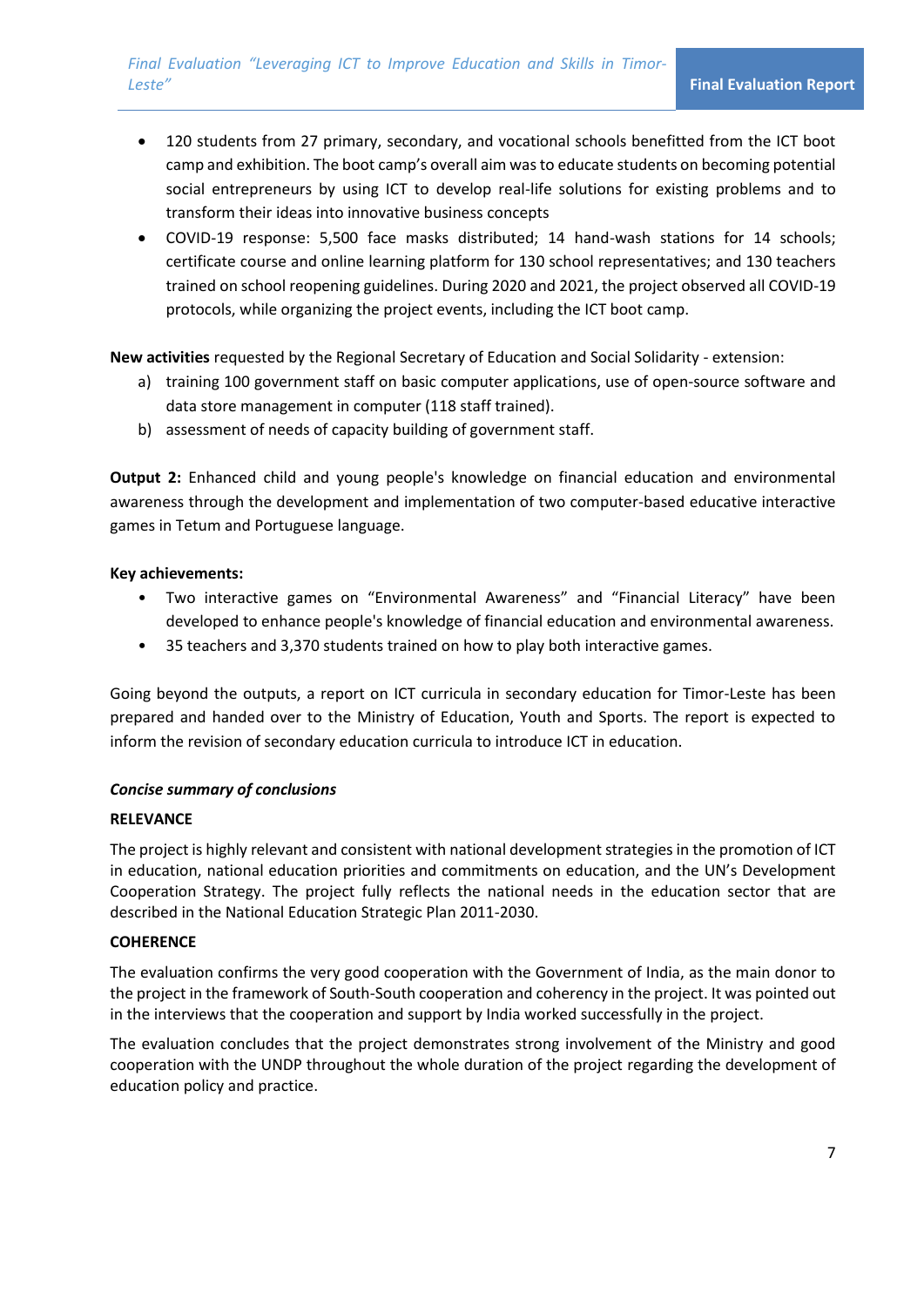The involvement of the Regional Government of Oé-Cusse and its support throughout the whole duration of the project was confirmed in the evaluation. This contributed to higher level of project's visibility, transparency, co-creation of project outputs, and consequently complementarity and sustainability. The involvement of the Regional Government was essential for increasing education quality (e.g. installment of ICT equipment in schools) and for motivating teachers for changes in the teaching process.

### **EFFECTIVENESS**

The project achieved the objectives. There were no deviations to the original plan. There were some delays in the start of the project due to delays in procurement of equipment from other countries. The active and fruitful cooperation of the partners involved in the project (Government/Ministry, UNDP, Indian Government, Department of Education in the region) have enforced the effective implementation of the project.

#### **EFFICIENCY**

Overall, the project was implemented efficiently given the context and the pandemic situation. Due to the COVID-19 pandemic, the project requested a no-cost extension of 6 months (until May 2021) to complete training activities that were unable to be commenced, continued, organized, or completed because of the pandemic. The extension contributed to a higher level of project efficiency because the planned results were eventually achieved.

The targeted numbers of trainings were well achieved and exceeded regarding the target groups of government staff, teachers, and students, as evidenced with key achievements and numbers of indicators in Annex 8. The challenges regarding efficiency were related to the lack of proper infrastructure, and delays in the installation of the labs and procurement of the equipment in the beginning of the project.

#### **IMPACT**

The project has contributed to the achievement of basic indicators in terms of human development in the Oé-Cusse region because it increased teachers' and government staffs' capacities and ICT skills.

The project has achieved significant results and impact because it contributed to the decrease in inequalities within the country and balanced regional differences between urban and rural areas. It increased the overall quality of education by training teachers in tools that support learning process in interactive ways. It also contributed to the development of financial and ICT literacy, communication skills, and promoted environmental awareness among students. Still, there is a big gap in teacher training; teachers need more skills to apply ICT in teaching and adopt active learning approaches.

The project involved many different actors, from the public sector (Ministry of Education, Youth and Sport; Regional Secretary of Education and Social Solidarity; private sector (private companies and other players with expertise and capacities; education sector institutions (primary education, secondary and technical education); etc. This was very positive because it enabled knowledge sharing among different actors and enabled awareness raising about the importance of ICT-supported teaching methods, and the need to develop ICT skills of students and teachers, through a dedicated ICT skills curriculum.

Due to the achievements and changes introduced into the education system, the Government recognized the project as an example of a good practice project to pioneer and drive change nationwide to influence the development of the national ICT curriculum.

### **SUSTAINABILITY**

The project developed a pilot model to continue expanding to other regions in education in Timor Leste.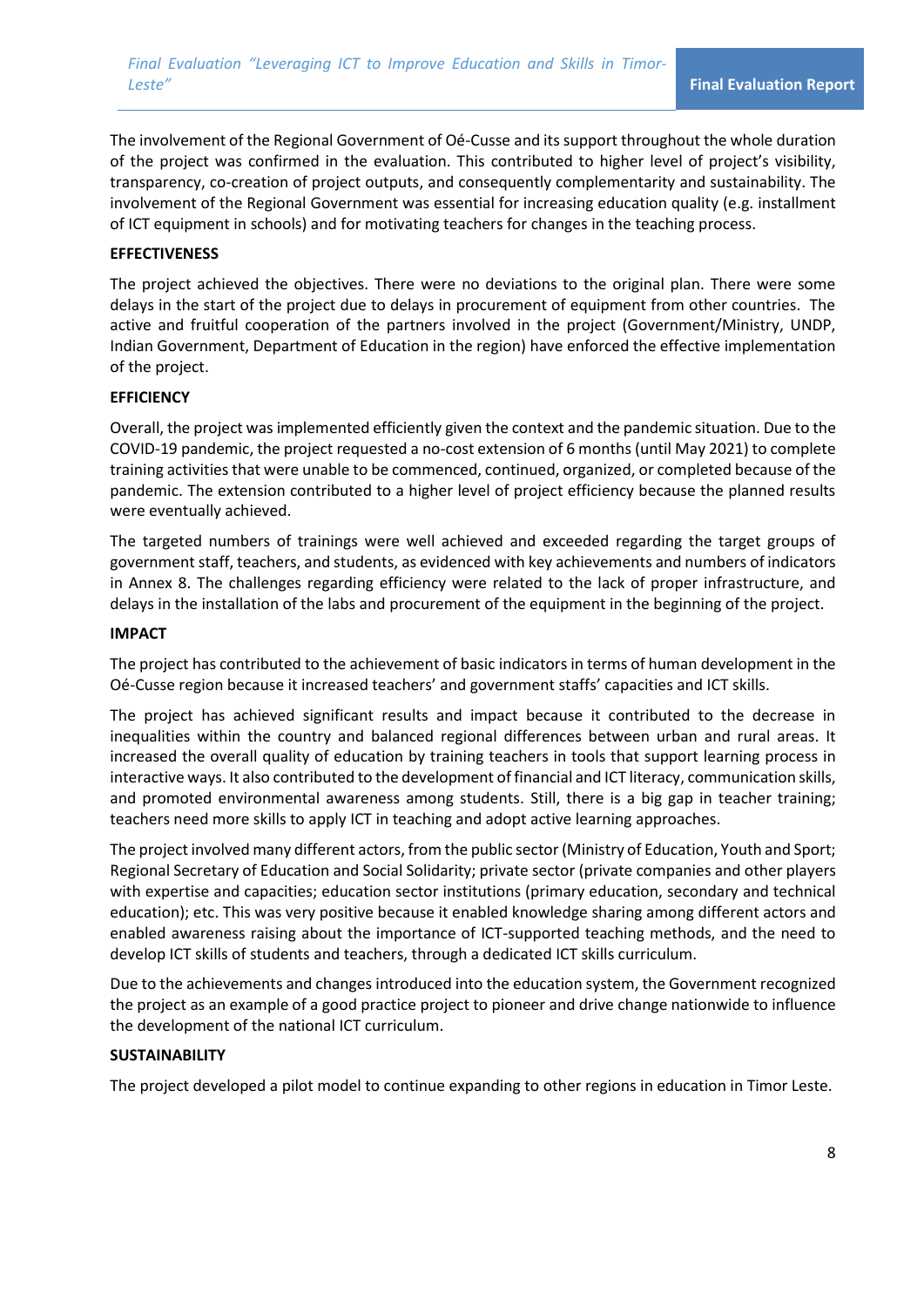The project observed the fact that there were not enough capacities in the schools to maintain the labs and equipment has indicated a risk regarding the sustainability. To mitigate the risk, the Ministry has decided to recruit specialist support in the maintenance of the invested labs and equipment in the schools. The Government reports to have made a budget reservation to ensure the maintenance.

### **HUMAN RIGHTS AND GENDER EQUALITY**

The share of women participation in the project's trainings was lower due to the lower number of female teachers in secondary education. There were a higher number of female teachers in pre-primary and primary schools. Female students had the same rights as their male student fellows, and they were equally included in all project activities. The project was perceived to support inclusion of vulnerable groups as it targeted teachers and learners in remote villages, who were supported with inclusion to digital communication. The project did not make any specific reference to targeting disabled people.

#### *Recommendation Summary Table*

| <b>RELEVANCE</b>     | It is recommended to design and implement the future similar projects in a<br>similar way by aligning the project to wider strategic plans of all partner<br>institutions. Concerted efforts at primary, secondary and tertiary level needed to<br>develop a comprehensive approach to develop ICT in education. The scaling up<br>of the results should reach out to students in Universities. |
|----------------------|-------------------------------------------------------------------------------------------------------------------------------------------------------------------------------------------------------------------------------------------------------------------------------------------------------------------------------------------------------------------------------------------------|
|                      | In addition, it is recommended to participate the target beneficiaries in the design<br>to appraise the needs and gaps at an early stage of the project.                                                                                                                                                                                                                                        |
| <b>COHERENCE</b>     | It is recommended to continue implementing future projects coherent with the<br>Government, United Nations Office for South-South Cooperation (UNOSSC), and<br>other UN Agencies' strategic frameworks for coherency and knowledge transfer<br>and peer support between the countries.                                                                                                          |
|                      | It is recommended to ensure coherency of the project's results in terms of<br>Ministry's policy support and integration of results in education systems, e.g.<br>curriculum development, which ensures long term use and continuity of the<br>project's results in education, in addition to the capacities and skills developed.                                                               |
|                      | It is recommended to continue the design and implementation of similar project<br>in close cooperation with the Government at different levels to ensure smooth<br>implementation of activities at school level. It is recommended to have certain<br>level of flexibility in implementation to be able to address the local needs.                                                             |
| <b>EFFECTIVENESS</b> | It is recommended to learn from the project and prepare back-up systems and<br>alternative plans for project implementation, which consider the deviations<br>caused by local contexts or crisis situations.                                                                                                                                                                                    |
| <b>EFFICIENCY</b>    | It is recommended when planning education projects to note the academic<br>school year and calendar with school holidays.                                                                                                                                                                                                                                                                       |
|                      | It is recommended to plan early on the procurement for the trainings to start as<br>planned in similar education projects. It is also recommended to plan alternative<br>training methods and modules which can be flexibly implemented, e.g. remotely<br>and independently by learners.                                                                                                        |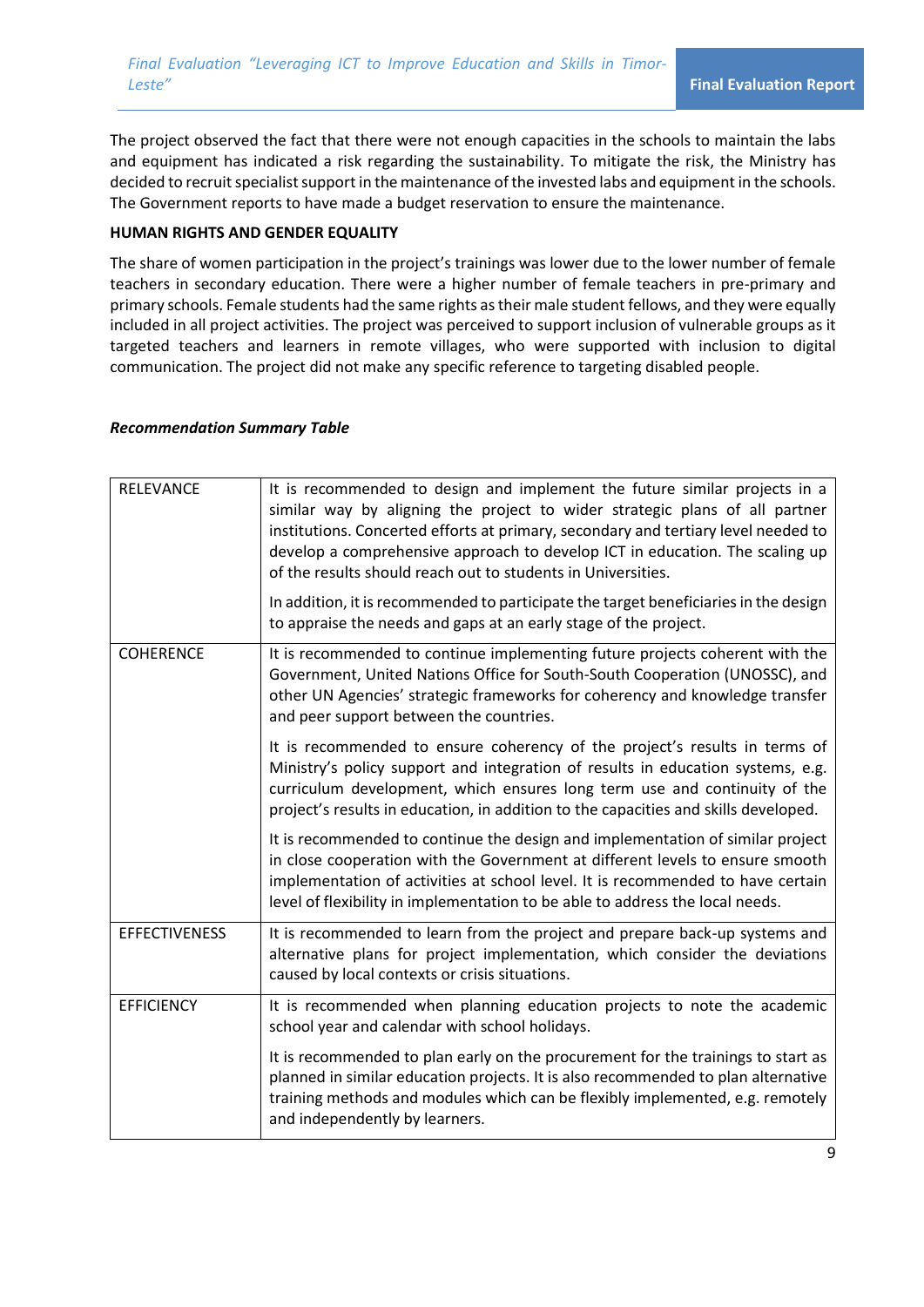|                       | It is recommended to continue child-centered, interactive learning and teaching<br>methods in ICT trainings; to break the barrier of teachers and students, and to<br>create collaborative learning environments in schools.<br>It is recommended to acknowledge the role of ICT in education, for example in<br>science related subjects serving everyday conditions and use, such as project-<br>based learning in conservation of water, nutrition and food etc. |
|-----------------------|---------------------------------------------------------------------------------------------------------------------------------------------------------------------------------------------------------------------------------------------------------------------------------------------------------------------------------------------------------------------------------------------------------------------------------------------------------------------|
| <b>IMPACT</b>         | It is recommended to continue supporting the impact of the project's results in<br>education across Timor Leste. The project will serve as an example and resource<br>to draw lessons learnt for the Government to continue the activities in the region<br>and scale up the project to other regions.                                                                                                                                                              |
|                       | It is recommended that the Government will ensure the National curricula and<br>adoption of ICT trainings in education as a subject at all levels of education.                                                                                                                                                                                                                                                                                                     |
|                       | It is recommended to use the manuals developed at different levels of education.                                                                                                                                                                                                                                                                                                                                                                                    |
|                       | It is recommended to continue the teacher trainings on ICT in education in the<br>regions, through Training of Teachers by capacitated teacher trainers of the<br>project. The next phase should make the teacher training a priority, including the<br>training of head teachers on ICT, noting especially teacher trainings for remote<br>areas.                                                                                                                  |
|                       | It is recommended to review the curricula of pre-service and in-service teacher<br>trainings based on the project.                                                                                                                                                                                                                                                                                                                                                  |
|                       | It is recommended to acknowledge the children's skills will spill-over of ICT skills<br>to benefit families and communities, especially in remote areas.                                                                                                                                                                                                                                                                                                            |
| <b>SUSTAINABILITY</b> | It is recommended to sustain the project's achievements in the future projects<br>and continue expanding to other regions in education in Timor Leste. The<br>developed results, e.g. capacities built of the government staff, skills acquired by<br>teachers and students, training materials developed, methodologies developed,<br>e.g. boot camp all can serve as examples to exploit and further develop in similar<br>future projects.                       |
|                       | It is recommended to ensure the sustainability of ICT in education with the<br>Government budget reservations, including maintenance.                                                                                                                                                                                                                                                                                                                               |
|                       | It is recommended to sustain the teacher trainings as requested by the project<br>participants of teachers, including lessons learnt to revising the curricula of pre-<br>service and in-service teacher trainings.                                                                                                                                                                                                                                                 |
|                       | It is recommended to sustain the project activities through ToT trainings as<br>planned in the project.                                                                                                                                                                                                                                                                                                                                                             |
|                       | It is recommended to sustain the students peer-to-peer support as planned in the<br>project.                                                                                                                                                                                                                                                                                                                                                                        |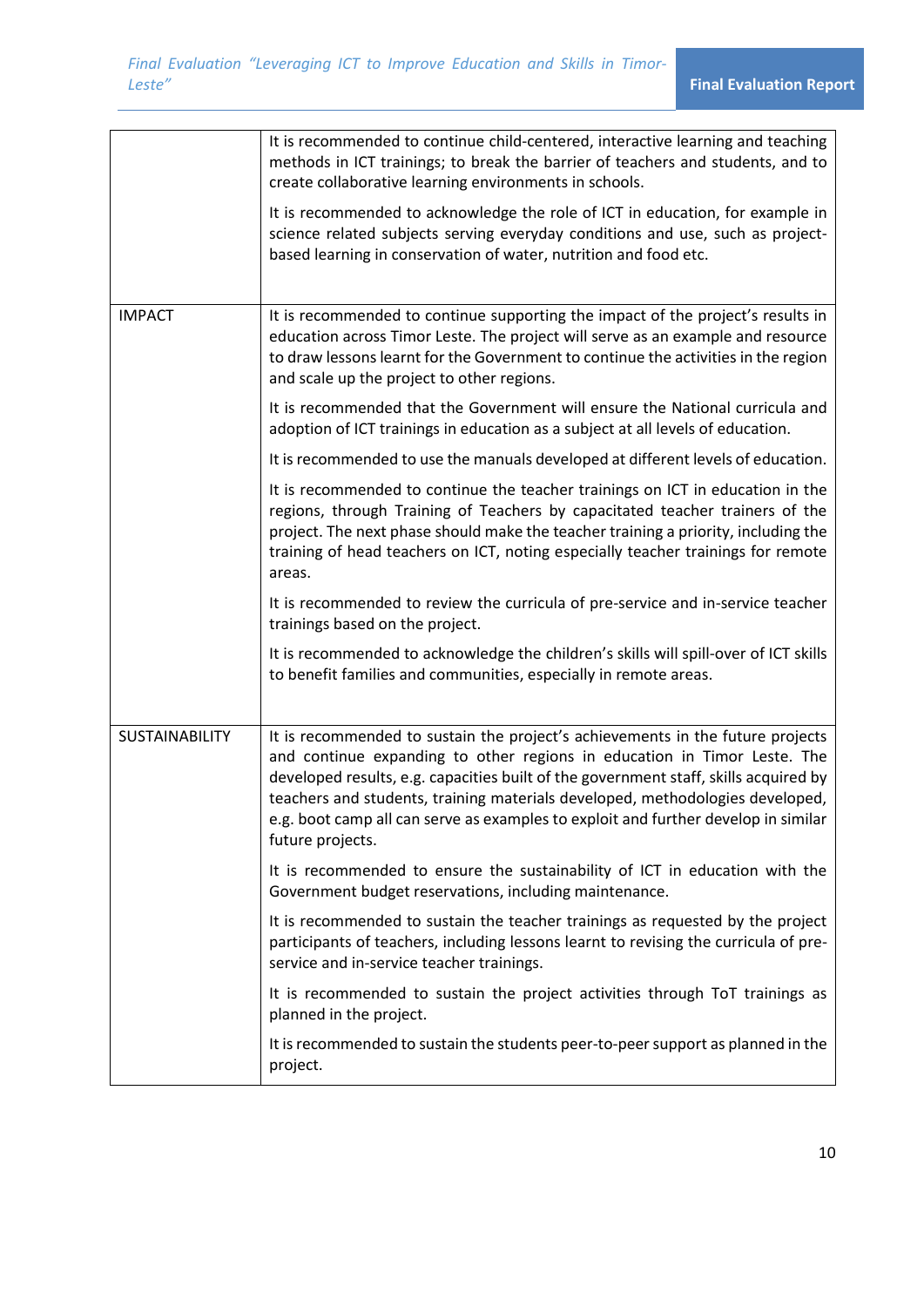|                                                     | It is recommended to continue and maintain different multi-media teaching and<br>learning provision through the radio, TV and podcasts especially to remote<br>regions.                                                                                                                                                                                                                                                                                   |
|-----------------------------------------------------|-----------------------------------------------------------------------------------------------------------------------------------------------------------------------------------------------------------------------------------------------------------------------------------------------------------------------------------------------------------------------------------------------------------------------------------------------------------|
|                                                     | It is recommended for the Government and regional education regarding the<br>continued ICT trainings in the region as well when designing future similar<br>projects and trainings to take into account the electricity power interruption and<br>low quality internet connection as was reported from the schools in the Oé-Cusse<br>region.                                                                                                             |
|                                                     | It is recommended for the scaling up and formulation of the next stage of<br>programming on ICT in education especially in TVET, to reshape the results of the<br>project, and make a policy case for labour market responsiveness, digital skills,<br>green skills, involve private sector. The to emphasis should be more on the<br>benefit, how the project is important to support the student for future jobs for<br>improved growth in the country. |
| <b>HUMAN RIGHTS &amp;</b><br><b>GENDER EQUALITY</b> | It is recommended to continue future projects with similar human rights, leave<br>no one behind, and gender equality approaches.                                                                                                                                                                                                                                                                                                                          |
|                                                     | It is recommended to include gender as a Key Performance Indicator for different<br>target groups to monitor the projects and report accordingly with disaggregated<br>data. The policy should ensure the equal representation of females/girls and<br>males/boys in all targeted groups.                                                                                                                                                                 |
|                                                     | It is recommended to apply special incentives (non-material; campaigns,<br>guidance, competitions etc.) to engage equal numbers of boys and girls; males<br>and females in project activities and trainings.                                                                                                                                                                                                                                              |
|                                                     | It is recommended for the Government to support gender balance in teaching<br>with policy instruments, e.g. with specific targets of female teachers in STEM and<br>ICT teacher trainings.                                                                                                                                                                                                                                                                |

# **2.INTRODUCTION**

The overall purpose of this evaluation is to assess the processes and achievements made by the project implementation to provide recommendations for the future similar programming in Timor Leste. The specific purpose of the final evaluation of the project is to capture effective lessons learned and provide accurate information on the nature, extent, and the effect of the project. The final report aims to provide further support policies and practices of ICT Education in Oé-Cusse, the Special Administrative Region of Oé-Cusse Ambeno's (RAEOA) Government, and the Ministry of Education, Youth and Sports in Timor-Leste, who are expected to benefit from the findings of the report in future similar projects.

The specific objectives of this final evaluation are:

- ⎯ To review the results and outcomes towards the project's objectives;
- ⎯ To identify strengths and weaknesses in the implementation;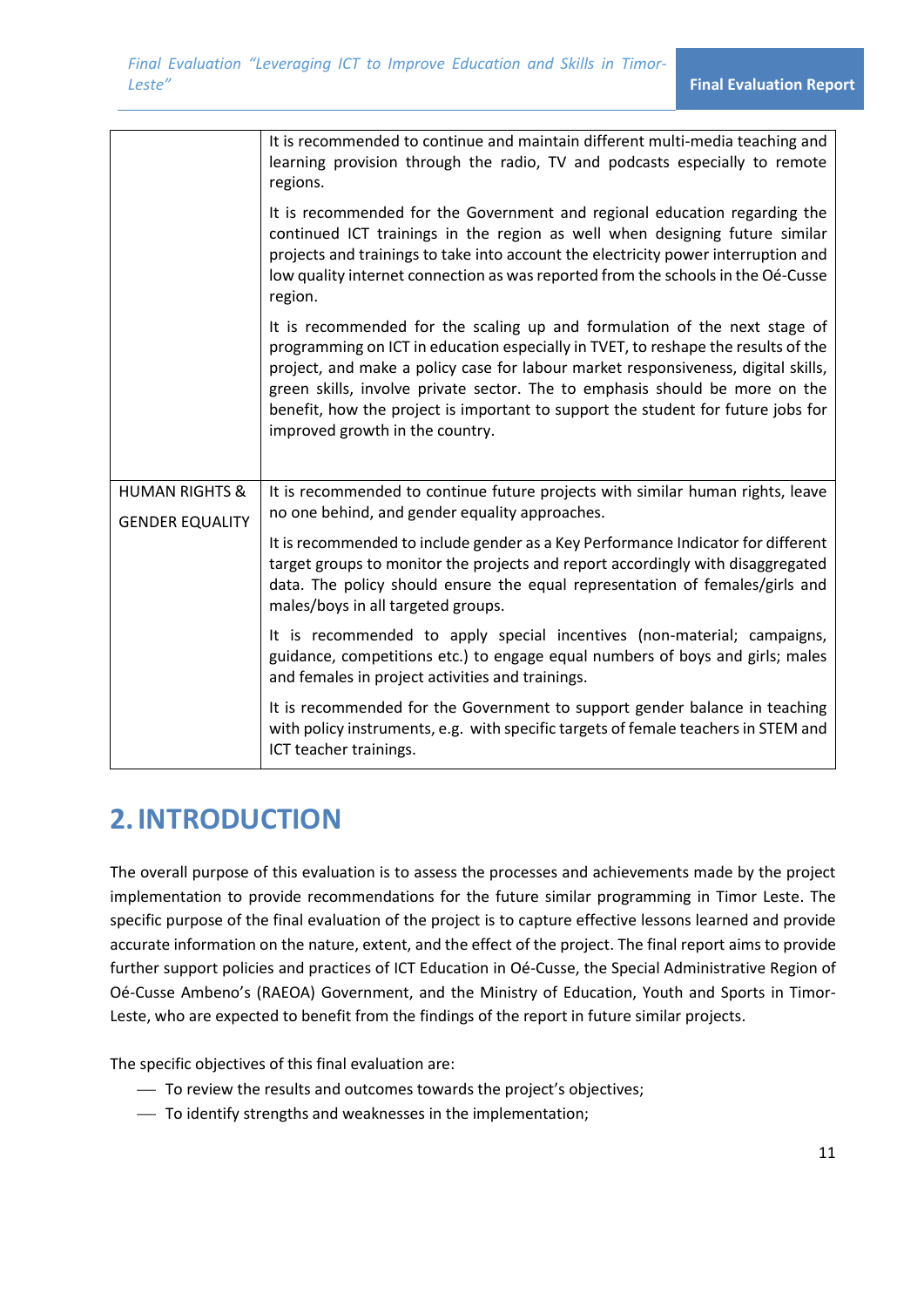- ⎯ To identify challenges and lesson learned;
- ⎯ To draw conclusions and provide recommendations.

The evaluation focuses on the project implementation from the start on May 2019 to the completion date of 30 June 2021. This final evaluation considers all aspects and activities of the implementation of the project. In terms of geographical scope, the assessment will focus on the Oé-Cusse region.

The evaluation was conducted remotely online by the international expert, respecting the COVID-19 regulations in Timor-Leste. The international expert continued the work and finalised the evaluation started by another expert. The national expert collected field data in May – July 2021 for the purpose of the final evaluation.

The limitations to the Final Evaluation are related mainly to the remote mode of work during the pandemic, which required effective management of time and resources by all involved. It can be assumed that online discussions may not reveal all insights and do not allow demonstration and observations of achievements compared with face-to-face meetings on-site.

## **3. EVALUATION APPROACH**

Regarding the methodology and scope, the evaluation has been conducted under the Monitoring, Reporting, and Evaluation Systems of the UNDP M&E tools. The OECD DAC evaluation criteria: relevance, coherence, effectiveness, efficiency, sustainability, and progress to impact, as well as human rights and gender equality are applied in the execution of the assessment.

In terms of methodology, three data collection methods were applied; the document review, key informant interviews, and field data collection of targeted beneficiaries. In the first phase, the data collection of document review was executed. The document review analysed the following document and sources and was presented in the inception report (14.10.2021).

- ⎯ The original project document, reports (such as monthly, quarterly, semi-annual and annual reports, mid-term review report, and other reports), UNDP Country Program Document etc.
- ⎯ Minutes from the Project Board meetings
- ⎯ Documentation produced during the implementation of the activities, e.g. training manuals, training presentations, curriculum, outcomes of the different course etc.
- ⎯ Government data on education

The list of documents reviewed is presented in Annex 2. The document review is presented in Annex 3. Regarding the key informant interviews, the approach was to participate the stakeholders in the evaluation to provide insights and findings of the project through stakeholder consultation in Timor-Leste. The interviews collected insights from active participants and stakeholders through online discussions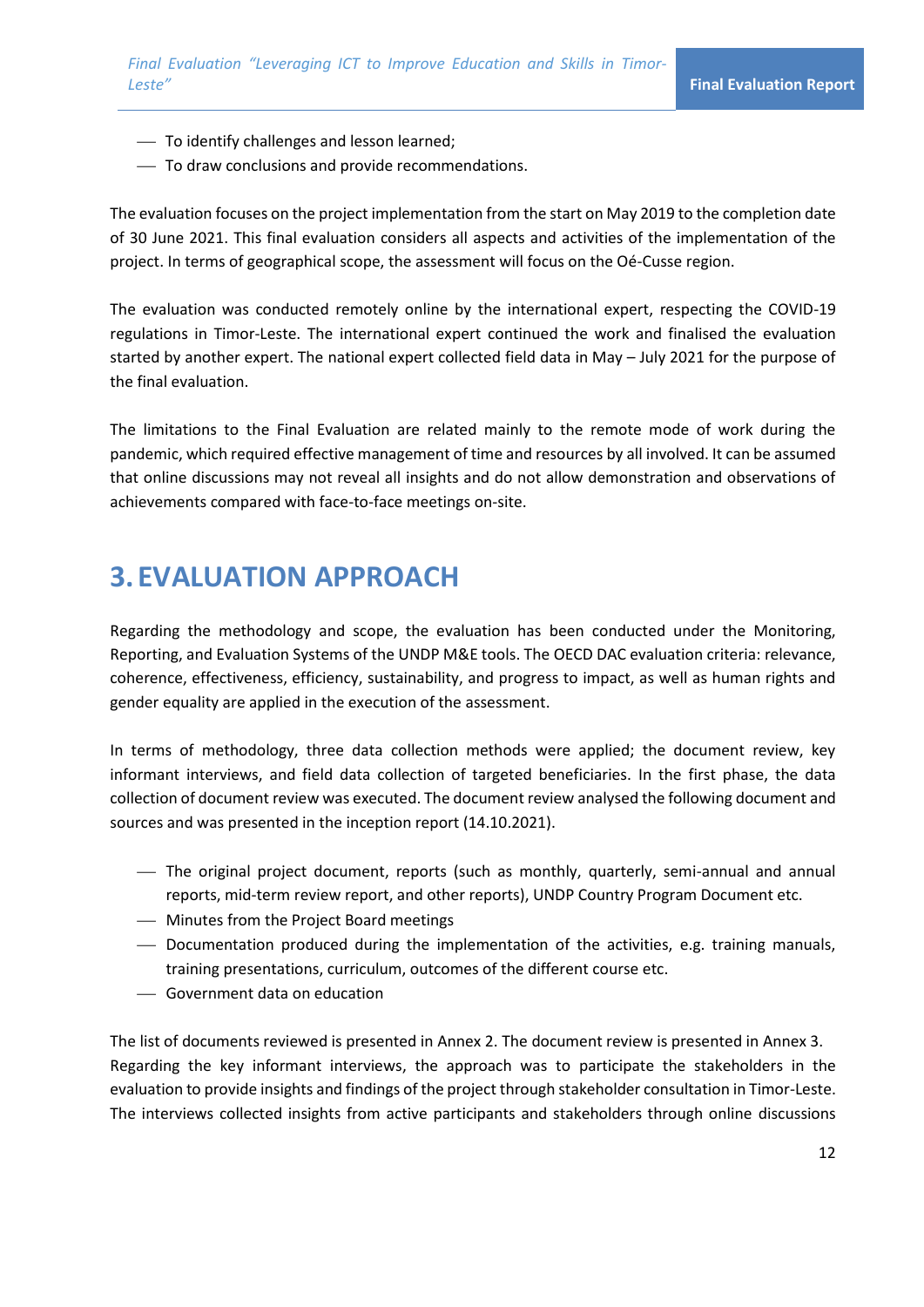with UNDP project staff, relevant government representatives, and other stakeholders. The interviews followed the DAC criteria and the research questions outlined in the inception report. The evaluation criteria and questions are in Annex 4. The interview questionnaire is presented in Annex 5. The list of key informants interviewed is presented in Annex 6.

The field data was collected from direct beneficiaries of the project by the local consultant. The insights and findings from the field are incorporated into the final evaluation. The field data is presented in Annex 7.

The data analysis included qualitative and quantitative analysis of the data collected and reviewed. The qualitative data assessed the interview, discussions, and project documentation with content analysis regarding the DAC criteria. The quantitative analysis supported and evidenced the findings.

To sum up, the evaluation adopted a mixed-method approach incorporating qualitative and quantitative data collected from the different data sources as described above.

## **4.PROJECT DESCRIPTION AND BACKGROUND**

#### *The Project Design and the Context*

The Project "Leveraging ICT to Improve Education and Skills in Timor-Leste" was launched in 2019 in partnership the government's Region Authority of Oé-Cusse Ambeno (RAEOA), funded by the UN-India Development Partnership fund. Since 2019, the project has achieved several results within the aim of improving primary and secondary education by providing children and young people in Oé-Cusse with information and communications (ICT) skills and knowledge to prepare them to better address the challenges and opportunities of the local economy, thus contributing to the realisation of their right to education and access to technology.

The first objective of the project was to "improve education quality in Oé-Cusse Region by promoting computer skills to 1,007 children at primary school and 4,370 young students attending secondary school through the implementation of laboratories for IT innovation and experimentation". To achieve this, the project aimed to install 10 laboratories: 4 in-house computer labs; 4 robotic labs and 2 mobile computer labs. The labs were planned geographically located to provide equitable access to ICT infrastructure in urban as well as in rural areas. Additionally, the project aimed to develop curriculum and learning materials in Tetum, Portuguese, and English. The aim was to develop students' and teachers' capacities to interact with and use ICT technology by providing access to ICT infrastructure and facilitating educational lessons. The aim was to support the students to apply the knowledge learned through the trainings in their everyday life, to support their schooling and to identify potential academic or occupational pathways.

The second objective of the project was to "enhance child and young people's knowledge on financial education and environmental awareness through the development and implementation of two computer-based educative interactive games in Tetum and Portuguese language". The games were to be installed on all procured computers and educate students on environmental problems and solutions and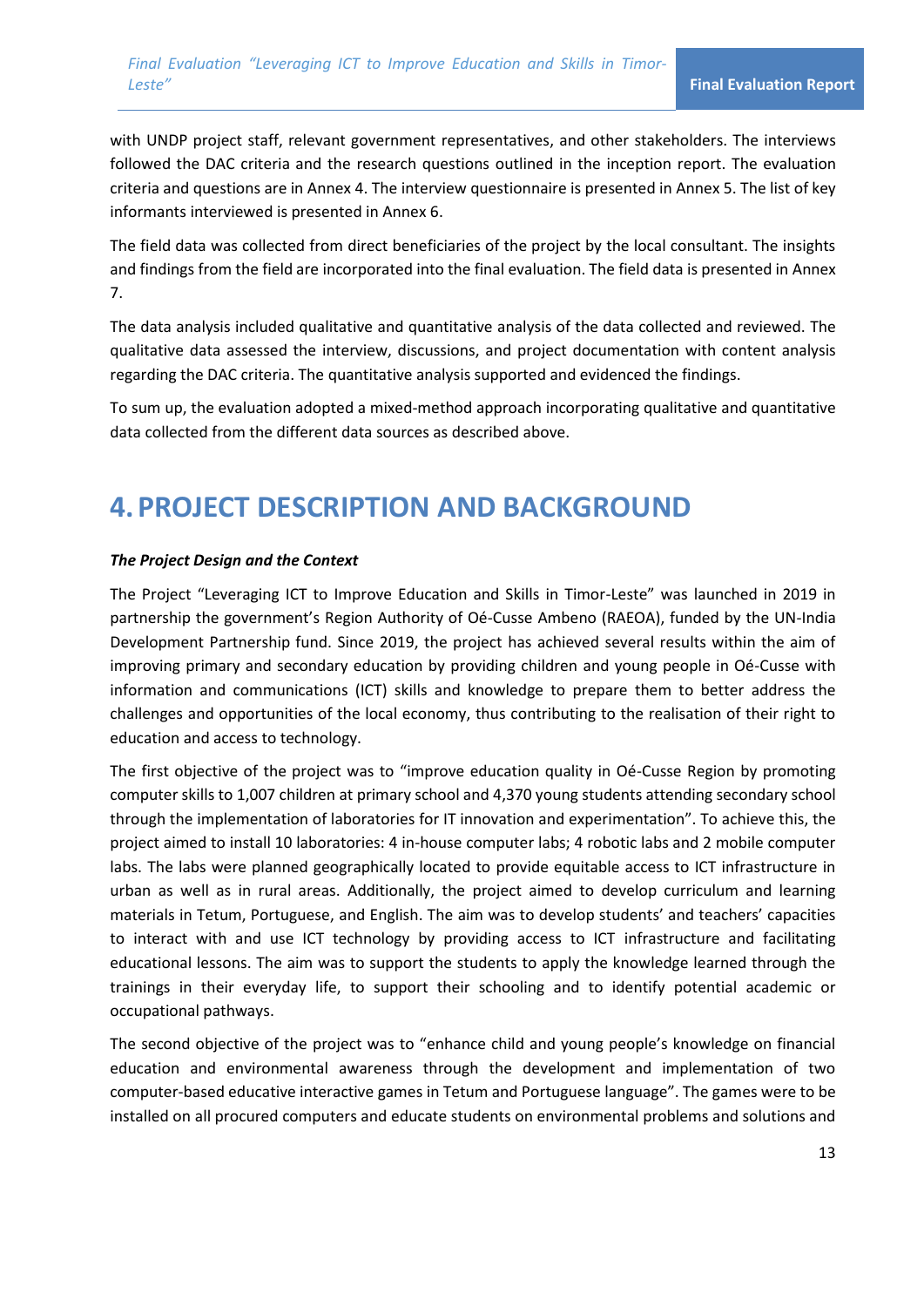introduce students to the skills and knowledge they need to make informed financial decisions, promoting entrepreneurship early on. The aim with playing the games was directly to impact learning outcomes and prepare students to address the challenges and opportunities of the local economy.

The Project had a total budget of US\$ 959,129.00 and was financed through the UN-India Development Partnership fund (US\$ 881,193.20) and parallel co-financing from the government of Timor-Leste (US\$ 77,935.80). The Project was planned for 14 months, but requested a 6-month extension. The project's implementation period was from May 2019 to 30 June 2021. The project was directly implemented by UNDP with extensive involvement and collaboration with the Regional Secretary of Education and Social Solidarity at the Special Administrative Region of RAEOA, the Special Zones of Social Market Economy (ZEESM TL) and the United Nations International Children's Fund (UNICEF) Timor-Leste, where the latter has promoted in coordination with the Ministry of Education Youth and Sports of Timor-Leste. A governance mechanism with a Project Board was established to provide overall guidance and oversight to implement the project.

## *Development context: environmental, socio-economic, institutional, and policy factors relevant to the project objective and scope*

Timor-Lester is a young stable country considered as a low middle-income country (GDP in 2019 of 2.018 billion US\$ and GNI per capital for 2019 was of 2,020 US\$), which has achieved substantial progress on human development thanks to the work of the government and the population (in 2019 Timor-Leste had 1,293,119 inhabitants). Nevertheless, the progress achieved has not been equal across all the country's regions, with Oé-Cusse region showing the lowest fundamental indicators in terms of human development in the country. Oé-Cusse is a coastal district of Timor-Leste which is separated from the rest of Timor-Leste, by the West Timor, province of Nusa Tenggara Timur, Indonesia. Oé-Cusse is surrounded by West Timor, except by the north that borders the Savu Sea. The capital of the district is Pante Macassar (Oé-Cusse Town). This district holds the Timor-Leste youngest population with 42% being under 15 years $old<sup>1</sup>$  and the literacy rate lower than the national level by 14.6% points. The Passabe subdistrict having the lowest literacy rate of 50.3%. Oé-Cusse has been affected by a lack of skills education in high schools, insufficient educational materials in Tetum (the national language of Timor-Leste), and lack of access to ICT learning and equipment. These challenges represent a major barrier to the achievement of the region's development goals.

The Timor-Leste Strategic Development Plan 2011-2030 recognises education and training as key elements to support the improvement of life opportunities for the population and to achieve the country's economic development goals. Education has also been recognised as a major means to reduce poverty and achieve successful development. In order to redress the situation, in 2014 the government established the Special Zones of Social Market Economy (ZEEM TL) and the Special Administrative Region of Oé-Cusse Abeno (RAEOA), and a regional authority to administer Oé-Cusse and the island of Atauro. RAEOA-ZEESM TL has a people-centred approach focus on simultaneous investment in education, health, and economic sectors. Since 2015 RAEOA has been investing in areas including nutrition and educational materials. Thus, by 2018, the number of schools that have been renovated were 26 and 81 schools (67

<sup>1</sup> General Directorate of Statistics Census, 2010-2015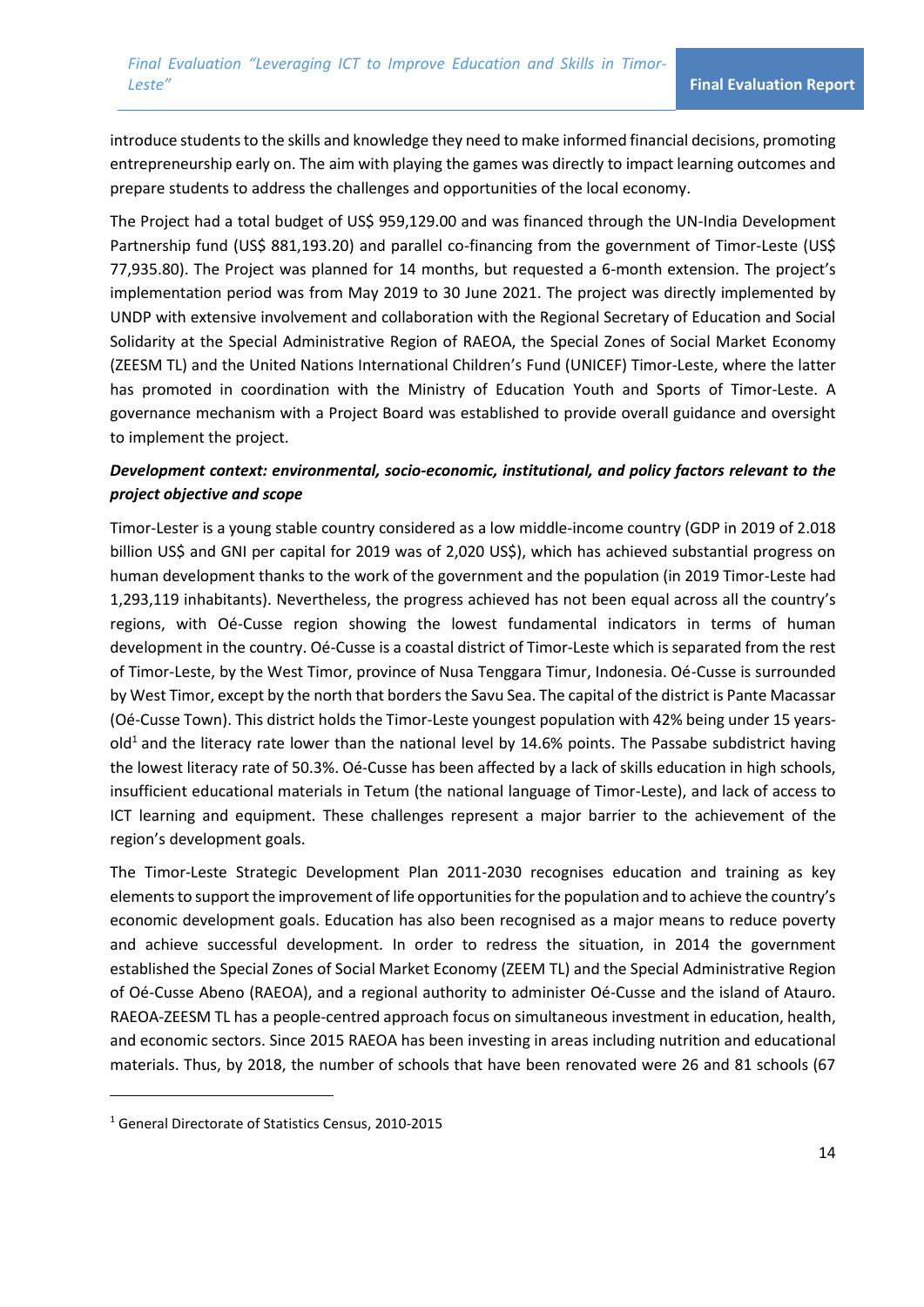primary schools and 14 pre-schools) received support to feed 20,882 children, and 22,758 students received educational materials.

Considering the existing youthful demographic of Oé-Cusse and the country in general, it is clear that education will play a critical role in the development of the country. Other factors that need to be taken into consideration as part of the context of the ICT project have been the political situation and the COVID-19 in Timor-Leste. The political struggle between the President Francisco 'Lu-Olo' Guterres and Xanana Gusmão, the independence leader and main figure of the national congress for Timorese Reconstruction (CNRT) party was put at halt in March 2020 when the political parties agreed to ask President Guterres to declare a state of emergency, suspending some political rights and constitutional guarantees in order to stage the first measures of confinement and prevent the virus from entering the country. In April the consensus was broken as the CNRT refused to give its consent, which unleashed Taur Matan Ruak change from the CNRT to the President's party, the Revolutionary Front for an Independent East Timor (Fretilin). Thus, while the government formally kept its function, the CNRT ministers were replaced by Fretilin's ministers. This led to a period of limited collaboration between the implementing partners, and the regional authorities until the changes were completed by mid-December 2020. The government has been able to successfully control the pandemic, with the first confirmed case on March 21 and the declaration of state of emergency on March 28. The state of emergency has been renewed again on April 24 and May 28, the government's response has been decisive and timely. Nevertheless, the country is still under the consequences of social and economic pandemic, which exacerbates the existing structural problems of public health, high poverty rates, vulnerable employment, dependency on the petroleum exports, high malnutrition, and poor basic infrastructures. Although the social and economic costs are high with declination of job and income of people, the choices that the government has to make are either saving lives or saving the economy as in many other countries in the globe. The several declared states of emergency, which coincided with the launching of the training phase of the project, have caused in delays in the implementation. As a consequence, a 6-month extension was granted to the project.

#### *Problems that the project sought to address, threats and barriers targeted*

The project aimed at addressing the issue of slow progress in technical and vocational education and training, since 2011, when a national qualification framework was developed and regulatory processes for vocational training providers were introduced. The areas in need for improvement were identified as: improving the quality and learning outcomes of basic education, increasing enrolment in secondary education, reducing urban-rural disparities in access to education, improving the relevance of education to provide practical life skills and employment linkages, and strengthening government capacity to plan, implement, and coordinate the sector's key policies. In addition, the challenge of non-availability of educational materials in the national language (Tetum) and other languages (Portuguese, English, Indonesian, etc.) was recognised. Tetum is usually spoken in pre-primary schools and at secondary education level, while Portuguese is added in primary school. Therefore, the project recognised the need to produce teaching materials in Tetum because students will benefit from increased access and equity, improved learning outcomes, reduced repetition and dropout rates, socio-cultural benefits, and lower overall costs.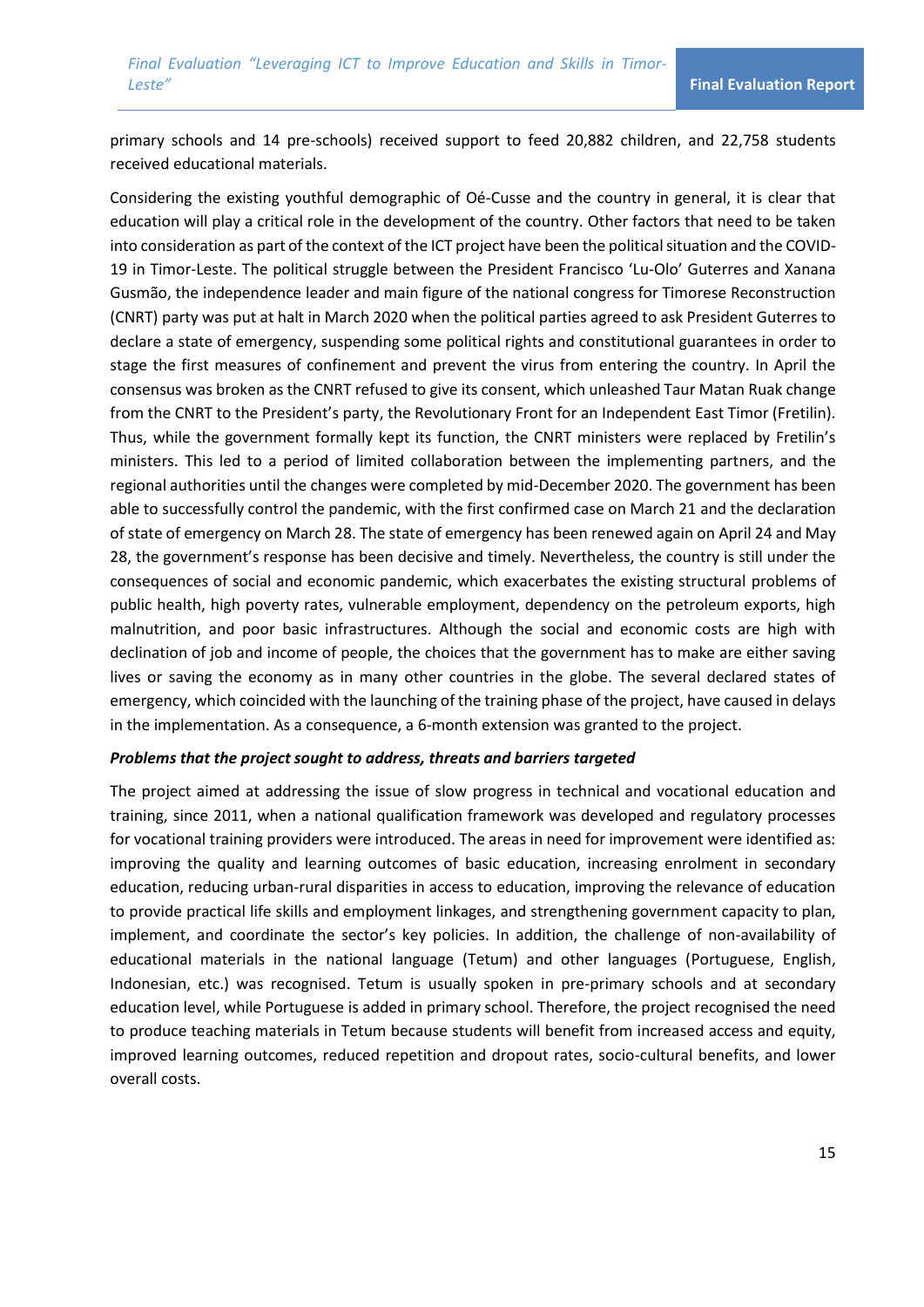The project aimed at addressing the aspect of systemic integration of ICT into the education system, classrooms, students' homes, etc. Technological developments have a significant role in the country's economy and, at the same time, ICT literacy and digital skills can contribute to the socio-economic developments in the country. In the school environment, the educational ICT tools can support in creating a more creative and effective learning environment, thus motivating students for lifelong learning.

## **Project Description and Strategy: objective, outcomes and expected results, description of field sites (In-house and Mobile Labs)**

The project aimed to improve primary and secondary education by providing children and young people in Oé-Cusse region with ICT skills and knowledge to ensure they are best prepared to confront the challenges and opportunities of the economy. The project recognised and acknowledged the importance of ICT education that can contribute to provision of practical life skills and linkages with the modern demands of the labour market.

It is important to note here that the project very clearly provided rationale for the investment in ICT equipment, trainings, and skills development. Namely, the benefits of investments in ICT were recognised as the following:

- Reducing inequalities within the country and also between Timor-Leste and other Asian countries
- High quality ICT training and facilities will contribute to reducing regional disparities between urban and rural areas (e.g. Oé-Cusse)
- Increasing educational and employment opportunities for disadvantaged groups, e.g. young girls
- Improvement of overall quality of education
- Equipping educators with the tools and training to make the learning process more engaging for students at their final stages of secondary education before entering the labour market
- Improving communication skills, digital skills, exchanging knowledge
- Implementing new innovative methodologies
- Contribution to a more egalitarian, inclusive and comprehensive education system
- Creating ICT-supported environment for disadvantaged groups with the aim of increasing the level of access to education, and to empower people who might be excluded due to gender, disability, economic status or geographical location
- Creating opportunities for individualized teaching and instruction to students with special educational needs / disabilities resulting in a higher level of inclusion and supporting students' learning interest and potential
- Preventing low income or rural groups from becoming further marginalized in comparison to wealthier or urban population

The general objective of the project was "to provide quality, relevant, and inclusive education for children and young people of Oé-Cusse, contributing to the realisation of their right to education and access to technology". The overarching objective as per the UNDAF Timor-Leste Programme Results and Resource Framework was to be achieved through two interrelated outcomes:

**Outcome 1.** (UNDAF Outcome 1): People of Timor-Leste, especially the most disadvantaged groups, benefit from inclusive and responsive quality health, education, and other social services, and are more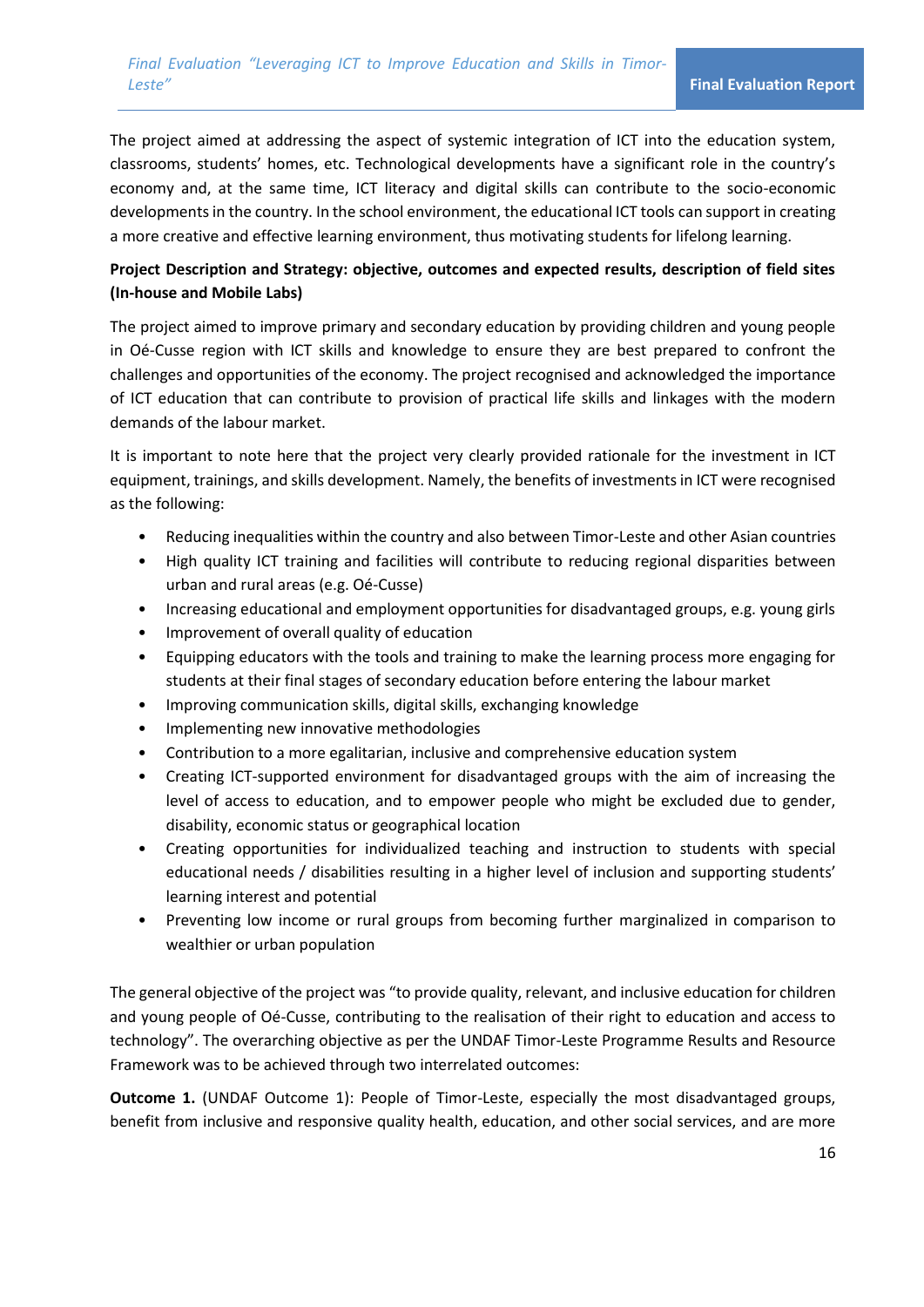resilient to disasters and the impacts of climate change. Education Sub-sector -> SO1.2 Children, youth and adults benefit from inclusive and quality education at all levels in an equitable manner.

**Output 1 / Result 1:** Improved education quality in Oé-Cusse Region by promoting/teaching computer skills to 1,007 children at primary school and 4,370 young students attending secondary school through the implementation of laboratories for IT innovation and experimentation.

#### **Indicator Result 1:**

- # of children and # young people (50% girls) developed new skills on the use of computers and technology
- # of curriculum and materials developed to provide ICT education in Oé-Cusse
- # schools have labs for ICT innovation and experimentation
- # schools are providing ICT classes through mobile computer rooms

**1.1 Activity:** Planning and start-up workshop of the project with all partners, care givers, and school authorities.

**1.2 Activity:** Exchanges with India on education for ICT literacy and innovation labs. Exchanges with Indianbased companies developing education tools.

**1.3 Activity:** Procurement of and distribution of equipment to the schools: IT in house and mobile innovation labs.

**1.4 Activity:** Development of the curriculum, lesson plans, and identification of contents which will be used as basis for training teachers in the development of content.

**1.5 Activity:** Training for teachers and school's responsible personnel.

**Outcome 2.** (UNDAF Outcome 3): Economic policies and programmes geared towards inclusive, sustainable, and equitable growth and decent jobs -> SO3.4 S Financial & technical capacity of relevant institutions enhanced to deliver skills, productivity & employability of the workforce

**Output 2 / Result 2:** Enhance child and young people knowledge on financial education and environmental awareness through the development and implementation of two computer-based educative interactive games in Tetum and Portuguese language.

#### **Indicator Result 2:**

# computer-based educative interactive games developed in Tetum and Portuguese language

# children and young people increased their knowledge on financial education and environmental awareness

# teachers trained to use computers and interactive games as part of the education process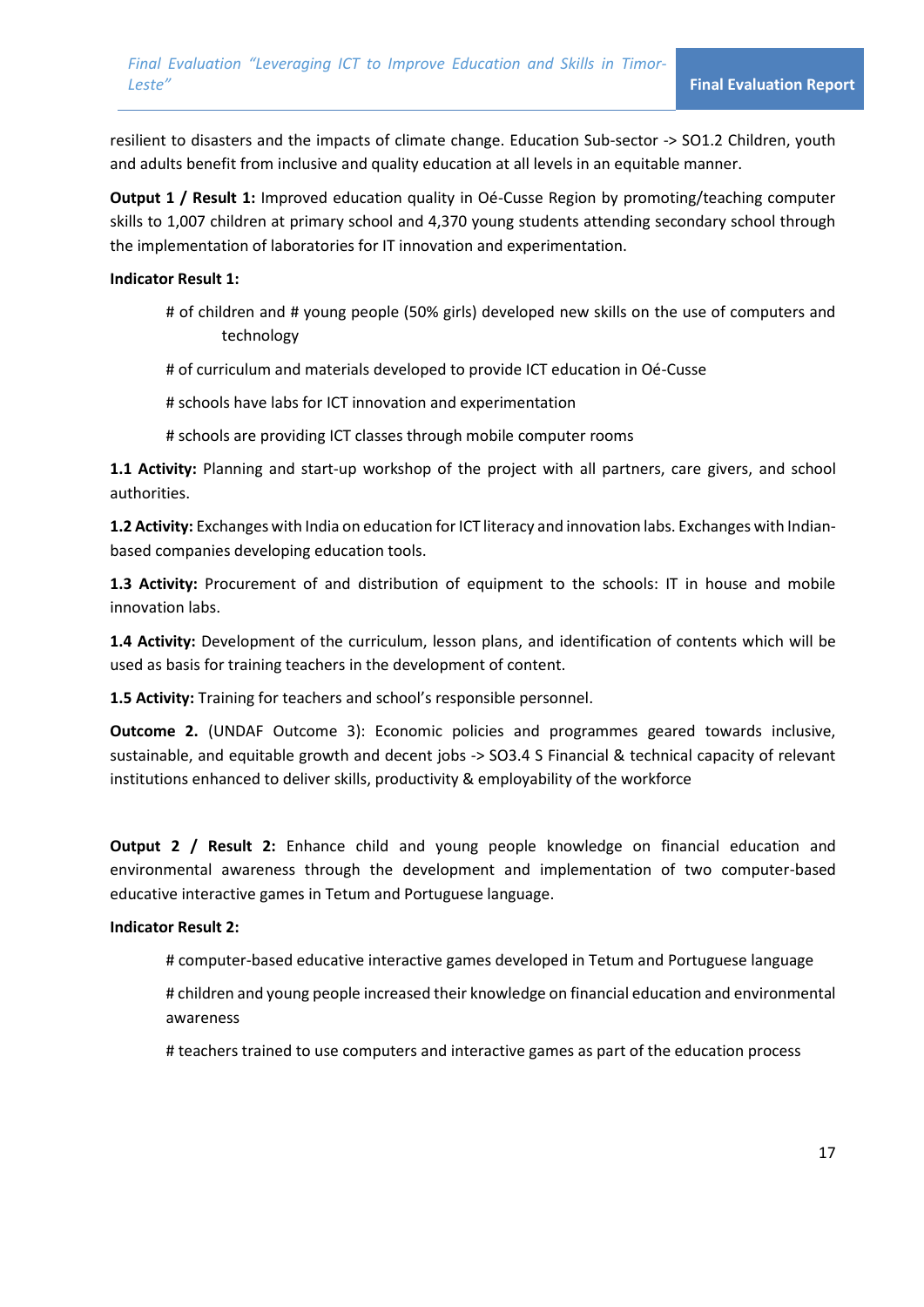**2.1 Activity:** Develop 2 computer & mobile base educative games in Tetum languages i) Financial education & business development skills for young people, and ii) Environmental awareness

**2.2 Activity:** Training to teachers & children on the use of the educative games

**2.3 Activity:** Communication & visibility activities: case study, brochures, etc.

**2.4 Activity:** Monitoring & evaluation of the project to measure its effectiveness to scale up

The project was also aimed to contribute to the achievement of Outcome 3 of the UNDP Country Programme Action Plan (CPD, 2015 – 2019):

**Outcome 3:** By 2019, state institutions are more responsive, inclusive, accountable, and decentralized for improved service delivery and realisation of rights, particularly of most excluded groups.

**CPD output 3.3:** Capacities and systems of subnational institutions developed to provide more efficient, accountable and accessible services to citizens, particularly for the poor and other disadvantaged

**Indicator**: percent of functions assigned to sub-national institutions that are implemented

**Baseline:** 11 functions assigned under the pre-administrative decentralization act from 2014

The project has nine activities in total for a budget of US\$ 959,129.00. The allocation of the budget reflects the importance of the activity. Thus, the funding provided by the donor India-UN Development Partnership Fund, for the output 1 a total budget of US\$ 755,400.00 has been allocated, while for the output 2 a total budget of US\$ 100,127.38 has been allocated. There was also US\$ 25,665.82 allocated to general management support. The Timor-Leste Government provides US\$ 26,435.80 and the equivalent of US\$ 51,500.00 in-kind.

The in-house computer labs, robotics labs, and mobile labs were geographically dispersed to provide inclusive and quality education for students, regardless of location. The utilization of ICT labs supported students in adapting to novel challenges and applying newly acquired skills to their studies. The project had actively developed students and teachers' capacities to interact with and use ICT technology by providing access to ICT infrastructure and facilitating educational lessons. Mobile labs contribute to developing basic ICT skills, such as computer operation, basic computer applications, introductory software, and hardware. The ICT labs represent a space for innovation and experimentation, where young students can gain computer skills and learn basic computer programming and applied science, such as how to assemble solar panels or a solar water heating system at home. With the help of in-house labs, the project supported secondary school students in developing knowledge about office applications; internet, email, and multimedia technology; website design and CV writing; career development training. In the robotics and innovation laboratory, the students learned about robotic applications, integration, and programming; Arduino and IoT applications; and 3D printing.

In house Lab were installed in four Schools:

- a. Secondary School Leobeno Oesilo 30 units
- b. Secondary School Mecosicaloti Baqui 30 units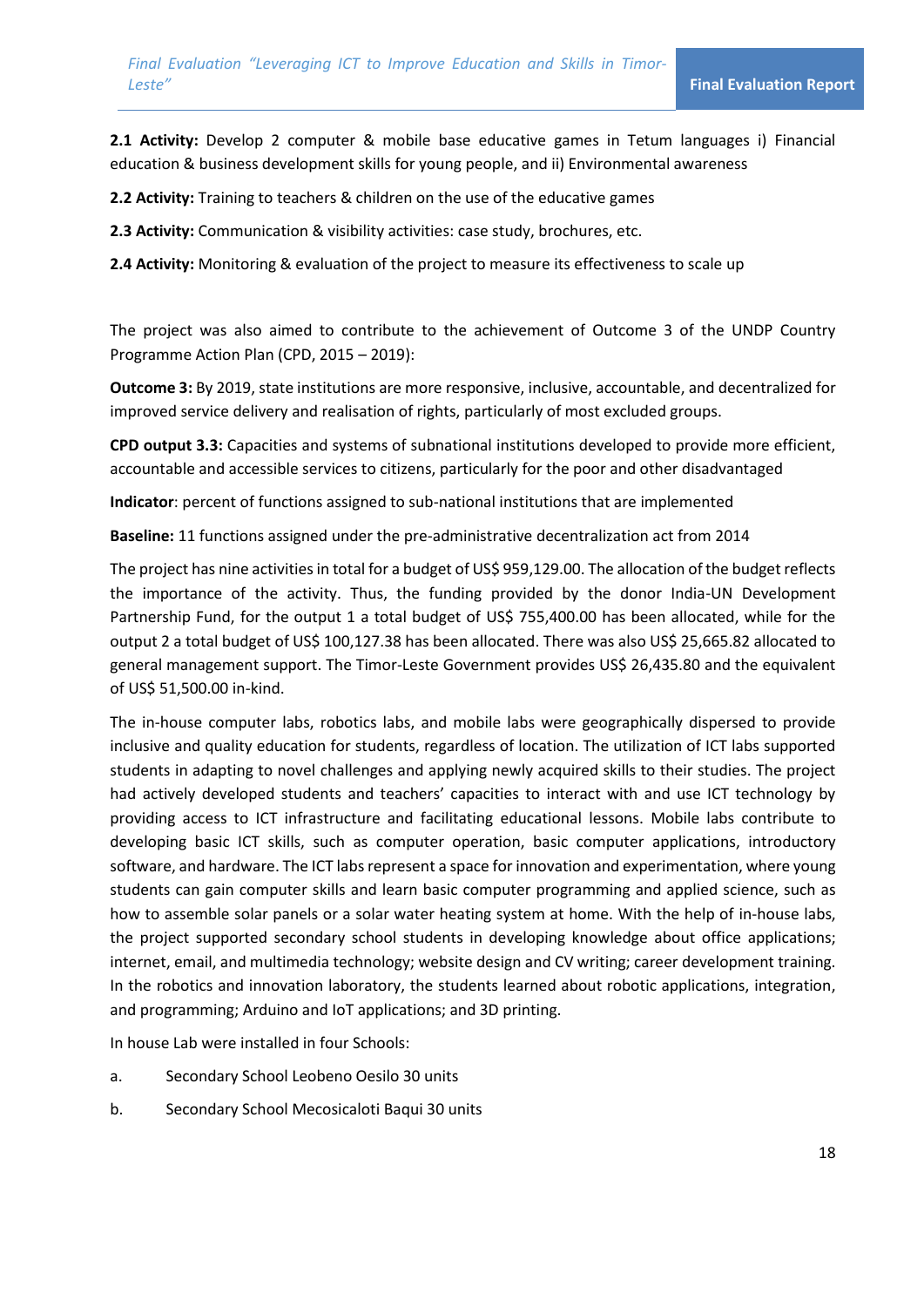### c. Technic Agriculture School (ETARO) 28 units

d. Pre-secondary Tulaika Aenmat 23 units

## *Project Implementation Arrangements: short description of the Project Board, key implementing partner arrangements and similar*

The overall management of the project was steered by UNDP under the Direct Implementation Modality (DIM) in partnership with RAEOA – ZEESM TL and UNICEF. RAEOA ZEESM TL was the responsible partner for the implementation of specific project activities. The project implementation was under the responsibility of the ZEESM TL-UNDP Programme. The role of the Project Management Board was to provide strategic guidance and oversight of the implementation process. Representatives of MSA RAEOA – ZEESM TL, UNDP and UNICEF were members of the Project Management Board. Two board meetings were planned during the project implementation period. The Project Manager had a responsibility for day-to-day project management, including reporting to ZEESM TL UNDP Programme Manager about the progress of the project implementation.

Project timing and milestones: The project timing was from the start date in May 2019, and end date in November 2020. Due to Covid-19 pandemic, the project requested a no-cost extension of 6 months – until May 2021.

The main stakeholders of the project were as follows:

- a) Public sector: RAEOA ZEESM TL, Regional Secretary of Education; Ministry of Education, Youth and Sport
- b) Private sector: private companies (national, local and international), vendors, consultants and other institutions with the interest and capacity to develop interactive games
- c) Social sector: representatives from the community organisations; Education sector (pre-primary, primary education, secondary and technical education); representatives of youth and women
- d) NGOs and international cooperation: national and international NGOs implementing projects on education; UN agencies (UNDP, UNICEF)

## **5. FINDINGS**

## **6.RELEVANCE**

### *Relevance based on the document review*

The project is highly relevant and consistent with national development strategies in the area of education and promotion of ICT, national priorities and commitments on education, and UN Development Cooperation Strategy. Evidence is found in several strategic documents that are referenced here.

The Timor-Leste Strategic Development Plan 2011-2030 recognizes education and training as key elements to support the improvement of life opportunities for the population and to achieve the country's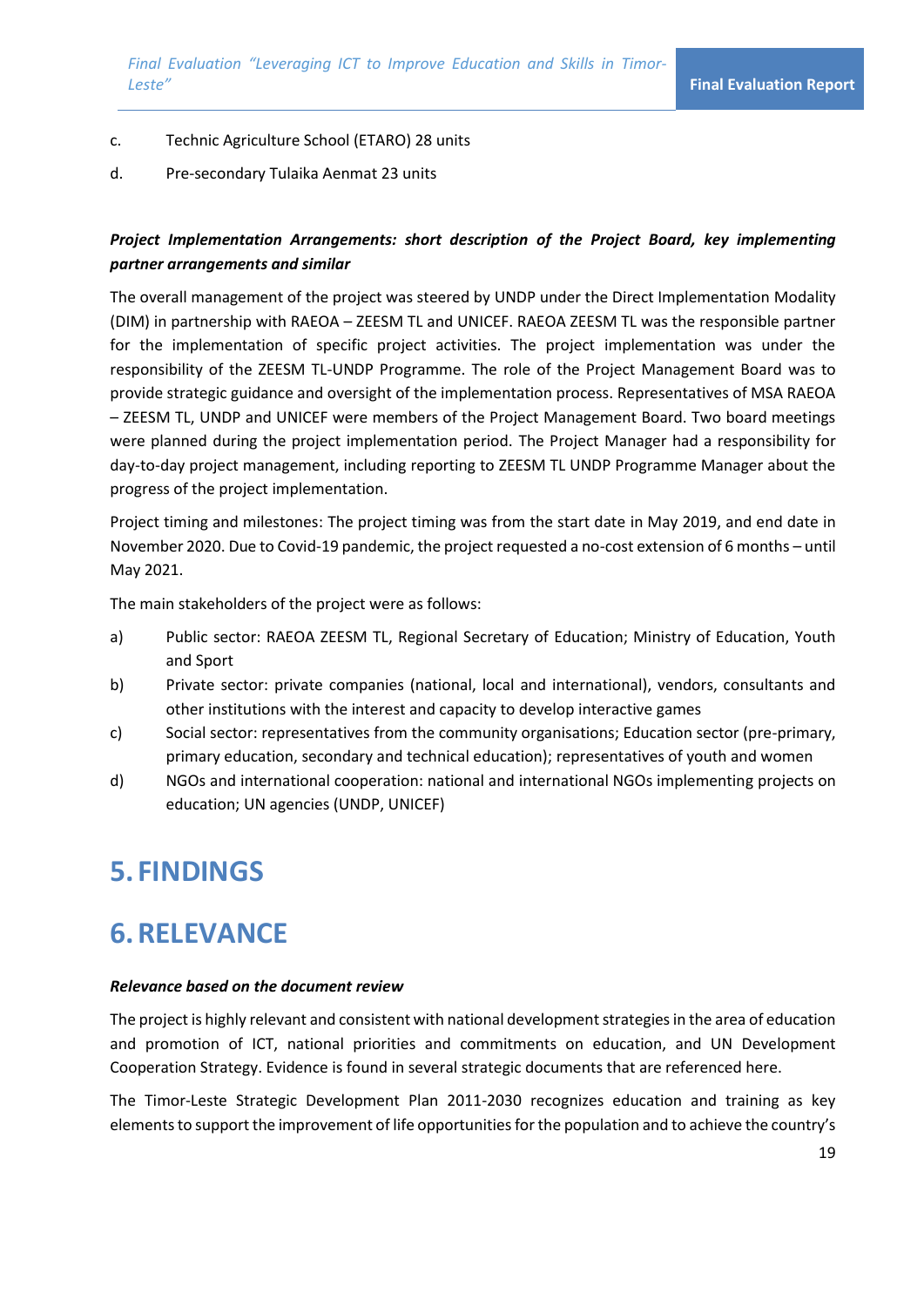economic development goals. Education is regarded as a major means to reduce poverty and achieve successful development. In order to redress the situation, in 2014 the government established Special Zones of Social Market Economy (ZEESM TL) and the Special Administrative Region of Oé-Cusse Abeno (RAEOA), and a regional authority to administer Oé-Cusse and the island of Atauro.

Building on the Strategic Development Plan 2011-2030, the UN Country programme document for Timor Leste (2015-2019) recognizes education as an important sector that could contribute to both human and economic development. It states that there are significant constraints in skills and competences capacity in most areas of the economy, as well as in Government and state institutions. Overall, 40% of the population older than age 15 years has not had any education and another 25% have not advanced beyond primary school<sup>2</sup>. Therefore, the programme document for the period 2015-2019 identified a national priority goal "To improve the lives of Timorese people by setting out strategies and actions, along with targets, in the critical areas of education, health and social inclusion".

The UN Country programme document for Timor Leste (2021-2025) relates to the previous programme document and demonstrates continuous efforts to utilize education and provide support to labour market needs. It notes the need of young men and women in the labour market in skills and competencies development to foster entrepreneurship and create new job opportunities. The United Nations Sustainable Development Cooperation Framework (UNSDCF) outcome involving UNDP No.2 is defined as "By 2025, institutions and people throughout Timor-Leste in all their diversity, especially women and youth, benefit from sustainable economic opportunities and decent work to reduce poverty".

The National Education Strategic Plan 2011-2030 (NESP) contains a vision for education and for the different parts of the education sector. It focuses on equality of opportunity by stating that "in 2030 the people of Timor-Leste will be educated, knowledgeable, and qualified to live long and productive lives, respectful of peace, family, and positive traditional values". All individuals will have the same opportunities for access to quality education that will allow them to participate in the economic, social, and political development process, ensuring social equity and national unity".

The vision for basic education is: "Basic Education is universal, compulsory, and free. The reform of Basic Education will be based on the following four pillars of learning: learning to know, learning to do, learning to live together and with others, and learning to be."

The vision for secondary education is: "When students have reached the age of 15, they will be entitled to begin their Secondary Education and learn the core scientific, humanistic and/or technical knowledge needed to continue their studies. Graduates will learn to apply this knowledge to the productive sectors in Timor-Leste and will be prepared to join the labor market. They will be able to continue their studies, if they choose, at university or polytechnic levels. At secondary general education, students will acquire learning techniques along with a solid base in languages, technologies and science, mainly structure to prepare students for continuing their academic studies at higher level. At secondary technical-vocational level, students will further develop specialized technical skills and competencies, with an emphasis on

<sup>2</sup> National Education Strategic Plan 2011-2030.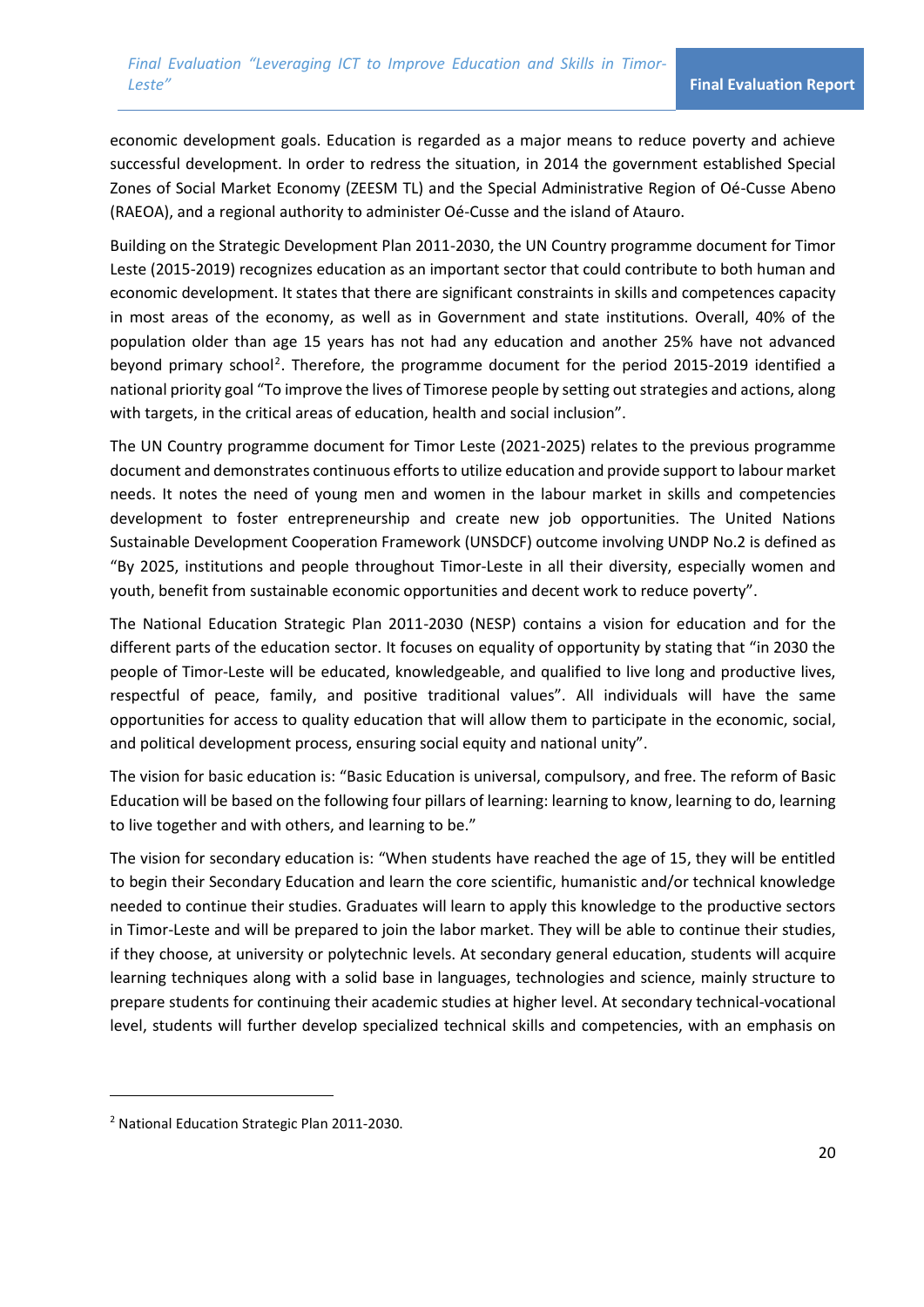skills acquisition and the use of IT, to ensure that students are capable of entering the labor market or can pursue their studies in technical or university level."

The NESP introduced the "Escola Basic" model, a holistic approach to improving basic education. Among new school management principles, four school quality standards were identified, and under "Effective School Management" reference to ICT is made: "the administration and management of all school-based operations, including financial, asset, ICT, and human resources management". The NESP recognizes a need to integrate technology into the curriculum, both as a subject in itself, as well as a teaching tool and also using ICT in management of student assessment. Based on that, the programme defines "Introducing ICT and MIS" as point number 11 of the Priority Programme. The goal is to install ICT infrastructure to enable education management and planning, and consequently implementation of ICT-supported new teaching methods.

With more than 60% of young people unemployed in Timor-Leste and 30% illiteracy rate<sup>3</sup>, the launch of the systemic integration of ICT in education aimed to increase the access of learning opportunities for primary and secondary education as well as improve the quality of teaching and learning to rural schools across the Oé-Cusse region.

Based on the identified needs, the project was framed to improve the quality of education in Oé-Cusse by enabling 5,000 young students from twelve different schools to receive support through the implementation of four in-house innovation labs, and parallel to that, 8 schools will receive once a week engagement with the mobile innovation lab. The ICT labs represent a space for innovation and experimentation, where young students can gain computer skills and learn basic computer programming and applied science, such as how to assemble solar panels or a solar water heating system at home. A curriculum with relevant ICT content is developed for the students to acquire important ICT related knowledge and life skills.

#### *Relevance from the viewpoint of the Government*

The interviewees described the project as having a significant contribution to the development of 21st skills and competences to apply ICT. The project is aligned with the five priorities in the NESP: infrastructure, teacher training, school management, inclusion, and curriculum and learning.

The interviews with the Government, Ministry of Education representatives revealed that the project implemented in the Oé-Cusse region will become a larger national project and will be implemented in Dili region (agreement is signed). This approach will strengthen the significance of ICT supported education that is incorporated in many national documents related to education, as elaborated at the beginning of this section. In addition, the Ministry representatives expressed their gratitude to the Government of India for providing financial support and knowledge sharing opportunities in the education sector that has gained a significant momentum on the overall country level. The Government officials highlighted that UNDP was experienced in this field and presented and provided a model for ICT development for the Ministry to discuss and make a decision. A further point to in building a good partnership was that UNDP

<sup>3</sup> National Education Strategic Plan 2011-2030.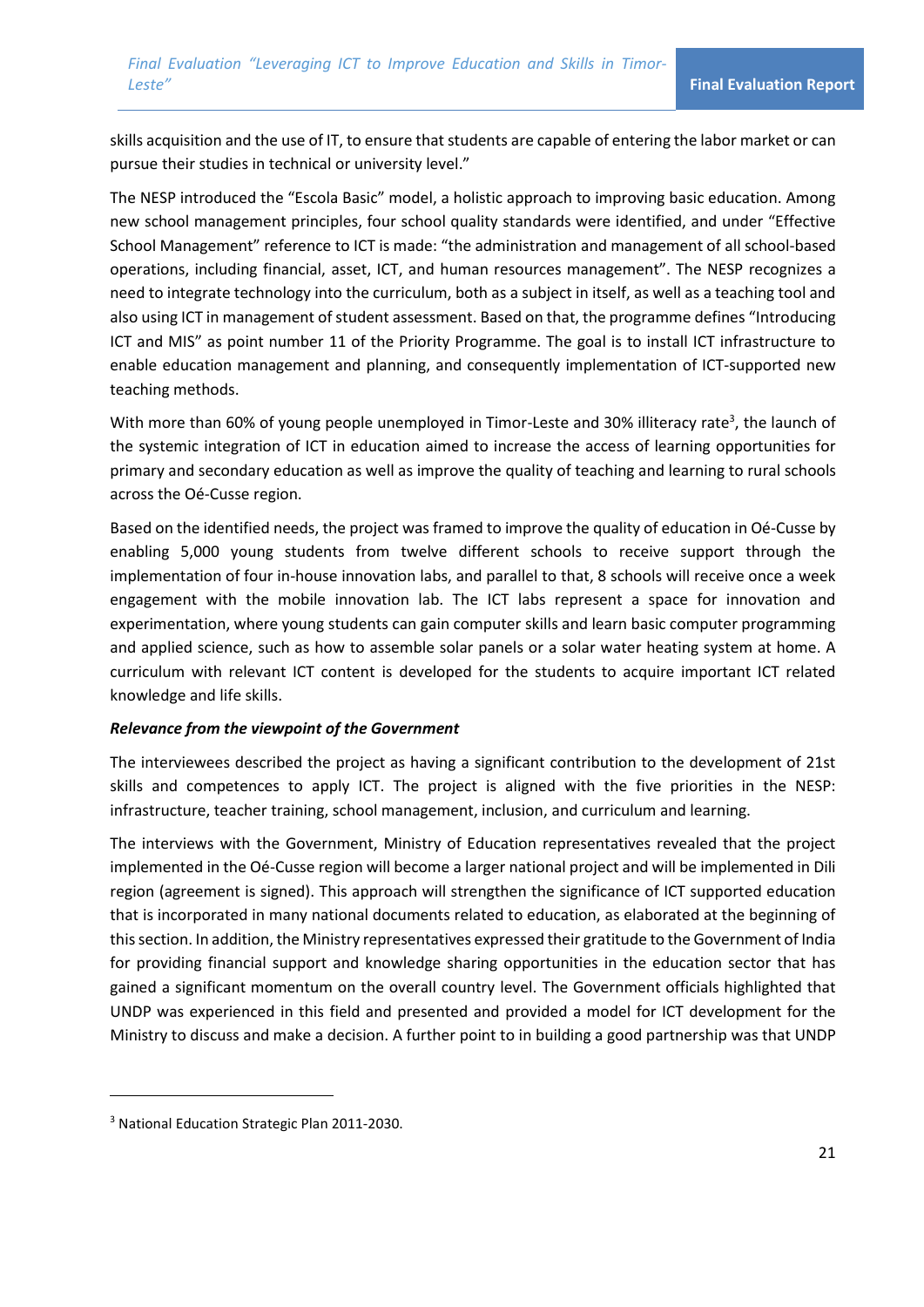is permanent in Oé-Cusse. While many NGOs have supported education in the region, however they have not been permanent.

According to the Ministry officials the project was well aligned with the strategy in terms of importance to improving ICT skills for teachers and students. The Ministry representatives noted that the relevance of the project was further justified during the time of the pandemic. For example, it became obvious that teachers need to have competence in digital online teaching during the time when the schools were closed to continue providing education to children. The project provided access to ICT-supported teaching skills and pedagogy for the teachers. In this regard, the project was relevant and provided significant change in terms of enabling learning to progress in the pandemic situation. It was concluded that the project succeeded in yielding positive effects to both students and teachers. It was also confirmed from the Ministry's side that gender equity was an important priority in the implementation of the project.

Regarding the challenges, the Ministry representatives noted that these are related to the internal system of education. It was noticed soon that there is a need for continued maintenance of equipment and labs, but there were not enough skills in school and the labs and equipment were not well used. As a result, the Ministry decided to recruit specialist support to ensure the maintenance of the invested labs and equipment in the schools.

#### *Relevance from the viewpoint of external actor involved in implementation*

The interview with an external stakeholder who was active in the implementation confirmed the high relevance of the project to address 21st century skills in the region of Oé-Cusse in Timor Leste. Activities have involved for example curricula development for ICT in basic and secondary education, setting up school laboratories and training computer literacy and providing teacher training. The interviewee noted that it would have been better to have the project earlier and start from lower levels to progress to higher levels. An interesting finding was that a handbook was asked to develop in basic skills, but as children learn fast, the handbook proved to be even too easy for them. It was noted that in the project, cameras and other devices related to multi-media knowledge and ICT were added to improve capacity and skills to use ICT for different purposes of communication and enhance innovative skills in learning.

The interviewee noted that Oé-Cusse is an autonomous area, so it was easier to implement the project in the region as a pilot in a limited scope rather than nation-wide. The project was successful and it was also an eye-opener for the Ministry to see the opportunities of ICT in education. The interviewee revealed that Oé-Cusse was a pilot project and is now replicated in other parts of the country.

### *Relevance from the viewpoint of UNDP*

One of the UNDP interviewees noted that the relevance of the project was ensured with appropriate needs analysis. An appraisal was made to assess what is the need and level of ICT knowledge with visits to many schools in Oé-Cusse before the start of the project. It was assessed that the schools had only a few computers, which were mostly damaged and no one knew how to use them. The UNDP officials noted the UNDP has been pioneer in introducing eGovernment, ICT in education etc. and Timor Leste was late in that aspect and behind in the development of ICT infrastructure in remote parts of the country. Therefore, the project was designed to support ICT in education with mobile labs and computer labs in the selected schools in Oé-Cusse. The target group of students was achieved 100% and more in the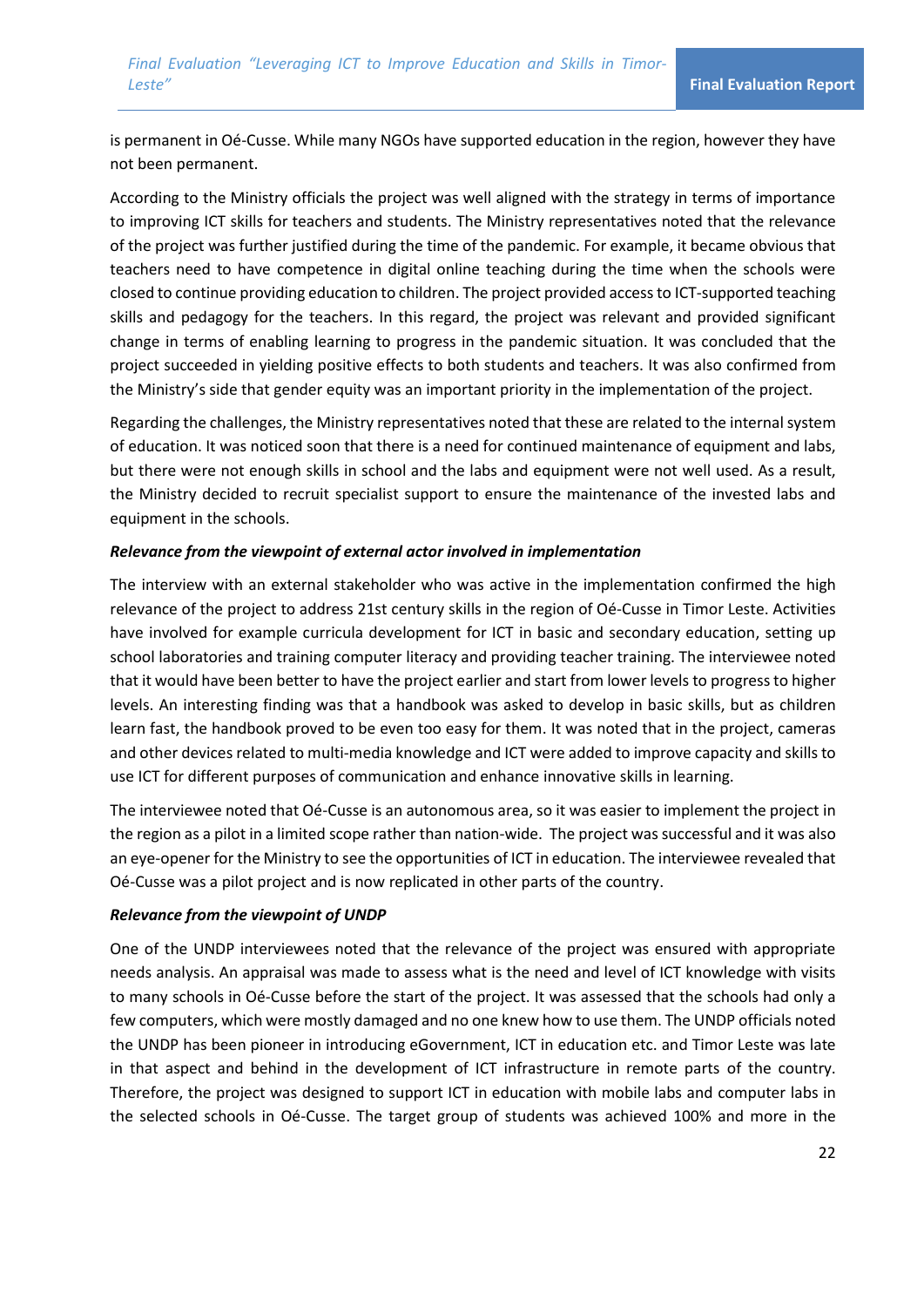project. The target group of students appreciated the project. There were many results seen in the learning of students, who built up their capacities in the latest technology. It was confirmed that regarding the gender aspect, the girls got the same rights and were supported equally with ICT learning in the project.

The capacities of ICT teachers were supported in terms of explaining what is the procedure of introducing ICT in education and installing the labs. The project provided training to around 160 teachers. In addition, around 100 Government staff had an opportunity to develop their capacity on ICT in education in the project.

The UNDP interviews highlighted the impact of the boot camp to demonstrate the project and ICT skills. The boot camp was a three day training program with small projects, where learners could show their capacity e.g. in website design. According to UNDP, the boot camp was an opportunity to show the results of the project to the local community, education authorities, and the Government. The project became an icon project as the National Government with the Ministry officially visited the project and they saw the results. As noted in all interviews, the Government is ready to scale up the project in other parts of Timor Leste.

### *Relevance from the viewpoint of UNOSSC*

The interviews with the UNOSSC representatives revealed that the key relevance of the project is that it fulfills the Government's relevance objectives. It was noted that there was a national ownership in the project by the Government, and in this regard the project supported the South-South principles. It was confirmed that the Government is committed to supporting the SDGs, so the project is highly relevant in Timor Leste. The discussion noted that all project reports received from the country described good results and included also pictures to evidence the situation in the field.

One of the South-South principles for cooperation is to provide peer support, like India in this project. The India peer-support provided mutual benefit and opportunity for the countries to learn from each other regarding introducing ICT in education.

### *Field data*

The field data collected by the local expert reveals that Regional Secretary and Director of Education and Social Solidarity as key persons and cooperating partners appreciated the ICT project implementation in Oé-Cusse. For the ICT trainings, there was enthusiasm to participate, however, due to the pandemic some people were frightened which caused some programs were pending. At the end, the project orientated to follow the WHO and the Minister of Health protocol such as using masks and maintaining social distance. Some teachers from the remote areas came and brought food with them.

In general, the training programmes were offered on the basic of Microsoft word, and a little bit on excel and power point. The original planned was to have only 60 teachers to join the training. However, it became 168 teachers attending the trainings.

The targeted number of students was approximately 3,300 in secondary schools. However, the students trained with ICT skills exceeded the target, they were 3,500 students in total. For the primary school and pre-secondary school, they were targeting 2,000 and finally it reached 2,042.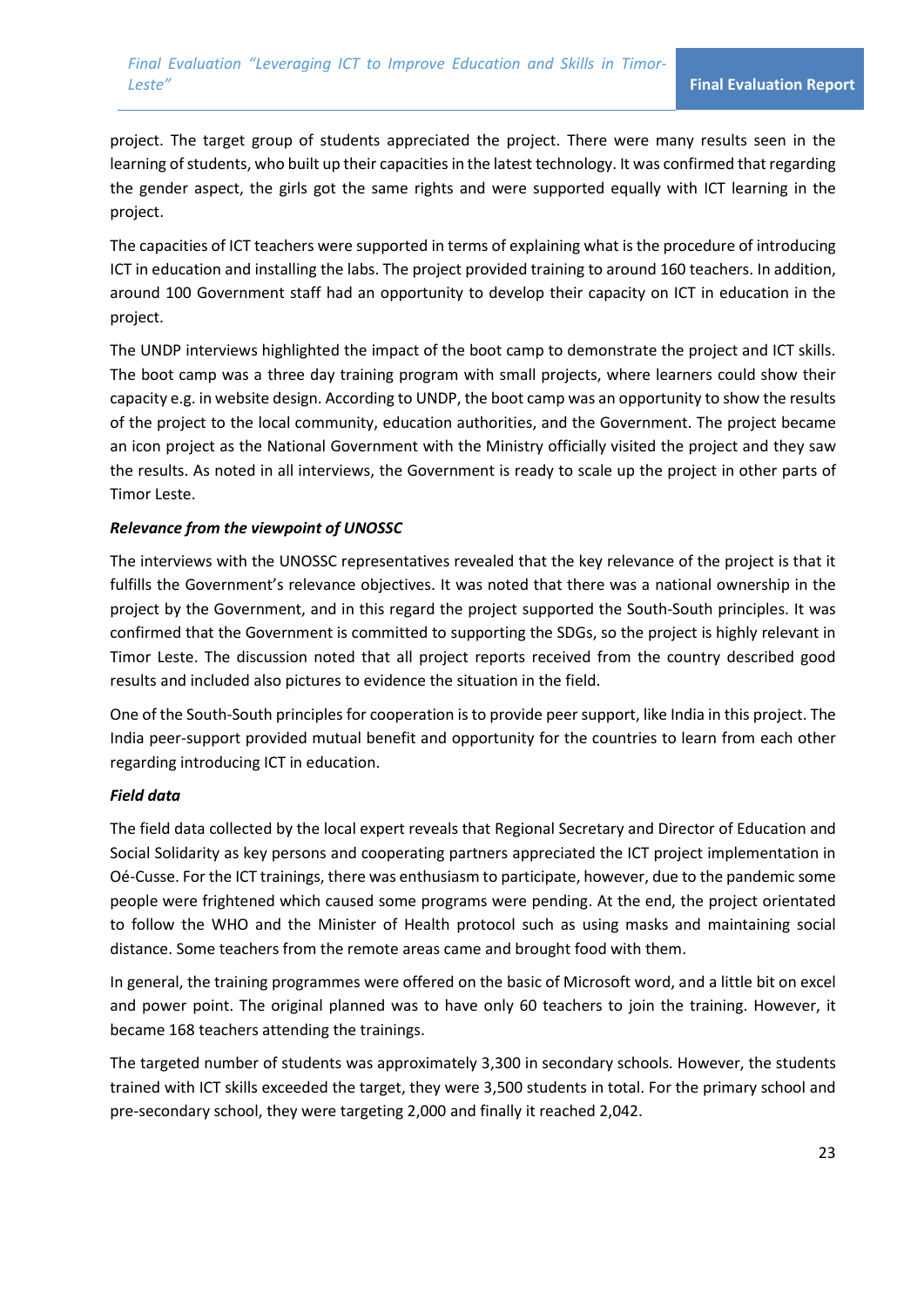It can be concluded that based on the field research there were more people who were interested and participated in the project's activities, which indicates high relevance and need of the project to the targeted people.

# **7.COHERENCE**

The project evidently contributed to the achievement of United Nations Development Assistance Framework Guide (UNDAF) and Country Programme Action Plan (CPAP) outcomes:

UNDAF Outcome 1: People of Timor-Leste, especially the most disadvantaged groups, benefit from inclusive and responsive quality health, education, and other social services, and are more resilient to disasters and the impacts of climate change.

Education Sub-Sector Specific Outcome 1.2: Children, youth, and adults benefit from inclusive and quality education at all levels in an equitable manner.

The project is also related to the UNDAF Outcomes 3: Economic policies and programmes geared towards inclusive, sustainable and equitable growth, and decent jobs are the specific objective 3.4: Financial and technical capacity of relevant institutions enhanced to deliver skills, productivity and employability of the workforce.

The ICT Project was recognized as a good practice project (pilot project) to pioneer and drive change nationwide and had an influence the development of the national ICT curriculum. That confirmed the project's coherence with national priorities in education and training as mentioned under Relevance section of this report.

This strategic framework of the United Nations Office for South-South Cooperation (UNOSSC) 2018-2021, was designed to guide the work and support of efforts of Member States to implement the 2030 Agenda for Sustainable Development through South-South alliances and partnerships. The overarching goal of UNOSSC under this framework is to support the Country's efforts to achieve the eradication of poverty in all its forms and to promote gender equality and women's empowerment so as to achieve the 2030 Agenda through enhanced South-South cooperation, including triangular cooperation. The opportunities for UNOSSC lie within existing South-South approaches, including peer-to-peer learning, exchanges of knowledge and experience, and networking; policy dialogues, advice and coordination; and training programmes, technical assistance and financial support to projects and programmes, among many other interventions. The financial support from Indian Government reflects the main characteristics of a successful South-South Cooperation because it also offered knowledge transfer.

The project contributes to UN Sustainable Development Goals (SDG), in particular SDG4: "Ensure inclusive and equitable quality education and promote lifelong learning opportunities for all". In light of that, it is interesting how ICT skills are related to SDG4, in particular the Timor-Leste project. This was analysed by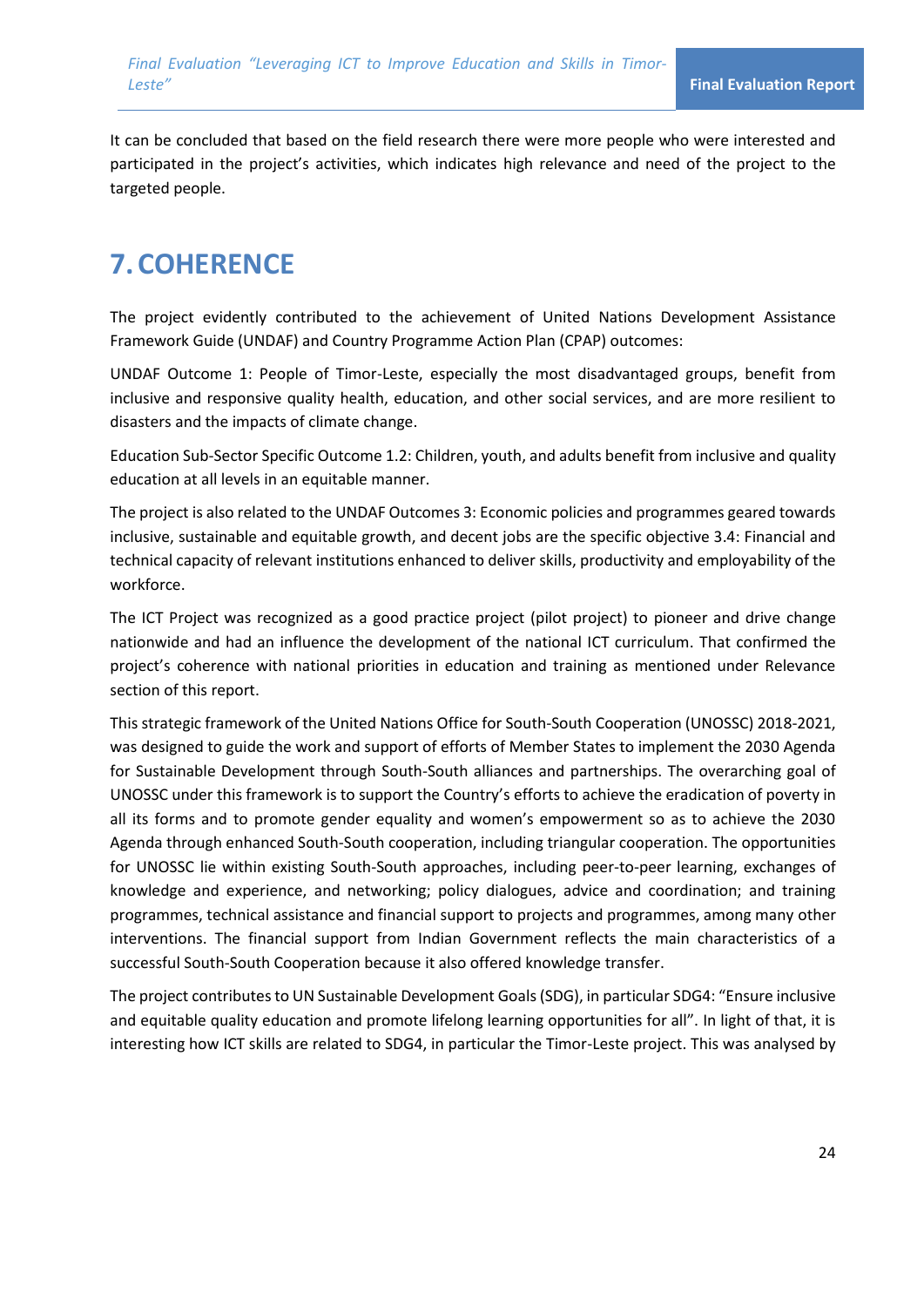Tyagi R. et al. (2020<sup>4</sup> in their publication where the authors described the added value of ICT for digital literacy as related to sustainable computing and digital sustainability. Sustainable computing is described as a practice of using computing resources efficiently, with an impact on a variety of economic, ecological and social objectives. Digital sustainability provides the context for digital preservation by considering the overall life cycle and technical and socio-technical issues associated with the creation and management of the digital item. The authors conclude that "ICT can contribute to employment, income generation, and poverty reduction by enabling enterprises to capture economic opportunities by realizing process efficiency, promoting participation in expanded economic networks, and creating opportunities for employment". In conclusion, rolling out ICT solutions will not only transform education and deliver social and economic benefits to people but also provide substantial benefits for the education sector globally. This analysis and its conclusions support the country's and project's overall aims to equip students and teachers with skills and competences required on a contemporary labour market and global landscape: ICT skills, environmental skills, financial skills, etc.

### *Coherence from the viewpoint of the Government*

The interviews with the Ministry officials revealed that the project was coherent with the Government policies regarding Oé-Cusse and the priority to support the region with the development of social economy through skills development and improving education to children. The project has also been coherent in terms of support in the use of information technology in rural areas to promote change. The teachers have acquired pedagogic skills especially during the pandemic situation and students have become users of ICT and can use technology for problem solving, communication etc.

### *Coherence from the viewpoint of external actor involved in implementation*

The interview with an external actor confirmed a good participation in the trainings to support the coherency in line with the objectives of the UNDP and the Government. It was also noted that UNDP had a role in advocacy to the Ministry to see the importance of supporting ICT in education. The funding from the UNDP and the good cooperation with the Ministry ensured the coherency in the implementation, e.g. in terms of development of curricula and training materials approved by the Ministry. In practical terms, there was good cooperation with the Ministry e.g. there was an advisory panel to develop the handbook. There was also an education specialist from UNESCO, who worked together with the project consultant in designing the curricula and handbook.

### *Coherence from the viewpoint of UNDP*

The interviews with the UNDP officials noted that the overall coordination with the Government, the UN Agencies, UNICEF, and India were very valuable. The small-scale project on ICT in education was encouraging for the Government to progress in eGovernment and digitalization of administration and services. The strength of the project was that is was a good selection to implement the project coherently with all partners' input to support ICT in education. The students and teachers greatly benefited from the

<sup>4</sup> 17. Tyagi R., Mohammed S., Vishwakarma S.: ICT Skills for Sustainable Development Goal 4, in W. Leal Filho et al. (eds.), Quality Education, Encyclopedia of the UN Sustainable Development Goals, https://www.researchgate.net/publication/344461231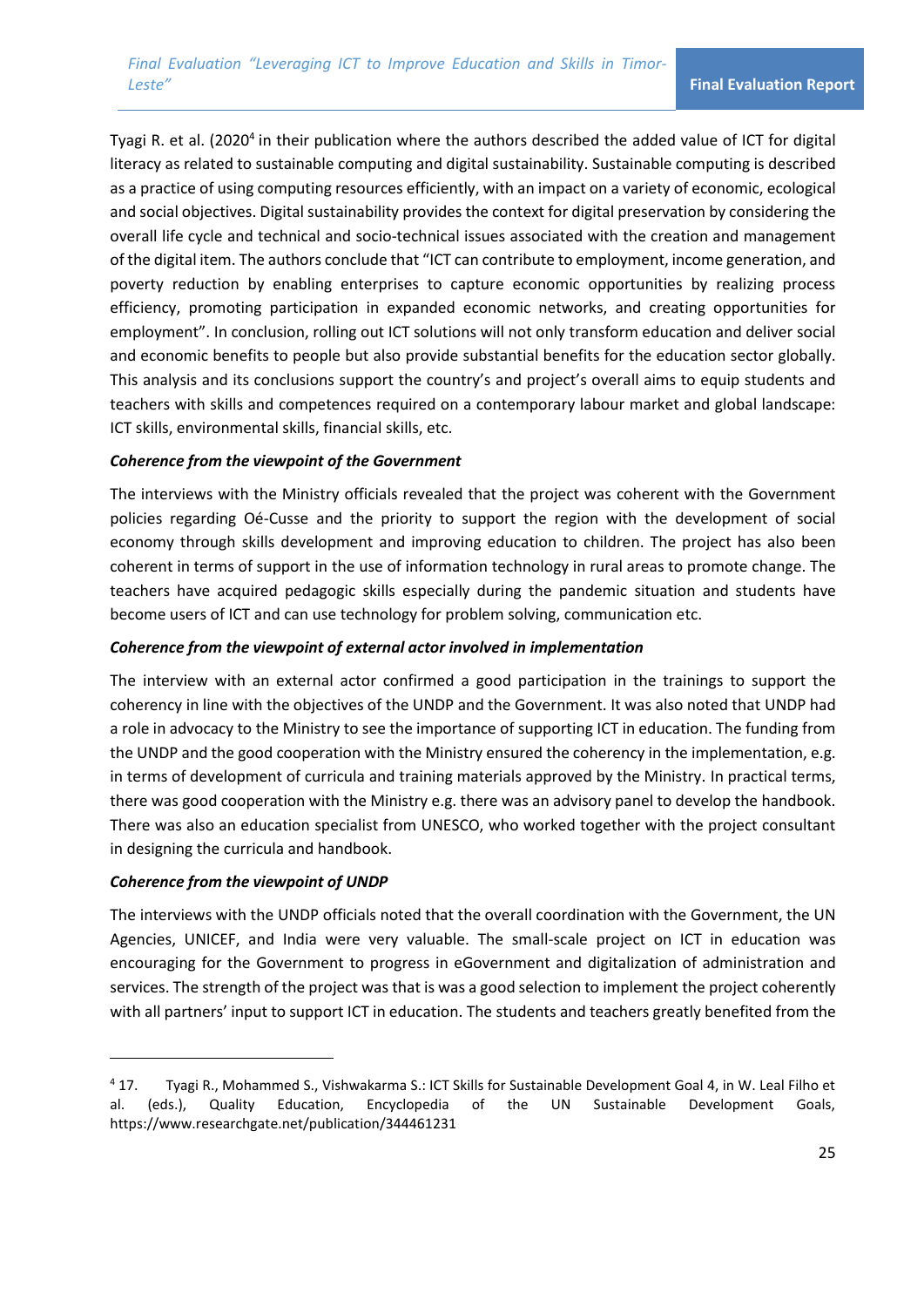project. There was great enthusiasm around the project, e.g. in the context of the ICT boot camp, were more than 20 schools were involved. The Government showed great involvement and there was also coordination with other ministries to procure the computer labs into the schools. There were also important conversations with the national university to gain knowledge on how to utilize ICT in education and make a project on it.

### *Coherence from the viewpoint of UNOSSC*

The interview noted that India has a position in South-South cooperation. However, the approach could have emphasized more the use of local agencies in the implementation. Regarding the balance of human rights, the approach of the project was rightly "Leave no one behind" in the rural community of Oé-Cusse. From the South-South perspective, the gender dimensions were appropriately promoted, since based on the reports there was no segregation of girls in the project, but students of boys and girls were included into the training in schools equally. The project provided the support and provided the courses both girls and boys equally.

### *Field data*

The field research participated government staff and teachers interviewed (total 26 people, 4 male and 22 female). The field interviews reveal that the local government's key cooperation partners were satisfied with the implementation of the ICT project in Oé-Cusse coherently according to the objectives. The field interviews reveal that the project was carefully planned in cooperation with the local education authorities and beneficiaries, because a number of meetings were held. In the meetings, a timetable was prepared that did not at the same time with daily disciplines. UNDP contracted trainers had really carefully organized the teaching materials, because the methods of teaching were very easy to follow. Teachers were satisfied with the method and program delivery of the trainers and the participants are very interested and enthusiastic.

## **8. EFFECTIVENESS**

At the initial planning phase the project has indicated the following targets:

Output 1: Improved education quality in Oé-Cusse region by promoting computer skills to 1,007 children at primary school and 4,370 young students attending secondary school through the implementation of laboratories for IT innovation and experimentation.

It became evident during the project's implementation that planned targets will be exceeded and therefore they were adjusted to respond to the project's success. Overall, the key achievements are listed as follows in the "Project achievement summary 2021 Statement" and are referred to here:

**Output 1:** Improved education quality in Oé-Cusse Region by promoting computer skills to 2,000 children at primary school and 3,702 young students attending secondary school through the implementation of laboratories for IT innovation and experimentation.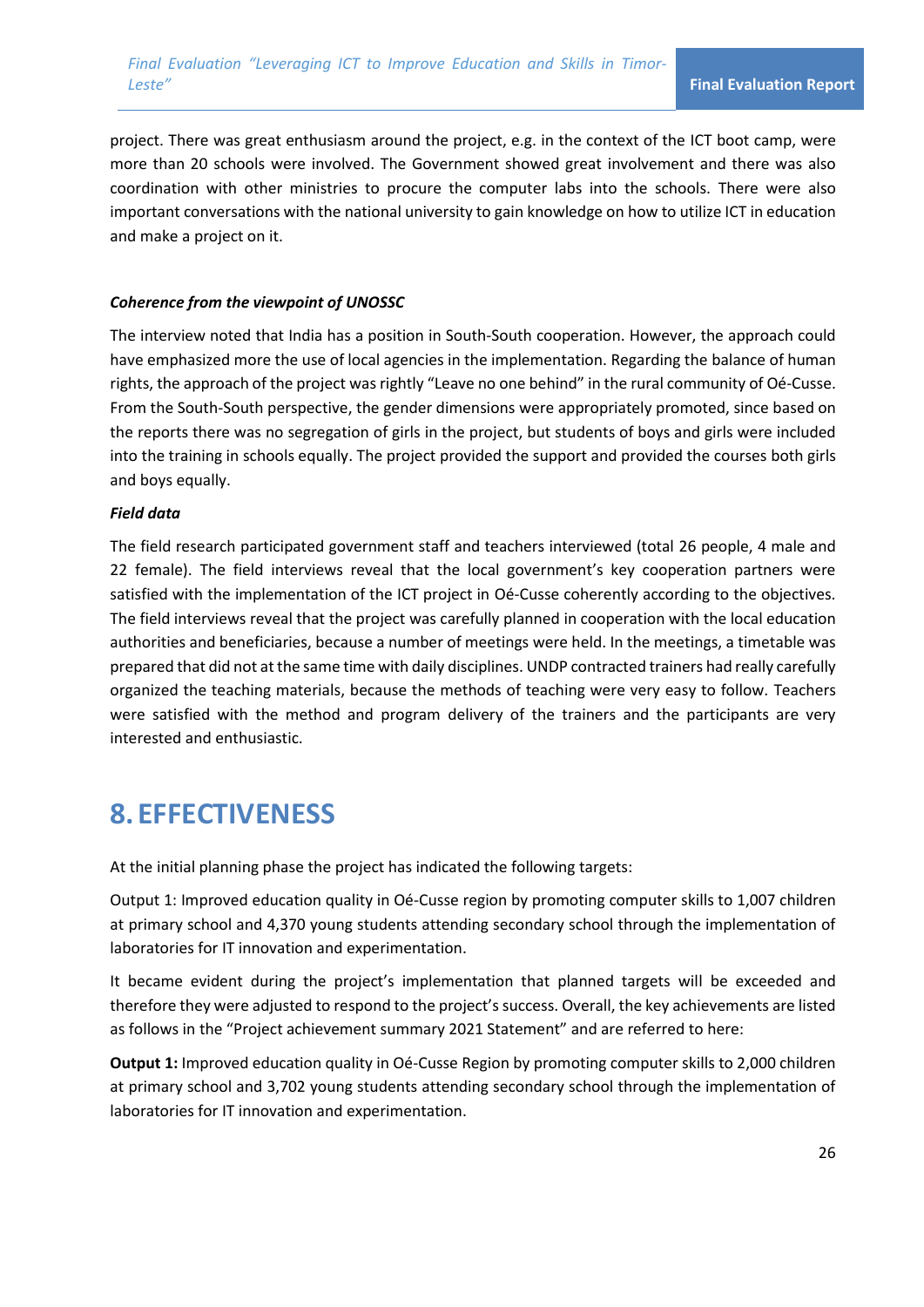#### **Key achievements**

- 5,542 students, 168 schoolteachers, and 118 government staff benefited from the ICT training which includes matters in Innovation & Experimentation, Career Development Training (CDT), basic computer programming, robotics, and curriculum-vitae development.
- Infrastructure: 16 schools with improved ICT infrastructure: 4 in-house computer labs, 2 mobile computer labs and 4-robotic labs in eight different schools.
- 3-ICT manuals in Tetum, Portuguese, and English language for teachers on general ICT knowledge, basic computer applications, website design, internet browsing and email (540 copies distributed).
- ICT curriculum development ongoing.
- 120 students from 27 primary, secondary, and vocational schools benefitted from the ICT boot camp and Exhibition. The boot camp's overall aim was to educate students on becoming potential social entrepreneurs by using ICT to develop real-life solutions for existing problems and to transform their ideas into innovative business concepts
- COVID-19 response: 5,500 face masks distributed; 14 hand-wash stations for 14 schools; certificate course and online learning platform for 130 school representatives; 130 teachers trained on school reopening guidelines . During 2020 and 2021, the project observed all COVID-19 protocols, while organizing the project events, including the ICT boot camp.

New activities requested by Secretary of Education - extension:

- a) training 100 government staff on basic computer applications, use of open-source software and data store management in computer (118 staff trained).
- b) assessment of needs of capacity building of government staff.

**Output 2:** Enhanced child and young people's knowledge on financial education and environmental awareness through the development and implementation of two computer-based educative interactive games in Tetum and Portuguese language.

#### **Key achievements:**

- Two interactive games on "Environmental Awareness" and "Financial Literacy" have been developed to enhance people's knowledge of financial education and environmental awareness.
- 35 teachers and 3370 students trained on how to play both interactive games.

Going beyond the outputs, a report on ICT curricula in secondary education for Timor-Leste has been prepared and handed over to the Ministry of Education, Youth and Sports. The report is expected to inform the revision of second education curricula to introduce ICT education.

### *Effectiveness from the viewpoint of the Government*

The interviews confirmed the view of the Ministry that the project was perceived effective. For example, the teacher trainings and the trainings of students were implemented effectively and the project exceeded the planned targets.

### *Effectiveness from the viewpoint of external actor involved in implementation*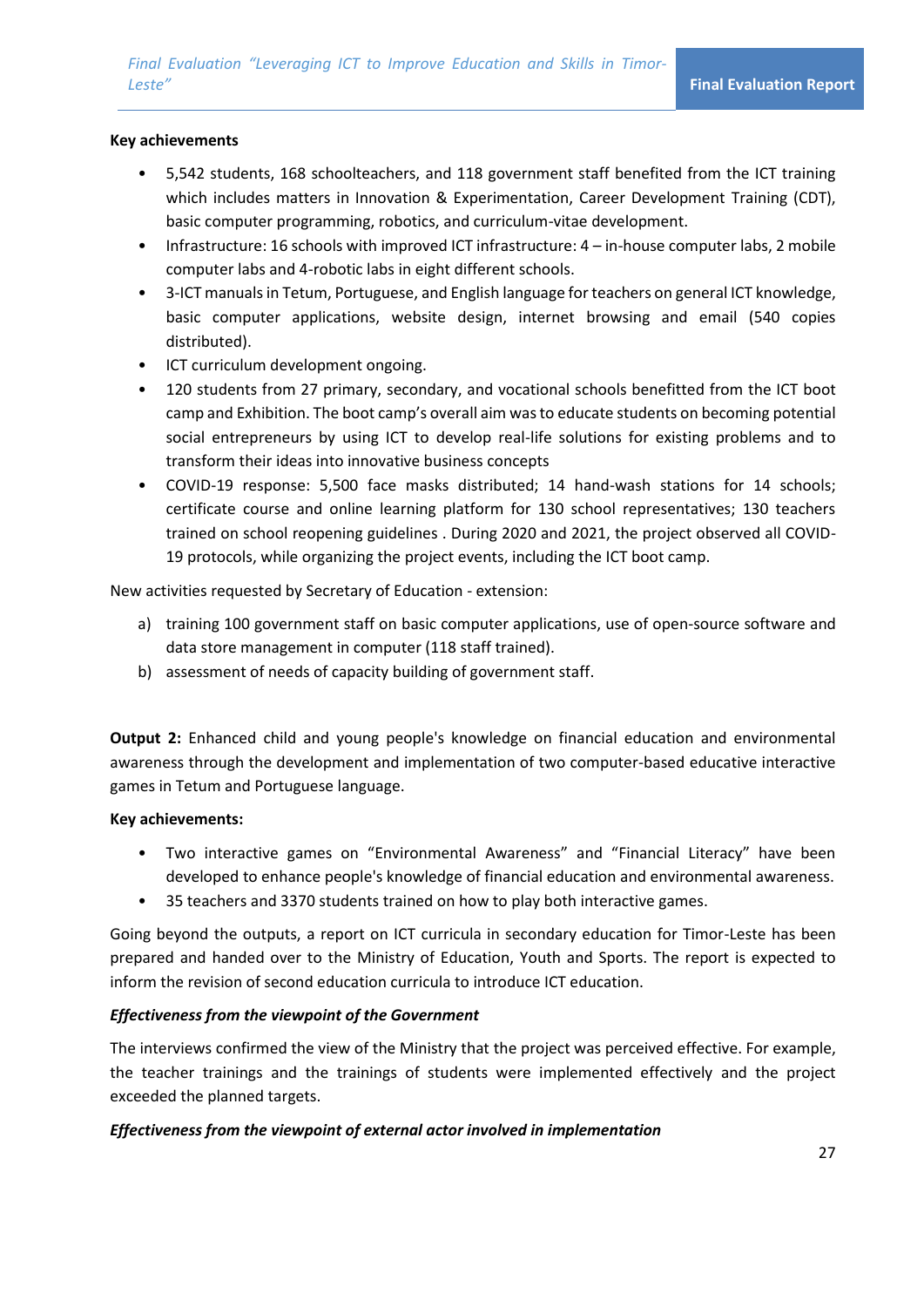The interview noted that the project was effective as it addressed the need for the use of ICT in the rural region and remote villages. There was a need to have access to the Internet and learn the use of basic ICT knowledge and tools. There was good participation in the trainings.

### *Effectiveness from the viewpoint of UNOSSC*

The interview with UNOSSC noted that South-South cooperation approach is to build and nurture local capacities. The SS cooperation approach emphasizes the pairing of partners and actors to and build up strong peer support and link the knowledge and expertise, which was well organized in the project. It was observed from the project's reporting that there were some challenges in technical capacities, where pairing of partners and actors could have been exploited more effectively.

### *Effectiveness from the viewpoint of UNDP*

From the viewpoint of UNDP, it was pointed out in the interviews that the cooperation with India worked very well in the project. The UNDP funding ensured the smooth progress of the project's activities. The equipment was delivered to 100%. Later even additional equipment was delivered, which was perceived positive. It was noted that the Government will continue to take care of equipment and ensure maintenance in the long term.

### *Findings of the field data*

During the field interviews, the students shared their excitement about the project activities because they were given the opportunity to acquire new knowledge, such as Microsoft Office programmes, robotics, website development, Internet search etc. Government staffs, directors, and teachers who were included in the training programme reported to have benefitted from the project in their daily work such as administration, which include exam questions, students' score calculation, typing letters, editing, transferring photos and so on. The training materials were sufficient for the teachers and Government staffs.

During the interviews, teachers shared their interest and the need for further teacher trainings in advanced ICT skills. In addition, the teachers found it important to receive certification after the initial 3 day trainings, which were not arranged during the project. The implementation of trainings encountered some challenges, such as: electricity power interruption during the training duration of training time, low quality internet connection, computer operating language was English which made it difficult to understand how to use computers, for many teachers who do not speak English language. These findings from the trainings at schools need to take into account by the Government and regional education officers regarding the continued ICT trainings in the region as well when designing future similar projects and trainings.

# **9. EFFICIENCY**

The project demonstrates strong involvement of the Regional Government of Oé-Cusse and its support throughout the whole duration of the project. Such an approach ensured project's visibility, transparency, co-creation of project outputs, and consequently complementarity and sustainability. The involvement of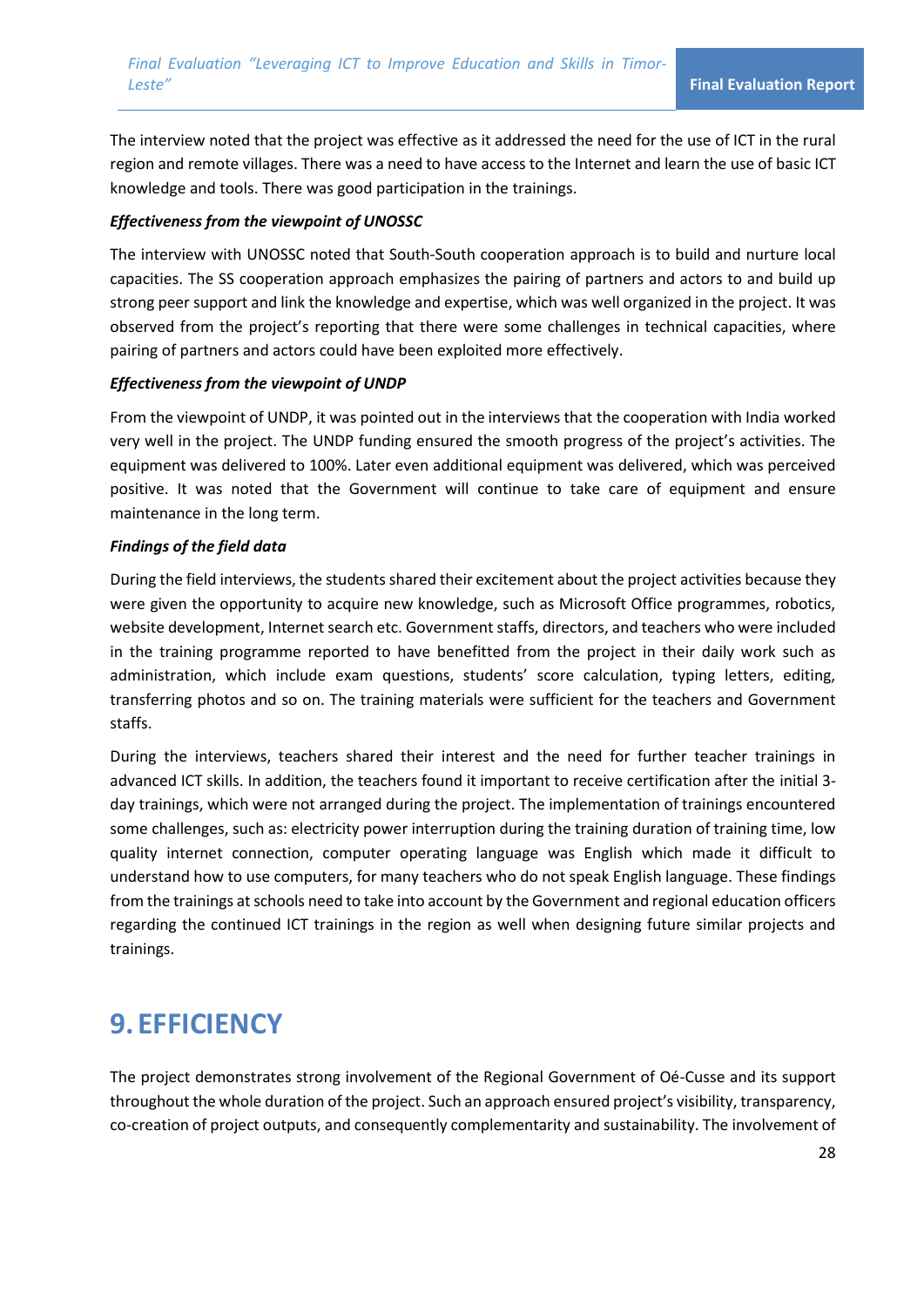Regional Government was essential for increasing education quality (eg. installment of ICT equipment in schools) and for motivating teachers for changes in the teaching process. The interviewees expressed their opinion about the quality of the overall project planned by stating that the project was carefully planned through a series of staff meetings. It was created based on the real needs of the education sector and it was visionary with the overall aim because, when the COVID-19 pandemic occurred, the project was ready to support the teachers and schools in the transition to teaching with the support of digital tools.

UNDP was responsible for the overall project management. The project was coordinated by the Indian diplomatic mission in Indonesia, Special Administrative Region of Oé-Cusse (RAEOA), through the Secretary of Education in Oé-Cusse region and UN agencies, such as UNDP and UNICEF. It was implemented in partnership with public, private and social institutions at different levels:

- ⎯ Public sector: Ministry of Education, Youth and Sport; Regional Secretary of Education (RAEOA ZEESM TL)
- ⎯ Private sector: private companies and other players with expertise and capacity to develop interactive games
- ⎯ Social sector: representatives from community organisations; education sector institutions (primary education, secondary and technical education); youth organisations; representatives of women
- ⎯ NGOs and international cooperation: national and international NGOs implementing projects on education

Project Steering Committee with delegates from RAEOA ZEESM TL and UNDP was responsible for technical discussions and provision of support to decision making processes. The role of the Steering Committee was to strengthen communication and collaboration, support regular monitoring and evaluation reviews, guide the implementation in the execution of the project, ensure accountability and transparency throughout the implementation of the project. In addition, the Steering Committee was responsible for gathering and preparing evidence and information for better Project Management Board decision making. The Steering Committee was chaired by the Regional Secretary for Education and Social Solidarity.

Project Management Board was responsible for strategic guidance and oversight to the project. The PMB was composed of representatives of Government of Republic of India, RAEOA-ZEESM TL, UNDP and UNICEF. The project planned two board meetings during the project period. This plan was exceeded because the PMB met three times: 29.09.2020; 05.11.2020 and 21.06.2021. On some occasions meetings were organized to discuss specific issues, such as budget spending in September 2020. This was an excellent approach to project management, balancing and resources planning. It reflects adequate project monitoring and timely decision-making.

Due to COVID-19 pandemic, the project requested a no-cost extension of 6 months (until May 2021) to complete training activities that were unable to be commenced, continued, organized or completed because of the interaction caused by the pandemic. The extension contributed to a higher level of project efficiency because the planned results were eventually achieved.

### **Project budget**

• Total project budget: \$ 972,129.00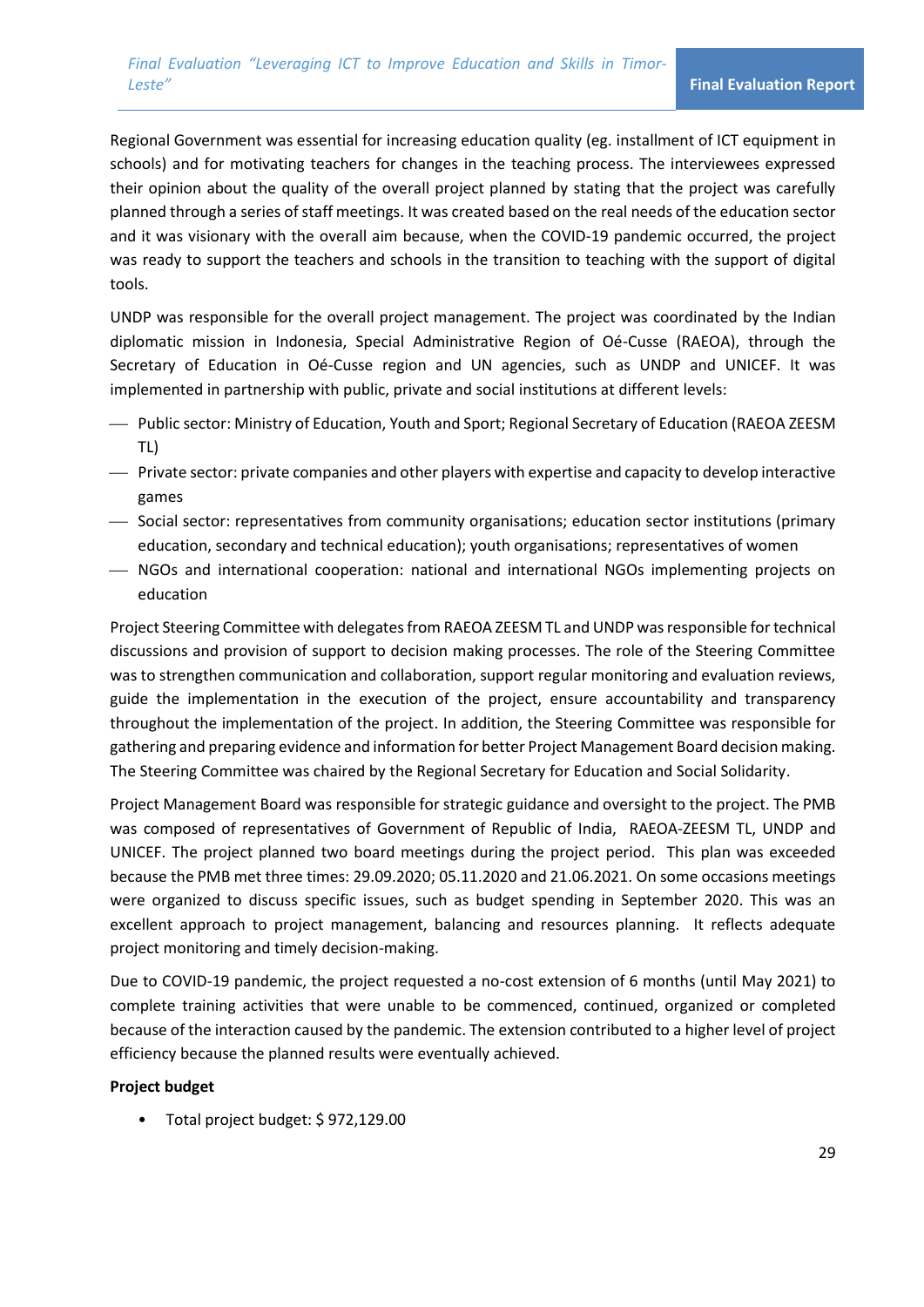- India UN- Development Partnership Fund's contribution: \$881,193.20
- RAOEA government contribution: \$77,935.80
- UNICEF contribution: \$13,000.00

When the project proposed the extension, it requested a no-cost extension because the project still had a remaining budget of around \$108,466.57 to spend from December 2020 until May 2021.

The reprogramming for Covid-19 response was allocated \$20,701.50 and new activities (Activity 1.6 and 1.7) during the extension were allocated \$5,500.00.

In June 2021, during the Project Board Meeting, the project requested a one month extension for financial closing because the remaining budget of \$25,000-30,000 was planned to be used for two project staffs contract extension for one month (June 2021) and for the purchase of the new ICT equipment for school computer laboratories.

The document review reveals that the project faced several challenges during the implementation:

- ⎯ lack of statistical information about number of schools, teachers and students in Oé-Cusse
- ⎯ lack of basic internet facility in all schools and the poor mobile network in rural areas in Oé-Cusse
- $-$  many teachers have very limited ICT knowledge and practical experiences
- $-$  in the rainy season, mobile lab schools in remote areas were difficult to reach due to road conditions

These challenges were also confirmed in the key informant interviews.

The Government interviews noted that there was a pandemic at the same time when the project was implemented. Overall, the project was efficiently implemented. However, some challenges were noted, e.g. the lack of proper infrastructure, and delays in the installation of the labs and procurement of the equipment in the beginning.

The trainers reported that the students, both young boys and girls, were enthusiastic to learn (those children who could not participate were peeking through the windows). Regarding the challenges, it was noted that the teachers' training took more time than planned. There were delays in the procurement, renovation of lab, electric installations, completion of networks and software. The sub-contracted company for delivering the furniture was also late. Regarding the curricula and training materials, the translation from English to local language caused some delays

The UNDP interviews noted the context of the project and the challenges of organizing training in remote areas, where infrastructure is poor in terms of roads, lack of electricity etc. The goods were delivered from abroad, which took time (started in June 2019 and came for use in early 2020). It was noted that in 2020, the UNDP staff was removed from Oé-Cusse to Dili due to pandemic for two months, which had an effect on the efficiency.

The UNOSSC interview discussion noted that the project was implemented under the COVID-19 pandemic. In this regard, masks and wash-systems were appropriately delivered. The project was implemented efficiently with extension. The project managed to implement the activities in reasonable time, compared to many others that struggled during the pandemic.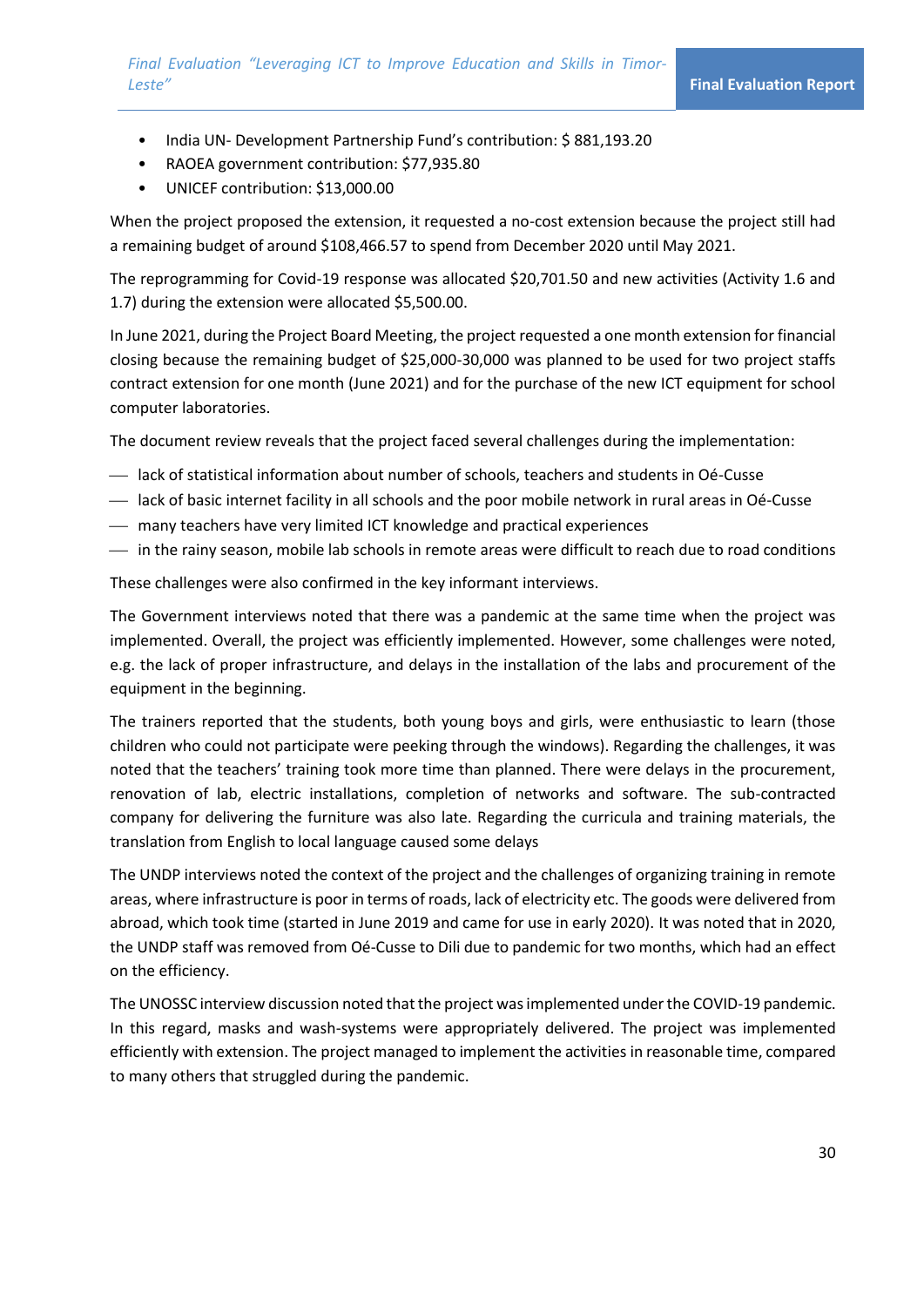The field data confirms the installation of in-house Labs in 4 schools; Secondary School Leobeno Oesilo 30 units, Secondary School Mecosicaloti Baqui 30 units, Technic Agriculture School (ETARO) 28 units, Presecondary Tulaika Aenmat 23 units.

The field interviews also reveal robotics training was conducted during one day during boot camp competition just for secondary schools. The program contained how to disassemble a robot, sensor, LED lamp controlling using application. There were 8 Secondary level attended and around 24 students involved.

Some challenges were encountered, e.g. electricity power interruption during the trainings. The training time was perceived limited (3 days only), there was a low internet connection, the computer language in English was perceived difficult.

## **10. IMPACT**

The project has contributed to the achievement of basic indicators in terms of human development in the Oé-Cusse region because it increased teachers' and government staff capacities and ICT skills. The project exceeded planned indicators in that regard. At the end of the project, 168 teachers in total were trained whereas it was initially planned that only 60 teachers will participate in teacher trainings. The project also exceeded the number of participating government staff in trainings with 118 government staff in total compare to 100 staff member initially planned.

The project increased primary and secondary school students' skills in ICT literacy, environmental issues, and supported them in development of financial literacy.

Additionally, the installed ICT labs enhanced students' knowledge on financial literacy and business development as well as environmental awareness through the development and implementation of two computer-based educative interactive games in Tetum and Portuguese language.

In the last year of the project, a national reform ICT curriculum started to be developed supporting the continuous efforts of the project partners and the Timor-Leste education system for modernization and equipping the students with ICT skills needed for higher employment chances. The new ICT curricula will be implemented in all Timor-Leste regions thus spreading the effects and impact of the project towards other parts of the country.

The project participants has demonstrated successfully that the investment in ICT has positive impacts, such as:

- ⎯ Decrease in inequalities within the country
- ⎯ Communication with the world and creation of new partnerships and co-operations
- ⎯ Balancing regional differences between urban and rural areas such as Oé-Cusse
- ⎯ Increasing employment opportunities for disadvantaged groups such as young girls
- ⎯ Increasing the overall quality of education by training teachers in tools that support learning process in a more interactive way
- $\equiv$  Improvement of communication skills, ICT literacy, literacy in general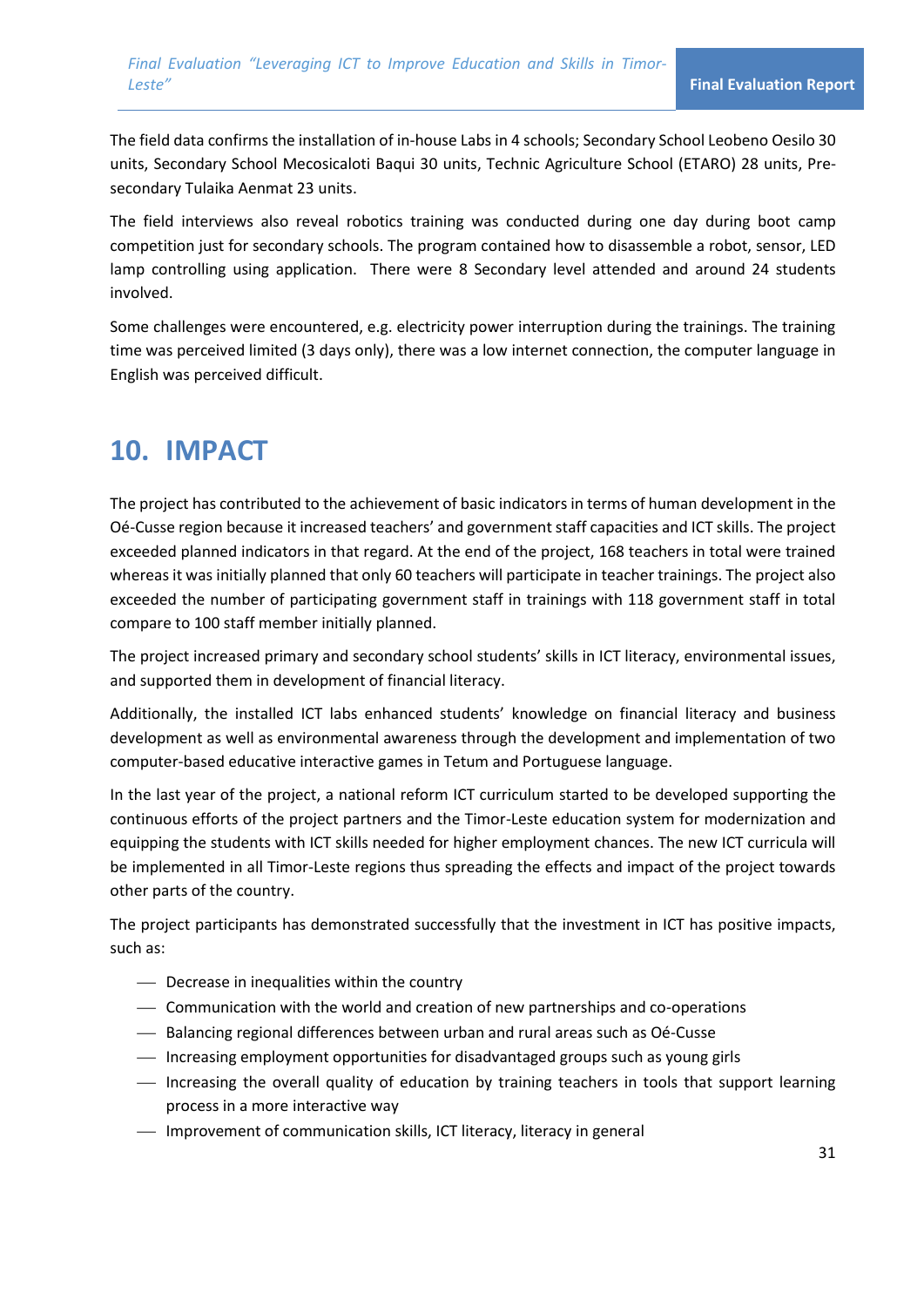- $\overline{\phantom{a}}$  Improvement of financial literacy
- ⎯ Promotion of environmental awareness among students

#### *Impact from the viewpoint of the Government*

The interview discussions with the Ministry officials reiterated the high number of primary and secondary education students trained in the project. The interactive games were also highlighted as new ICT-supported learning methods introduced in the project. The impact was perceived as young students with computer knowledge and skills have an opportunity to communicate globally from the rural areas, e.g. access the Internet and write emails etc. The Ministry interviews also emphasized the impact in terms of number of teachers training in ICT to adopt in their teaching methods.

#### *Impact from the viewpoint of external actor involved in implementation*

The external view on the project noted that students can learn technical skills fast and properly. ICT will help the students in career guidance to enhance in employment and reduce poverty. The project taught students e.g. to set up small businesses with ICT skills. In this respect, there are great opportunities for expansion for employing the secondary school/TVET graduates. The students gained knowledge on computer literacy. The students were learning fast e.g. how to touch screen boards to seek information, learn and play. The impact on teachers focused on learning about ICT subject. Teachers also got rid of teacher-centered learning and could adopt more student-centered learning with the help of ICT. The teachers learnt how to use ICT and Google Classroom. Overall, the project's impact yielded better human resources with ICT skills in education in Oé-Cusse.

#### *Impact from the viewpoint of UNDP*

The interviews confirmed the impact as described. The schools were trained on applying ICT in education and gained knowledge of and access to ICT. The curricula development in ICT for the basic and secondary education was seen as an important impact to modernize education. The teacher trainings and the training of permanent Trainers of Teachers (ToT) to continue the trainings were perceived to have a significant impact of the project. The project was seen by UNDP interviewees as a regional activity with impact on the regional development in the long term.

The two mobile labs were perceived to have impact as they can be moved any school, while also the in-house labs continue to operate in schools. (This implies continued maintenance support by the Government). The lesson learnt from the project can be drawn if the Government wants to scale up the project and acquire more labs. The practical experiences from the project can be used to scale up, e.g. how to reform the curricula as there is a report on curricula reform. Three manuals were developed in the project; one for secondary, one for primary level and one for teachers.

According to the trainers, the focus of the project was not only on ICT technology and skills, but also how to develop the digital learning content and how to use the computer for different purposes in education; e.g. preparing learning materials, teaching materials, PPTs, excels etc. These skills continue to have impact over the next years. Students and teachers are now better connected; they can exchange their email addresses, teachers can communicate with students and other teachers through What'sApp etc. The ToTs (8 teachers can train other teachers) will continue to produce impacts of the project.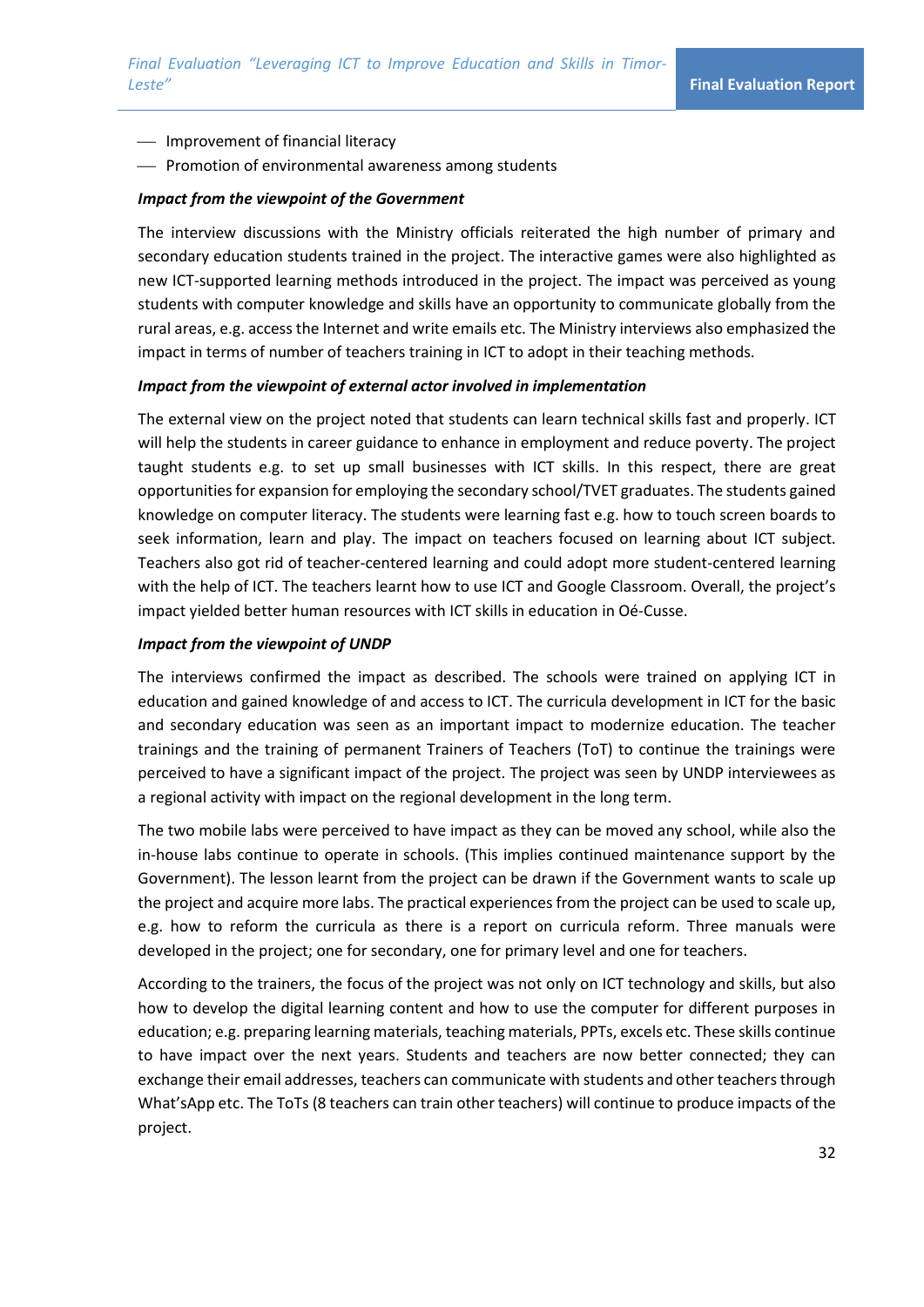#### *Findings from field data*

The field interviews discussed with students (group discussion with 104 students; 46 male and 58 female students), who revealed that this project is very interesting because they learned new things training, like learn Microsoft office such as Microsoft word, excel, and PowerPoint. The students noted that the project improved their ability in using technology. Trainers taught them how to create websites, email, and robotic. The students perceived the project really important for their future. The students perceived the teaching methods well organized because the trainers made sure that the student understood clearly the topic before moving to another topic. The students were happy with the project because it helped them to expand their understanding with the computers. It gave them a good experience and basic knowledge ICT to go to high school or University level. The students saw that they can use computers as communication instrument with other people in around the world.

## **11. SUSTAINABILITY**

At the last Project Board Meeting in June 2021, the Regional Secretary of Education and Social Solidarity committed to continuing working on the ICT programme with the aim of increasing the students' ICT knowledge and competences, and consequently improve their level of knowledge. The project was acknowledged for motivating government staff and teachers by promoting ICT skills through the training programmes.

In August 2021, the UNDP and the Ministry of Education, Youth and Sports confirmed their will to continue working together to improve ICT education for secondary and vocational school. The Memorandum of Understanding and Cost Sharing Agreement were signed to support the achievement of the objectives defined in the National Strategic Plan for Education (NSPE) 2011-2030. Namely, the partners plan to develop a new five-year project (2021-2025) "Digitizing the Education System and ICT skills to Improve the Quality of Education in Timor-Leste and accelerate learning and employment". It is planned that within this new project, the partners will develop a comprehensive strategic plan for the ICT education system at the secondary and vocational levels in Timor-Leste, including a baseline assessment. In addition, the project will equip schools with the necessary physical and digital ICT infrastructure and provide hands-on ICT training for teachers and students (50% female).

The interview with Ministry representatives confirmed the Government decision to expand the project implemented in Oé-Cusse across the country, which is a strong indication of sustainability. According to the interview, ICT in education will become part of the general budget in Timor Leste. A reservation for equipment specialists has been made to guarantee sustainability of the investment in ICT labs and equipment. By the time of the evaluation, it was not yet decided how many staff members were to be recruited. From the Government perspective, the Oé-Cusse region has been supported by the project in skills development with the aim of supporting the development of social economy. An agreement has been signed with UNDP to continue the improving education to children and activities are under process. In the next phase, there will be a comprehensive appraisal of the baseline. The infrastructure will be mapped and the skills needs of different target groups will be assessed. There will be a market survey with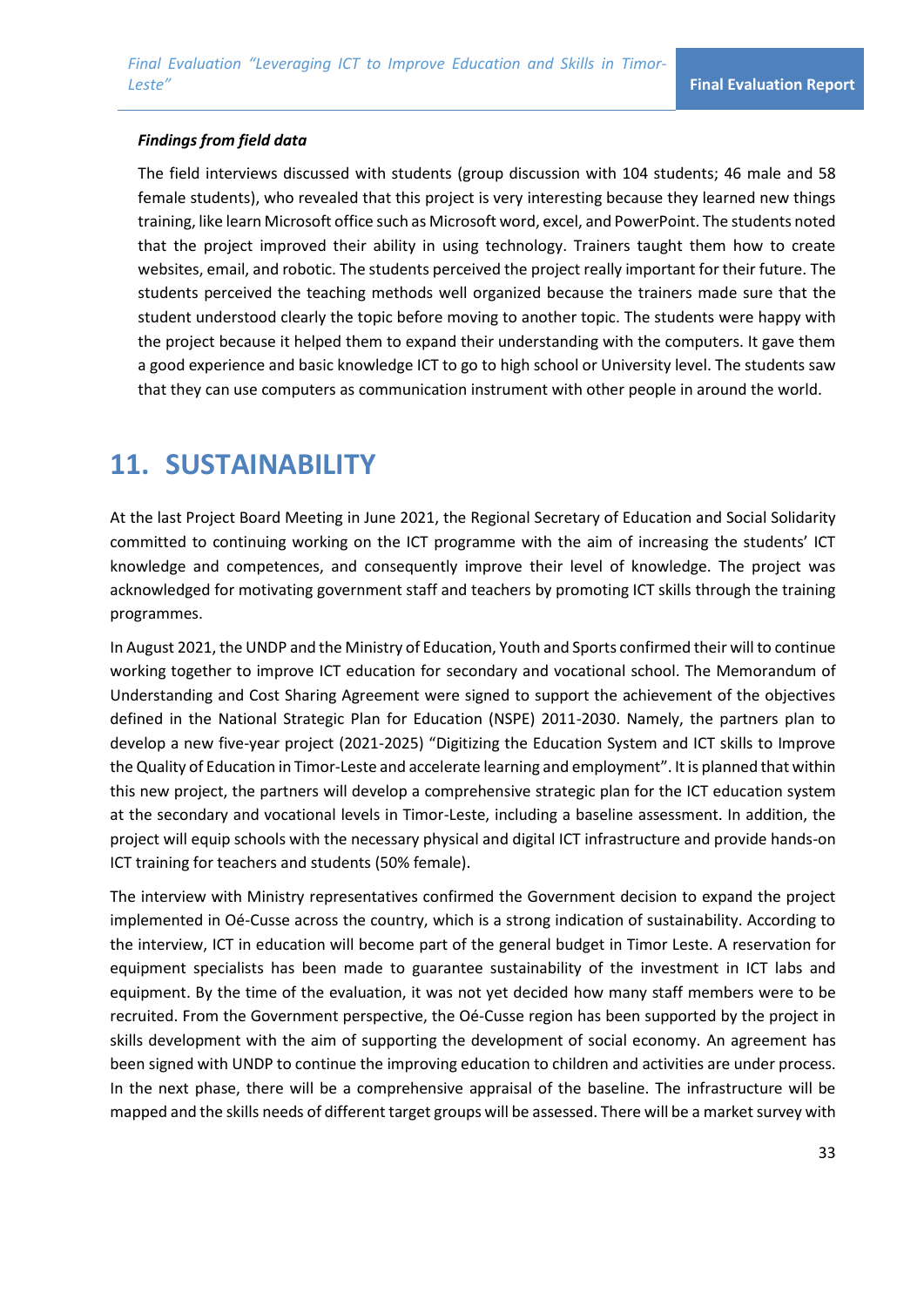private companies and industries in order to respond to the ICT skills need in TVET. As a result a comprehensive plan for the development of ICT in education will be designed.

From an external trainers' point of view, the interview noted that UNDP needs to continue supporting the Ministry in terms of how to make the project implemented in Oé-Cusse sustainable. This support was perceived to be linked to the continued management and keeping the project running with reserved budget. It was advised to start computer literacy with school directors as part of standard management and guidance trainings. There needs to be a decision how many maintenance personnel are needed, and the Ministry of Finance is looking into this centrally. There is a need to continue budgeting for ICT in education, where parent donations could also be considered locally. In the meantime radio, TV, and podcasts continue to sustain education in remote areas during the times of crises.

#### *Sustainability from the viewpoint of UNDP*

From the UNDP viewpoint, the sustainability of the project is granted with the Government's continued commitment to developing ICT in education. The Government will keep on training the teachers and children and installing the equipment under the responsibility of the Regional Secretary of Education. In parallel, the UNDP needs to continue strengthening the capacities and supporting the policy development. The interviews note the weak infrastructure outside Dili, and the weak capacities of municipalities that are not trained to use the ICT tools. Still, there is a big gap in teacher training; teachers need more skills to apply ICT in teaching and adopt active learning approaches. The next phase should make the teacher training a priority, including the training of head teachers on ICT, noting the special teacher trainings for remote areas.

The project participants, the ToTs, and students who participated in the boot camp have been asked to continue training their peers with ICT skills to support digital learning in education.

The UNDP can support the Government in creating employment opportunities through education with similar projects, e.g. in secondary education level. The aim is also to support in preventing drop-out from school for the children to continue learning remotely.

### *Sustainability form the viewpoint of UNOSSC*

The interview confirmed the UNOSSC satisfaction with the project. The project was perceived transformational, since there was strong Government engagement, and the implementation of activities was driven by the local actors in Oé-Cusse. With this regard, it was noted that the Government will continue maintaining the labs and scaling-up the project.

According to the field interviews, the four schools, which got facilities will continue with the ICT program based on their Technology and Multimedia Discipline in each class once a week. For those schools who did not get in-house lab, only do the theory because no facilities, according to the curriculum.

In regard to the sustainability of ICT labs equipment, the interviewees shared their concern that teachers do not possess sufficient level of skills to use the equipment in adequate ways and to be responsible for its maintenance. Therefore, the Ministry of Education will recruit specialist to ensure the maintenance, which will be a very positive contribution to the long-term sustainability and continuity of project results.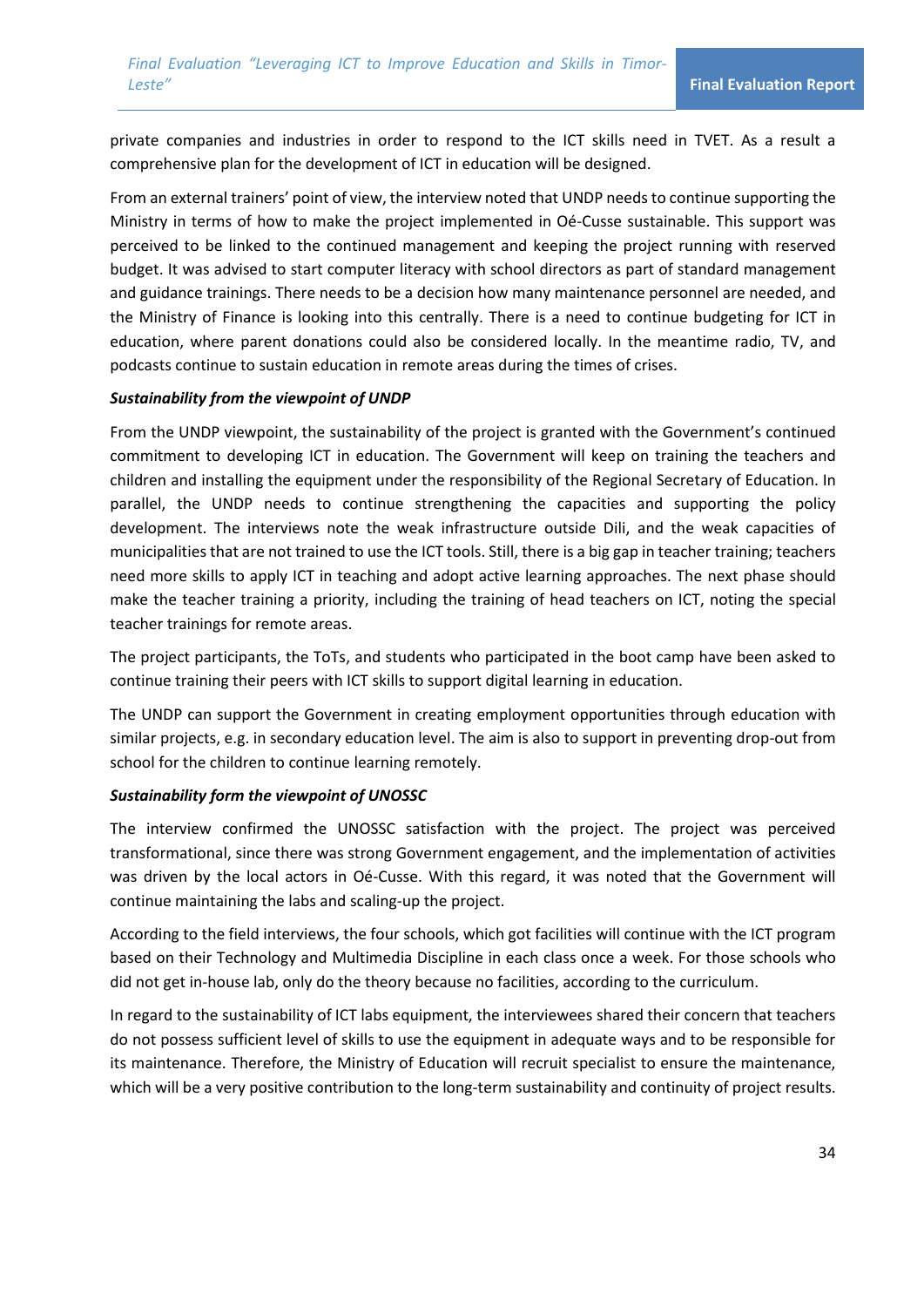The field interviews included interviews of four trainers (2 for government staffs and teachers and 2 for Students). The trainers report that they conducted a preliminary test to identify the level knowledge of the student before the training and in the end they conducted post test and based on that they selected the students who could participate in the boot camp. The trainers report that there were huge differences between the result from the pre-test and post-test. Before the students did not know about the components of the computers but after they got this training, they all understood them. In the high school, students were learning a more advanced, and learned how to create website, using Internet and so on.

## **12. HUMAN RIGHTS AND GENDER EQUALITY**

In the National Education Strategic Plan 2011-2030, it is stated that regarding teacher quality, there are proportionally more unqualified female teachers than unqualified male teachers. The National Education Act aims to ensure equal opportunities for both genders, safeguarding schools to make sure they are gender-friendly and offering professional guidance as well as raising the awareness of the stakeholders in all areas of inclusive education. This is in line with the UN Sustainable Development Goals, in particular SDG4: Ensure inclusive and equitable quality education and promote lifelong learning opportunities for all".

The above mentioned "Escola Basica" should provide quality basic education that ensures that every child regardless of their gender, social, or economic status, ethnicity, race, physical or intellectual ability has a right to and receives a quality education.

The National Education Strategic Plan 2011-2030 defined the priority programme 6: social inclusion with the long-term goal (in 2030): To promote the educational rights of socially marginalized groups (those groups that are often denied access to entitlements and services because of their socio-economic status, ethnicity, language, race, religion, age, gender, disability, HIV status, migrant status, or where they live), ensuring they gain full access to the same opportunities, rights and services that are accessed by the mainstream of society. It considers the aspect of education of females in that it plans to ensure that females have the same right to access at all levels of education. It foresees 50% more female teachers in education and revised "gender friendly" curriculum at all education levels; more children with disabilities in basic education.

It is important to note that the project was implemented in schools Oé-Cusse region. The participants of the trainings were 'given' without the project's possibility to select any participants based on the project's preference. As a result, during the project, the share of women participation was lower due to the low number of female teachers teaching in secondary education. There was a higher number of female teachers in pre-primary and primary schools. Also female students had the same rights as their male student fellows in the classes and they were equally included in all project activities. However, the project reports would have benefited from more precise reporting style, including an overview of disaggregated data on female / male teachers and students, who participated in the project's activities.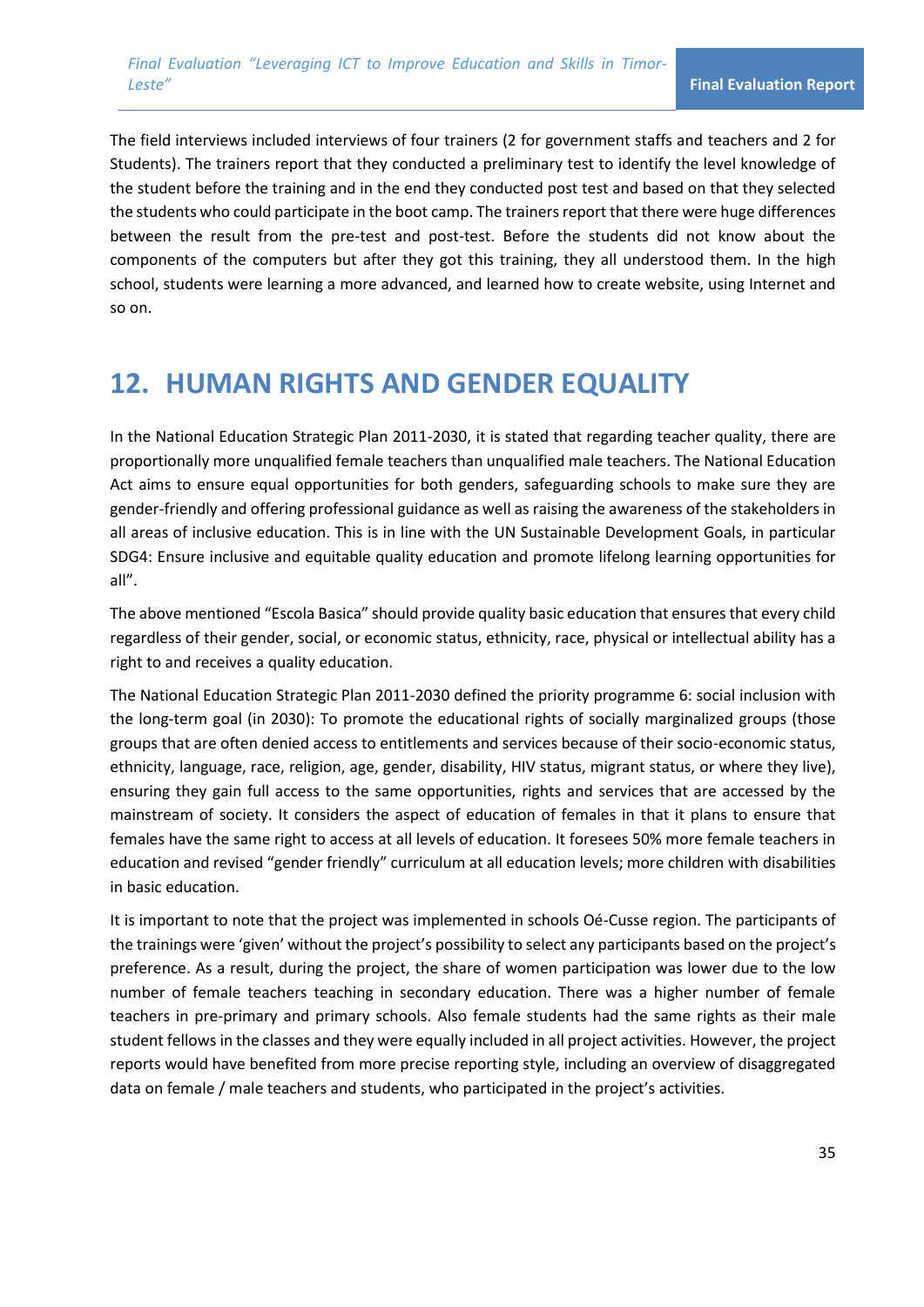The interview with the Government representatives confirmed that the gender equality was emphasized in the project with regard to teaching ICT to girls equally. The Ministry officials had observed that many girls performed the same as boys in the boot camp. According to the Government, no one was left behind in the project. Also the female teachers were involved in the training equally with the male peers. The trainers confirmed that UNDP gender policy was respected in the project. Many girls got enthusiastic about ICT and performed well as was proven in the boot camp. However, the women participation among teachers was lower due to the low number of female teachers in secondary education (in contrast to primary schools). The interviews with UNDP staff revealed that the project had the approach of Leave no behind in Oé-Cusse. The project reached out the region and villages and supported the human rights in a very fundamental way, human rights in terms of including the region to regular services and providing the facilities for communication. The UNDP project focused on younger generation supporting with access to education through ICT and enhancing human rights development.

There was gender parity in the project in terms of equal numbers of male and female students involved in the trainings. Regarding the gender of the teachers involved in the project, the project worked with teachers who where working in the schools, with lower share of women in the teaching staff at secondary level.

# **13. CONCLUSIONS AND RECOMMENDATIONS**

# **14. CONCLUSIONS**

The conclusions incorporate the statements as presented in the Findings section, and highlight the strengths, challenges, and results of the project.

### *The main strengths are summarized in the following:*

The project is highly relevant and consistent with national development strategies in the area of education and promotion of ICT, national priorities and commitments on education, and UN Development Cooperation Strategy. The project fully reflects the national needs in education sector that are described in the National Education Strategic Plan 2011-2030. Due to its achievements and changes introduced into the education system, the project was recognised as an example of good practice project to pioneer and drive change nationwide and influence the development of the national ICT curriculum.

There was a very good cooperation with the Government of India, as the main donor to the project in the framework of South-South cooperation. The project demonstrates also strong involvement of the Regional Government of Oé-Cusse and its support throughout the whole duration of the project. This contributed to higher level of project's visibility, transparency, co-creation of project outputs and consequently complementarity and sustainability. The involvement of Regional Government was essential for increasing education quality (eg. installment of ICT equipment in schools, timing of trainings etc.) and for motivating teachers for changes in the teaching process.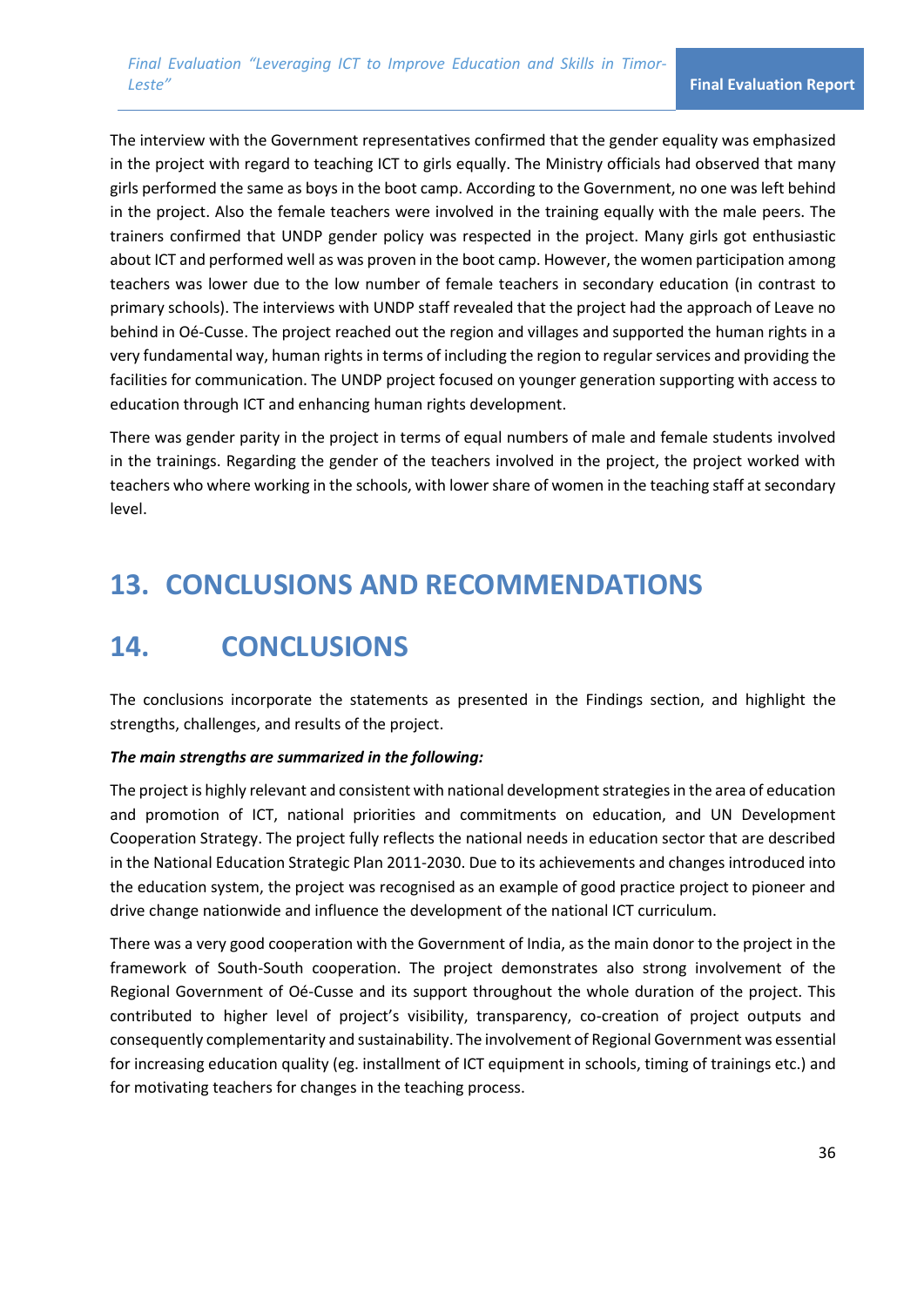The evaluation concludes that the project demonstrates strong involvement of the Ministry and good cooperation with the UNDP throughout the whole duration of the project regarding the development of education policy and practice. The involvement of the Regional Government of Oé-Cusse and its support throughout the whole duration of the project was confirmed in the evaluation. This contributed to higher level of project's visibility, transparency, co-creation of project outputs and consequently complementarity and sustainability. The involvement of Regional Government was essential for increasing education quality (e.g. installment of ICT equipment in schools) and for motivating teachers for changes in the teaching process.

The project was effective as it achieved the objectives and there were no deviations to the original plan. There were some delays in the start of the project due to delays in procurement of equipment from other countries. The active and fruitful cooperation of the partners involved in the project (Government /Ministry, UNDP, Indian Government, DoE in the region) have enforced the effective implementation of the project.

Overall, the project was implemented efficiently implement given the context and the pandemic situation. Due to COVID-19 pandemic, the project requested a no-cost extension of 6 months (until May 2021) to complete training activities that were unable to be commenced, continued, organized or completed because of the interaction caused by the pandemic. The extension contributed to a higher level of project efficiency because the planned results were eventually achieved.

The targeted numbers of trainings were well achieved and exceeded regarding the target groups of government staff, teachers and students, as evidenced with key achievements and numbers of indicators in Annex 8. There was a pandemic at the same time when the project was implemented. The challenges were related to the lack of proper infrastructure, and delays in the installation of the labs and procurement of the equipment in the beginning of the project.

Regarding the sustainability, the project developed a pilot model to continue expanding to other regions in education in Timor Leste. The fact that there were not enough capacities in the schools to maintain the labs and equipment has indicated a risk regarding the sustainability, which is being addressed. The Ministry has reported about the decision to recruit specialist support in the maintenance of the invested labs and equipment in the schools; a budget reservation is reported to ensure the maintenance.

Regarding human rights and gender equality, it can be concluded that the project addressed a remote region in Timor Leste and supported the participants inclusion through ICT. The project was implemented in schools, and the participants were given in the school contexts. As a result, the share of women participation in the project's teacher trainings was lower due to the lower number of female teachers in secondary education. (There were a higher number of female teachers in pre-primary and primary schools). Regarding the classrooms, the female students had the same rights as their male student fellows and they were equally included in all project activities.

There were challenges encountered in the project's implementation. There were some delays in the start of the project due to delays in procurement of equipment from other countries. Also there was a lack of basic Internet facility in the schools and the poor mobile network in the rural area and villages in Oé-Cusse. The Microsoft Office programme was available in English, which is a limitation for some teachers and students because they do not speak and understand English language. There were not enough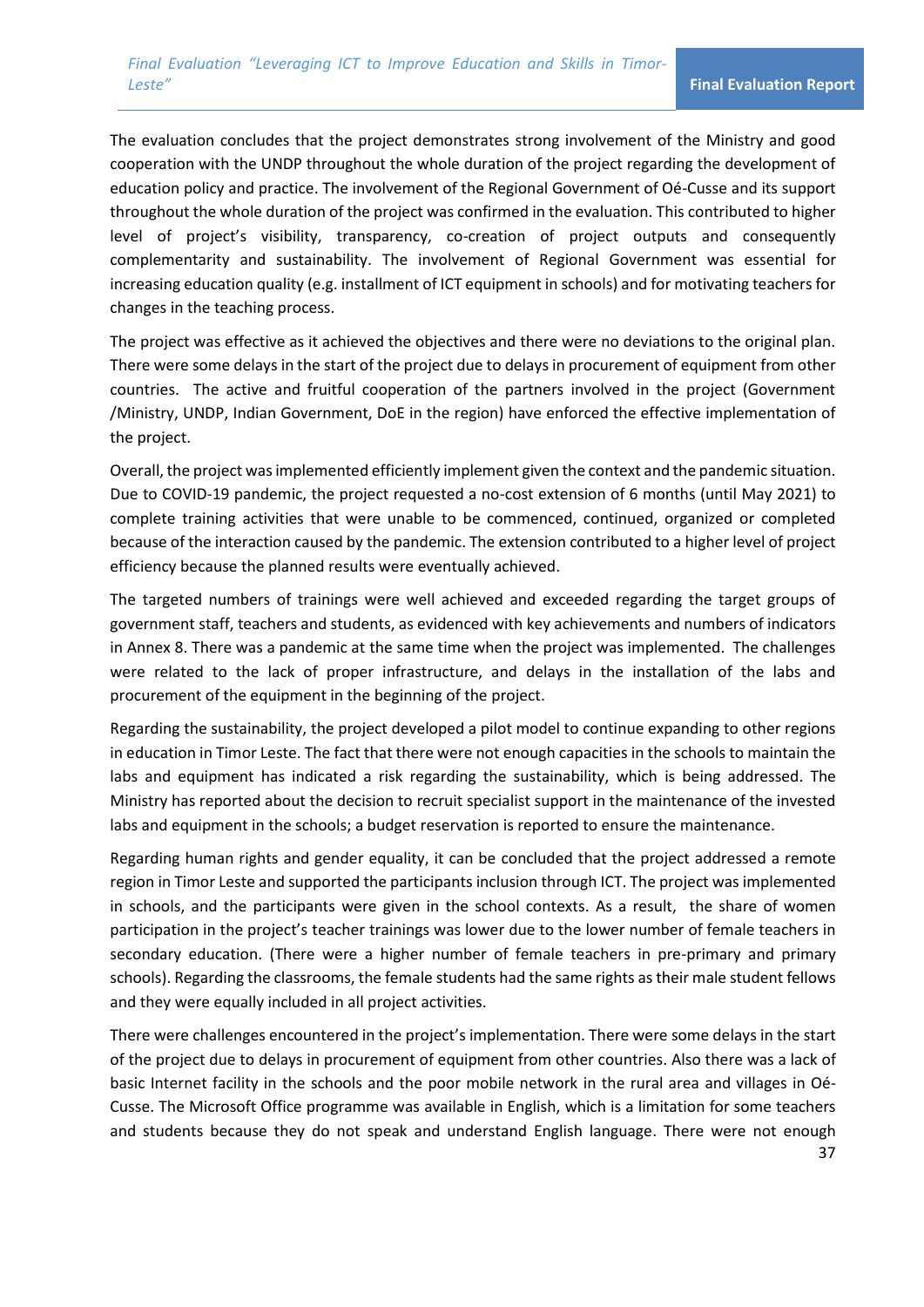capacity skills in schools to maintain the labs and equipment. The Ministry has decided to recruit specialist support to ensure the maintenance of the invested labs and equipment in the schools in the region.

Regarding impact, the project has contributed to the development of human resources in the Oé-Cusse region because it increased teachers' and government staff capacities and ICT skills. The project successfully increased teachers' and government staff capacities and trained them in ICT-related skills. The project increased primary and secondary school students' skills in ICT literacy, environmental issues and supported them in development of financial literacy. The ICT labs enhanced students' knowledge on financial literacy and business development as well as environmental awareness through the development and implementation of two computer-based educative interactive games in Tetum and Portuguese language. In addition, the project has achieved significant results and impact because it contributed to the decrease in inequalities within the country and balanced regional differences between urban and rural areas. It increased the overall quality of education by training teachers in tools that support learning process in interactive ways. It also contributed to the development of financial and ICT literacy; communication skills and promoted environmental awareness among students. The project developed a pilot model to continue expanding to other regions in education in Timor Leste.

The table overview of the objectives and achievement of activities against the indicators are presented in Annex 8 of the report.

## **15. RECOMMENDATIONS**

Here recommendation are provided to follow up or reinforce initial benefits from the project.

Since the project identified that many teachers have very limited ICT knowledge and practical experiences, one of the main recommendations is that future actions continuously provides support, in-service teacher trainings with a variety of topics, in particular teaching methods supported by ICT technologies. Teachers expressed their interest (interview findings) in participating in novel teacher training programmes focused on learning about advanced ICT skills.

The ICT programme should be included in the National Curriculum to all levels of education.

The project's actions should be continued because the education system needs to prepare students for 21st century and globalization, which is significantly influenced by the technological developments. All teachers, at primary and secondary level, should be involved in ICT trainings and workshops. When organizing staff trainings, trainers should be supported with trainer assistant who could devote more time to individual learner support during trainings.

The Government and Ministry of Education should ensure the resources for ICT equipment maintenance.

In order to enable equal opportunities to all students in the country, computers should be installed in all schools and all students should learn ICT skills and financial skills.

The recommendations regarding relevance of the project are: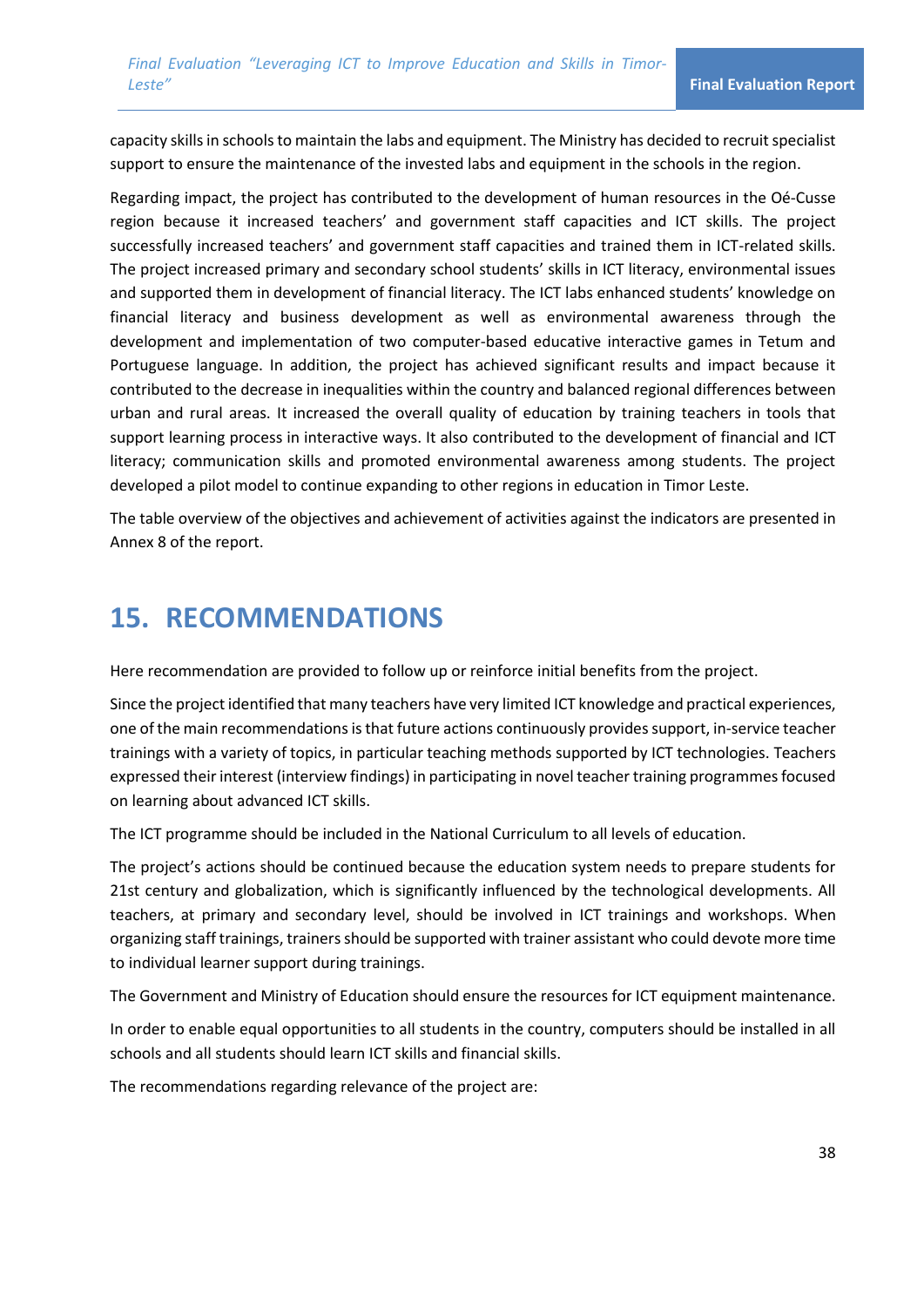⎯ It is recommended to design and implement the future similar projects in a similar way by aligning the project to wider strategic plans of all partner institutions. In addition, it is recommended to participate the target beneficiaries in the design to appraise the needs and gaps at an early stage of the project.

The recommendations regarding the coherency of the project are:

- ⎯ It is recommended to continue implementing future projects coherent with the Government, UNOSSC and other UN Agencies' strategic frameworks for coherency and knowledge transfer and peer support between the countries.
- $-$  It is recommended to ensure the sustainability of the project's results in terms of Ministry's policy support and integration of results in education systems, such as the curriculum development in this project, which ensures long term use and continuity of the project's results in education, in addition to the capacities and skills developed.
- ⎯ It is recommended to continue the design and implementation of similar project in close cooperation with the Government at different levels to ensure smooth implementation of activities at school level. It is recommended to have certain level of flexibility in implementation to be able to address the local needs.

The recommendations regarding effectiveness of the project are:

⎯ It is recommended to learn from the project and prepare back-up systems and alternative plans for project implementation, which consider the deviations caused by local contexts or crisis situations.

The recommendations regarding efficiency of the project are:

- ⎯ It is recommended when planning education projects to note the academic school year and calendar with school holidays.
- ⎯ It is recommended to plan early on the procurement for the trainings to start as planned in similar education projects.
- ⎯ It is also recommended to plan alternative training methods and modules which can be flexibly implemented, e.g. remotely and independently by learners.

The recommendations regarding impact of the project are:

- ⎯ It is recommended to continue supporting the impact of the project's results in education across Timor Leste. The project will serve as an example and resource to draw lessons learnt for the Government to continue the activities in the region and scale up the project to other regions.
- ⎯ It is recommended that the Government will ensure the National curricula and adoption of ICT trainings in education as a subject at all levels of education.
- $-$  It is recommended to use the manuals developed at different levels of education.
- ⎯ It is recommended to continue the teacher trainings on ICT in education in the regions. The next phase should make the teacher training a priority, including the training of head teachers on ICT, noting especially teacher trainings for remote areas.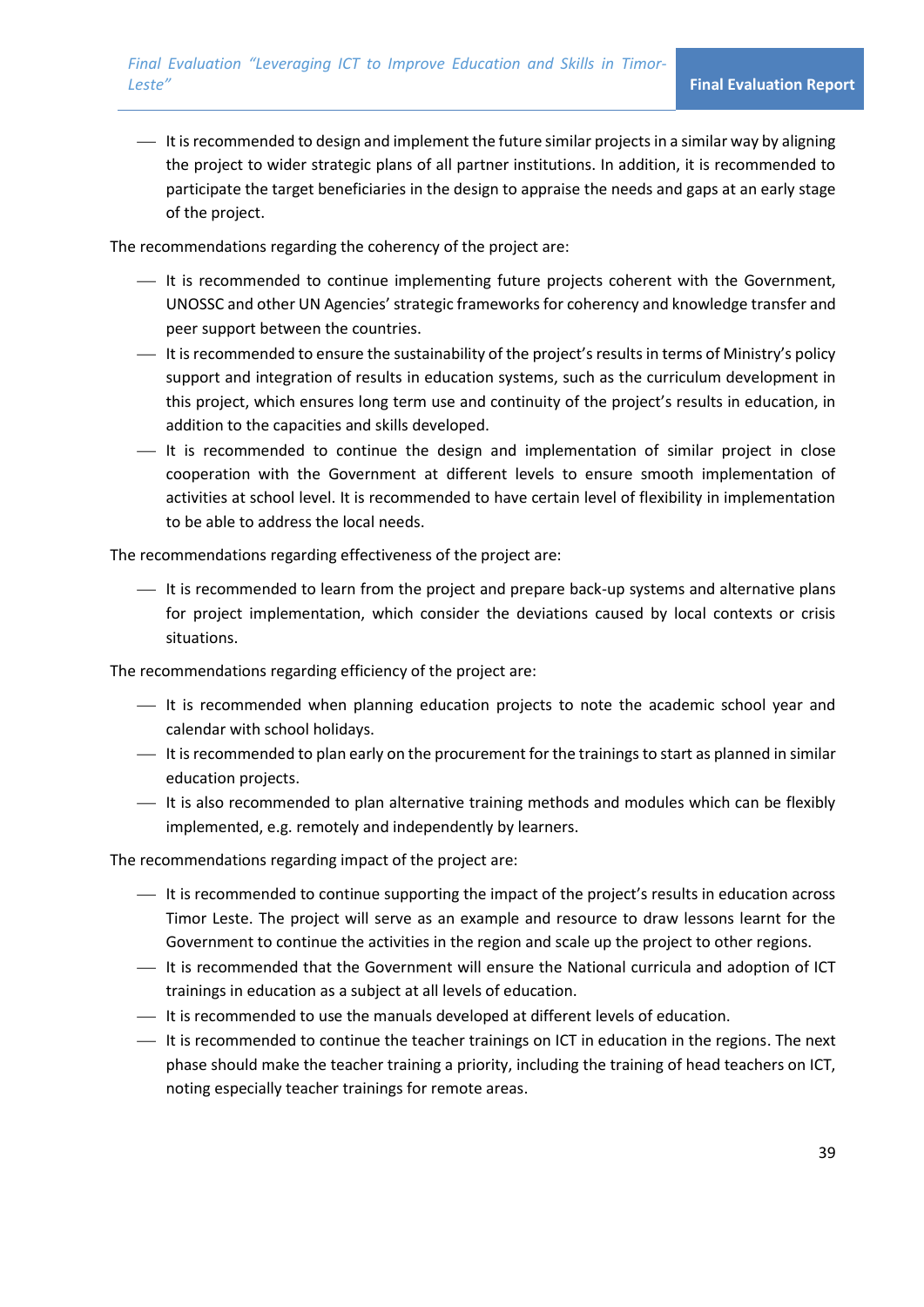⎯ It is recommended to review the curricula of pre-service and in-service teacher trainings based on the project.

The recommendations regarding sustainability of the project are:

- ⎯ It is recommended to sustain the project's achievements and continue expanding to other regions in education in Timor Leste. The developed results, e.g. capacities built of the government staff, skills acquired by teachers and students, training materials developed, methodologies developed, e.g. boot camp all can serve as examples to exploit and further develop in similar future projects.
- $-$  It is recommended to ensure the sustainability of ICT in education with the Government budget reservations, including maintenance.
- ⎯ It is recommended to sustain the teacher trainings as requested by the project participants of teachers, also more widely in-service and pre-service teacher training curricula and provision.
- ⎯ It is recommended to sustain the project activities through ToT trainings as planned in the project.
- ⎯ It is recommended to sustain the students' peer-to-peer support as planned in the project.
- ⎯ It is recommended to continue and maintain different multi-media teaching and learning provision through the radio, TV and podcasts especially to remote regions.
- ⎯ It is recommended for the Government and regional education to take into account the electricity power interruption and low quality internet connection as was reported from the schools in the Oé-Cusse region regarding the continued ICT trainings in the region and in designing future similar projects and trainings.

The recommendations regarding human rights and gender equality the project are:

- ⎯ It is recommended to continue future projects with similar human rights and gender equality approach. It is recommended to include gender as a Key Performance Indicator to monitor the projects and report accordingly with disaggregated data. The policy should ensure the equal representation of females/girls and males/boys in all targeted groups.
- ⎯ It is recommended to apply special incentives (non-material) to engage equal numbers of boys and girls; males and females in project activities and trainings.

## **16. ANNEXES**

- **17. TOR OF FINAL EVALUATION**
- **18. LIST OF DOCUMENTS REVIEWED**
- **19. DOCUMENT REVIEW**

## **20. EVALUATION CRITERIA AND QUESTIONS**